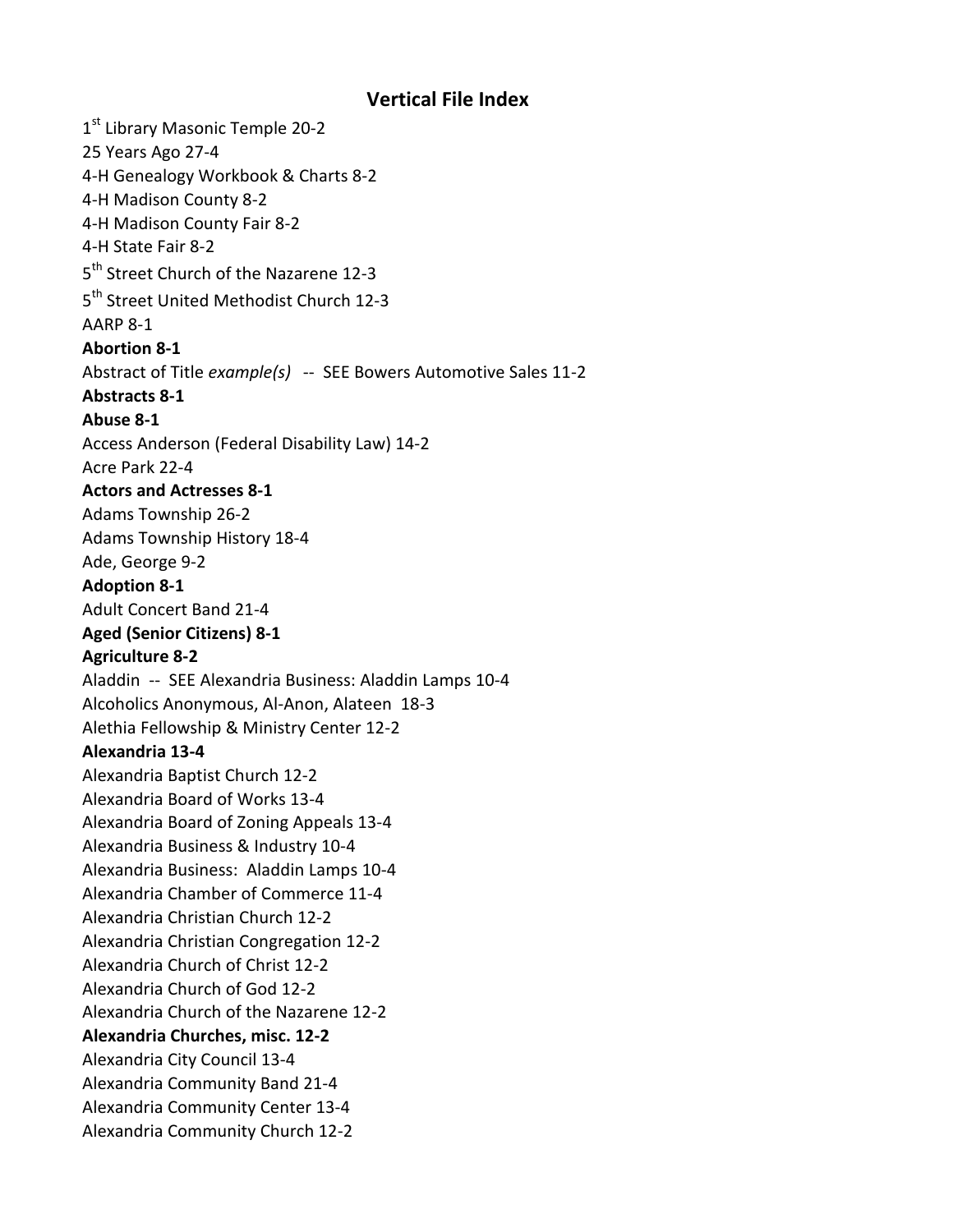Alexandria Community School Board 23-2 Alexandria Community School Corporation 23-2 Alexandria Community Theater 26-2 Alexandria Economic Development Commission 13-4 Alexandria Fire Department 16-4 Alexandria First United Methodist 12-2 Alexandria Flood Control 13-4 Alexandria Friends 12-2 Alexandria High School Basketball and Their Players 25-4 Alexandria High School Coaches – All Sports 25-4 Alexandria Historical Society 18-4 Alexandria Middle School 23-2 Alexandria Park Board 13-4 Alexandria Parks 22-4 Alexandria Planning Commission 13-4 Alexandria Police Department 20-1 Alexandria Sesquicentennial 25-2 Alexandria Small Town USA 16-3 Alexandria Storm Water Management Department 13-4 Alexandria Street Commission 13-4 Alexandria Waste - Water Treatment Plant 13-4 Alexandria Water Utility 13-4 Alexandria Wesleyan Church 12-2 Alexandria-Monroe High School Marching Band 21-4 Alexandria-Monroe Township High School 23-2 **Alfont 13-4** Alfont Wreck (Union Traction, Interurban) 26-3 Alive in Christ Evangelist Center 12-2 All Star Basketball Game, Muncie, Indiana 25-3 All Stars Boys Basketball 25-3 Allen Chapel 19-3 Allen Chapel AME Church 12-2 **Alliance 13-4** Allis Park 22-4 Altrusa Club 15-3 Ameriana Saving Bank 9-4 America Healthcare Center – Arcadia Wing (Alzheimer Disease Patients) 18-3 American Association of University Women 15-3 American Federal Savings & Loan 9-4 American Legion, Anderson and Madison County 26-3 American Legion, Indiana 26-3 American Steel & Wire 11-2 American Wars and Engagements Before 1900 26-4 Amish 13-3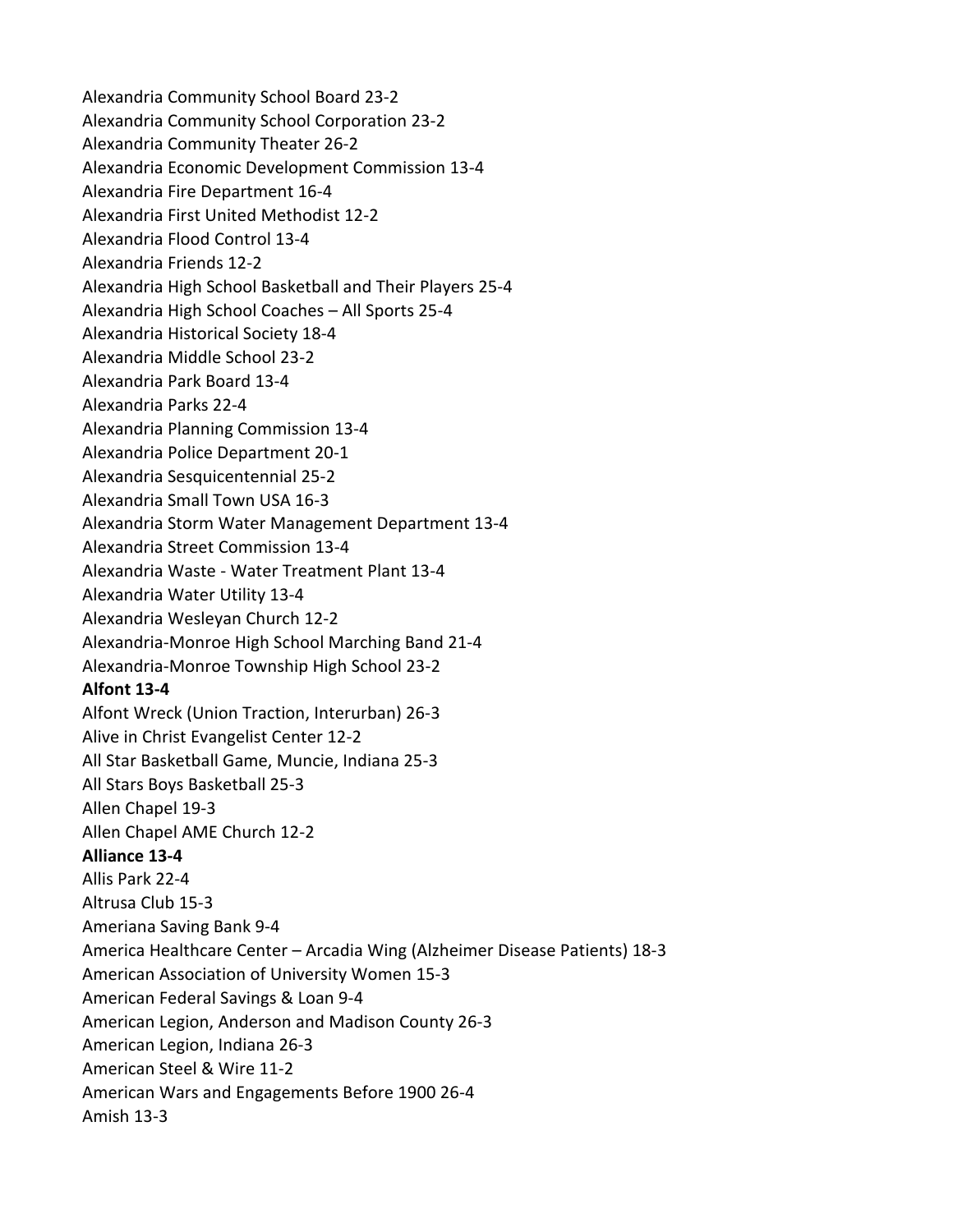Amphion Male Chorus 21-4 Amvets 26-3 Anaconda Wire & Cable 11-2 Anderson – Madison County Business & Industry 10-2 Anderson /Madison County Chamber of Commerce 11-4 Anderson "Flag City" of Indiana 16-4 **Anderson 14-1** Anderson 400 Festival 16-3 Anderson American Postal Workers Union Local 244 26-3 Anderson and Madison County Bed and Breakfast 27-1 **Anderson and Madison County Biography 9-2** Anderson and Madison County Civil Defense 15-3 Anderson and Madison County Clubs 15-3 Anderson and Madison County Gangs 15-4 Anderson and Madison County Population 23-2 Anderson and Madison County Teachers 24-3 Anderson and Madison County Utilities 27-3 Anderson Animal Control Commission 14-2 Anderson Apprentice School (program of A.C.S.) 23-3 Anderson Area Basketball Teams in State Rankings 25-4 Anderson Area Children's Choir 21-4 Anderson Area Crime Stoppers Inc. 15-4 Anderson Area Middle School Bands 21-4 Anderson Area Reading Council 16-1 Anderson Area Vocational Technical School 23-2 Anderson Area Young Pianists Festival 21-4 Anderson Artists Association 8-4 Anderson Athletic Club 15-3 Anderson Automobiles 9-3 Anderson Bank, Misc articles 9-4 Anderson Banking Co 9-4 Anderson Baptist Temple 12-2 Anderson Basketball Invitational 26-1 Anderson Bible Baptist Church 12-2 Anderson Bible Church 12-2 Anderson Big Four Railroad Museum 21-3 Anderson Birthday 14-2 Anderson Board of Aviation Commissioners 14-2 Anderson Board of Finance 14-2 Anderson Board of Public Safety 14-2 Anderson Board of Public Works 14-2 Anderson Board of Realtors 14-2 Anderson Board of Sanitary Commissioners 14-2 Anderson Board of Zoning Appeals 14-2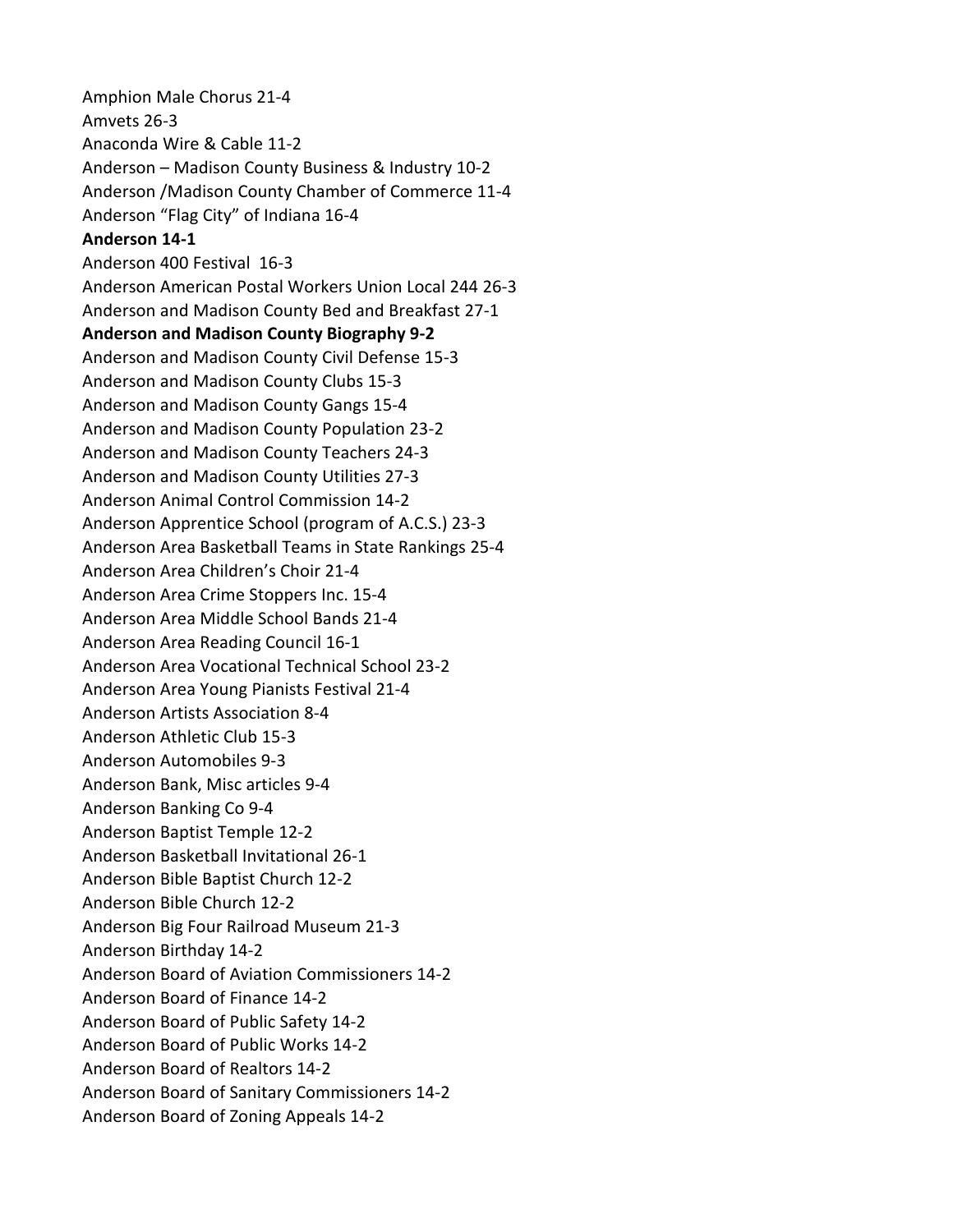Anderson Brew Fest (Brewfest) / Anderson on Tap 16-3 Anderson Building Commission 14-2 Anderson Business & Industry 10-4 & 11-1 Anderson Career Center (D-26 Career Center) 24-1 Anderson Carriage 9-3 Anderson Center for the Arts 9-1 Anderson Chamber Music Workshop 21-4 Anderson Christian School 24-3 Anderson Church of Christ (119 W  $9^{th}$  St) 12-2 Anderson Church of the Brethren 12-2 **Anderson Churches, misc. 12-2** Anderson City 14-1 Anderson City Controller 14-2 Anderson City Council (includes Anderson TV) 14-2 Anderson City Employees Classification Review Board 14-2 Anderson City Engineer 14-2 Anderson City Government Department 14-2 Anderson City Officials 14-2 Anderson City Parks, misc. 22-4 Anderson City Reports 14-2 Anderson City Tree Commission 14-2 Anderson Civil Air Patrol 26-2 Anderson Clubs 15-3 Anderson College Basketball 26-3 Anderson College Coaches – All Sports 25-4 Anderson College Football 25-4 Anderson College/Anderson University 24-4 Anderson Community Bank 9-4 Anderson Community Concert 21-4 Anderson Community Development Department 14-2 Anderson Community School Board 23-3 Anderson Community School Corporation 23-3 Anderson Community School Corporation Foundation Inc 23-3 Anderson Community School Corporation Personnel 23-3 Anderson Community Schools Teacher Conference Center 24-3 Anderson Corporation for Economic Development (ACED) 14-2 Anderson Council of Social Agencies Human Aid Center, The 12-1 Anderson Council of Women 15-3 **Anderson Crossing 14-3** Anderson Downtown Development / Redevelopment 14-2 Anderson Downtown Neighbors 18-3 Anderson Elementary School 23-4 Anderson Evangelical Church 12-2 Anderson Federal Savings & Loan Association 9-4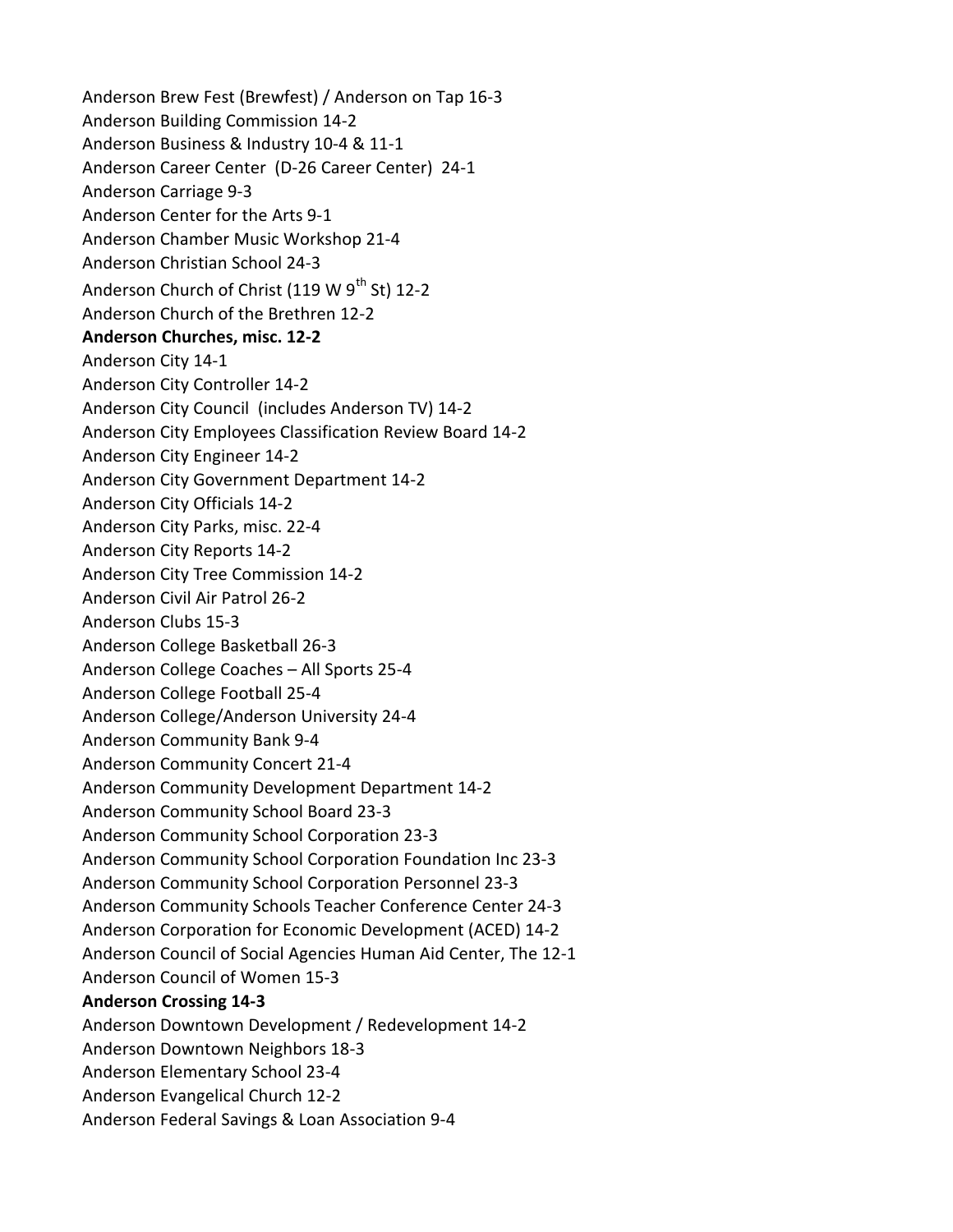Anderson Federation of Teachers (AFT) 24-3 Anderson Fine Arts Center 9-1 Anderson Fine Arts Center Board of Trustees 9-1 Anderson Fire Department 16-4 Anderson Fire Department Ambulance 16-4 Anderson Fire Department Fire Education Program 16-4 Anderson Fire History 16-4 Anderson Fire Pension Board 16-4 Anderson Fires 16-4 Anderson Free Fair 16-3 Anderson Friends Church 12-2 Anderson Heating, Ventilation, and Air Conditioning Board 14-2 Anderson Herald Bulletin 22-3 Anderson High School 24-1 Anderson High School Band 21-4 Anderson High School Basketball (Boys Regular Season) 25-4 Anderson High School Basketball in Tourney (Boys) 25-3 Anderson High School Basketball in Tourney (Girls) 25-3 Anderson High School Bombing 24-1 Anderson High School Coaches – All Sports 25-4 Anderson High School Commencement Program 23-4 Anderson High School Drama 24-1 Anderson High School Football and Their Players 25-4 Anderson High School Music 24-1 Anderson High School State Basketball Champs 25-3 Anderson High School Wigwam 24-1 Anderson Hotel 8-3 Anderson Housing Authority 19-3 Anderson Human Relations Commission 14-2 Anderson Impact Center & Excel School 23-3 Anderson Independent Credit Union 9-4 Anderson Intermediate School 23-4 Anderson Key Award 9-3 Anderson Little 500 Festival 16-3 Anderson Loan Association 9-4 Anderson Machine & Foundry Co 11-2 Anderson Maps 21-2 Anderson Monthly (Monthly Magazine 08/2002- 02/2003) 14-2 Anderson Municipal Airport 26-2 Anderson Museum of Art 9-1 Anderson Newspaper 22-3 Anderson Packers Basketball 25-3 Anderson Packers Football 25-4 Anderson Pageants 22-3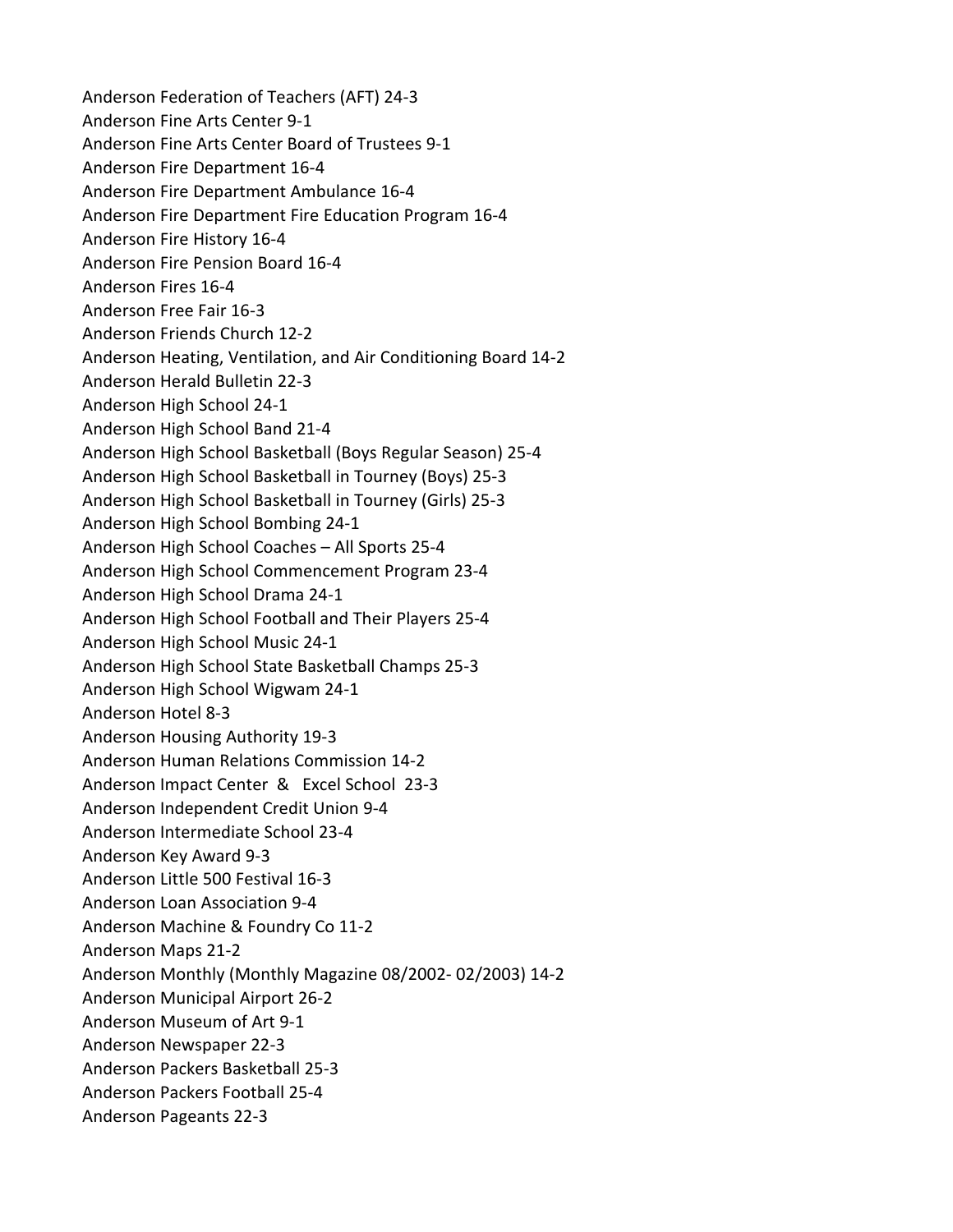Anderson Park Inc. 26-3 Anderson Parking Authority 14-2 Anderson Parks and Recreation Board 14-2 Anderson Personnel Insurance and Safety Board 14-2 Anderson Physician Hospital Organization 18-3 Anderson Planning Commission 14-2 Anderson Poetry Corner 8-2 Anderson Police Department 20-1 Anderson Police Department Horse Patrolmen 20-1 Anderson Police Department Merit Commission 20-1 Anderson Police Department Programs & Misc. 20-1 Anderson Preparatory Academy (APA) 24-3 **Anderson Public Library 20-2** (NB = New Building / OB = Old Building) Anderson Public Library: 100th Anniversary (NB) 20-3 Anderson Public Library: 1st Birthday Celebration (Anniversary) (NB) 20-3 Anderson Public Library: 1st Masonic Temple 20-2 Anderson Public Library: A.P.L. Literacy Coalition (NB) 20-4 Anderson Public Library: A.P.L.Programs (NB) 20-4 Anderson Public Library: A.V. 20-4 Anderson Public Library: ALSA (Area Library Services Authority) (OB) 20-2 Anderson Public Library: Annex / Chesterfield Branch / Meadowbrook Branch (OB) 20-4 Anderson Public Library: Automated System Catalog (NB 1992) 20-4 Anderson Public Library: Book Chats (OB) 20-2 Anderson Public Library: Book Drop (NB) 20-4 Anderson Public Library: Book List (OB) 20-2 Anderson Public Library: Book Mobile 20-2

Anderson Public Library: Budget (OB) 20-2 Anderson Public Library: Censorship (NB) 20-4 Anderson Public Library: Children's Room 20-2 Anderson Public Library: Circulation 20-4

Anderson Public Library: County Library Plan (OB 1972) 20-4

Anderson Public Library: Library Anniversaries & Birthdays (21,25,50,75) (OB) 20-3

Anderson Public Library: Library Jottings (from the Anderson newspaper) (OB) 20-3

Anderson Public Library: Library Dedication (Old Building, 1905) 20-3 Anderson Public Library: Library District Meeting 1929 (OB) 20-3

Anderson Public Library: Fire Safety House (NB) 20-4 Anderson Public Library: Friends of the Library 20-3 Anderson Public Library: Halon Fund (NB) 20-4 Anderson Public Library: Indiana Room 20-4

Anderson Public Library: Lapel Branch Library 20-3

Anderson Public Library: Library Awards (NB) 20-3

Anderson Public Library: Library Legislation (OB) 20-4

Anderson Public Library: Library Board 20-3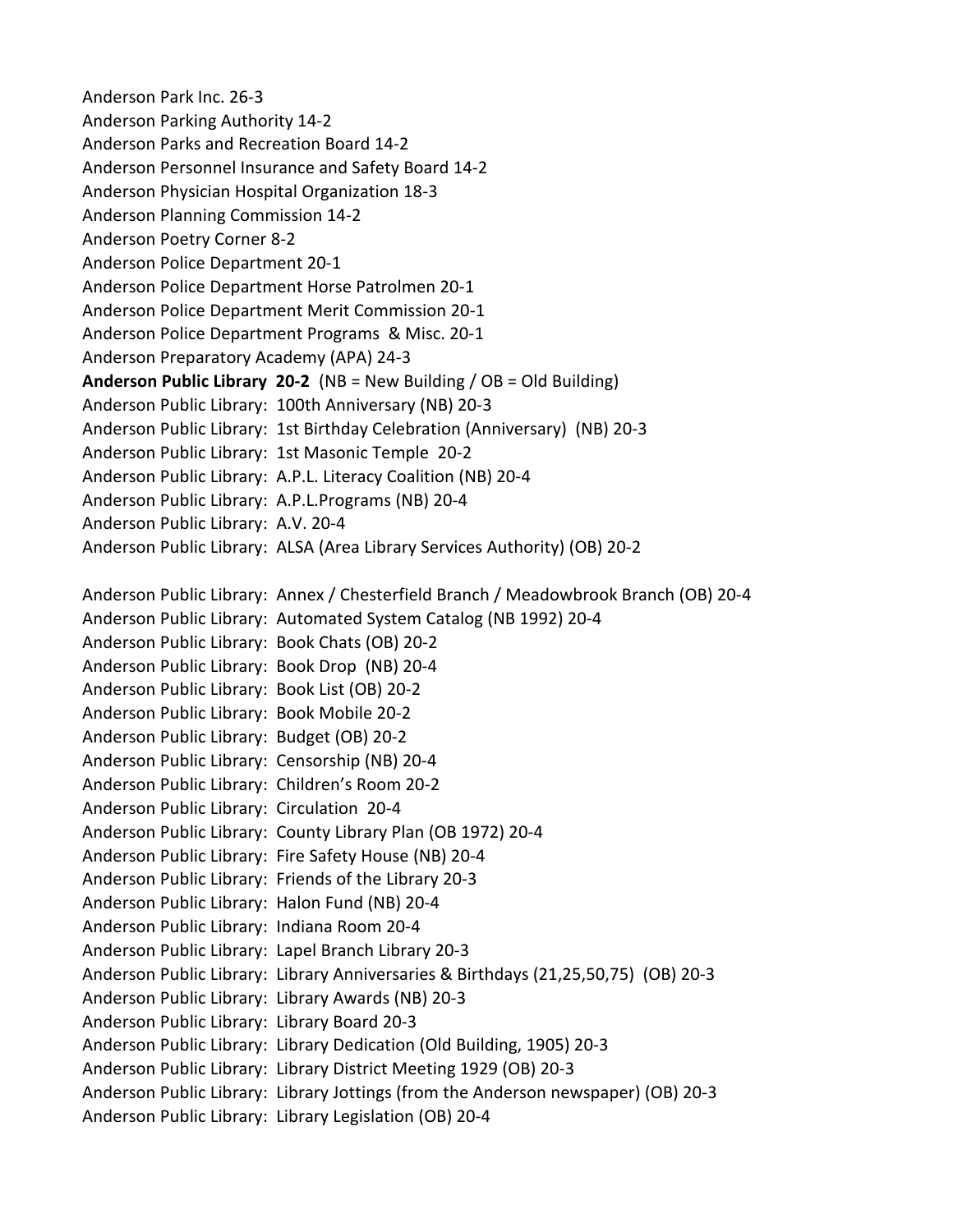Anderson Public Library: Library Meetings (OB) 20-4 Anderson Public Library: Library Museum (OB) 20-4 Anderson Public Library: Library Spotlight (from the Anderson newspaper) (OB) 20-3 Anderson Public Library: Library Studies (OB) 20-4 Anderson Public Library: Meeting Room Policy (NB) 20-4 Anderson Public Library: Model Railroads (NB) 20-4 Anderson Public Library: National Library Week (NB) 20-4 Anderson Public Library: National Library Week (OB) 20-2 Anderson Public Library: National Register (Old Library) 20-4 Anderson Public Library: New Anderson Library Dedication (Open House) (NB 1987) 20-3 Anderson Public Library: New Anderson Library Ground Breaking (NB) 20-3 Anderson Public Library: New Anderson Library Landscape Project (NB) 20-3 Anderson Public Library: New Book List (OB) 20-2 Anderson Public Library: New Building 20-3 Anderson Public Library: Newsletters 20-4 Anderson Public Library: Old Carnegie Building 20-2 Anderson Public Library: Outreach and Extension (OB & NB) 20-4 Anderson Public Library: Petitions for Library Services (OB) 20-3 Anderson Public Library: R.S.V.P. (NB) 20-4 Anderson Public Library: Reference Department & Technical Services (OB) 20-4 Anderson Public Library: Softball Team (Bookies) 20-4 Anderson Public Library: Staff (OB) 20-4 Anderson Public Library: Staff (NB) 20-4 Anderson Public Library: Staff Association (NB) 20-4 Anderson Public Library: Staff Development Day (NB) 20-4 Anderson Public Library: Staff Meeting Notes (NB) 20-4 Anderson Public Library: Surveys 20-4 Anderson Public Library: War Council (OB) 20-4 Anderson Radio and Television 23-2 Anderson Redevelopment Commission 14-2 Anderson Reparatory Theater 26-2 Anderson Revolving Loan Fund Board 14-2 Anderson Road Runners 26-1 Anderson Separate Baptist Church 12-2 Anderson Sesquicentennial 25-2 Anderson Seventh-Day Adventist Elementary Church School 24-3 Anderson Society of Artists 8-1 Anderson Speedway – Little 500 25-2 Anderson Street Department 14-2 Anderson Stove Company 11-2 Anderson Summer Festival 16-3 Anderson Symphonic Choir 21-4 Anderson Symphony Orchestra 21-4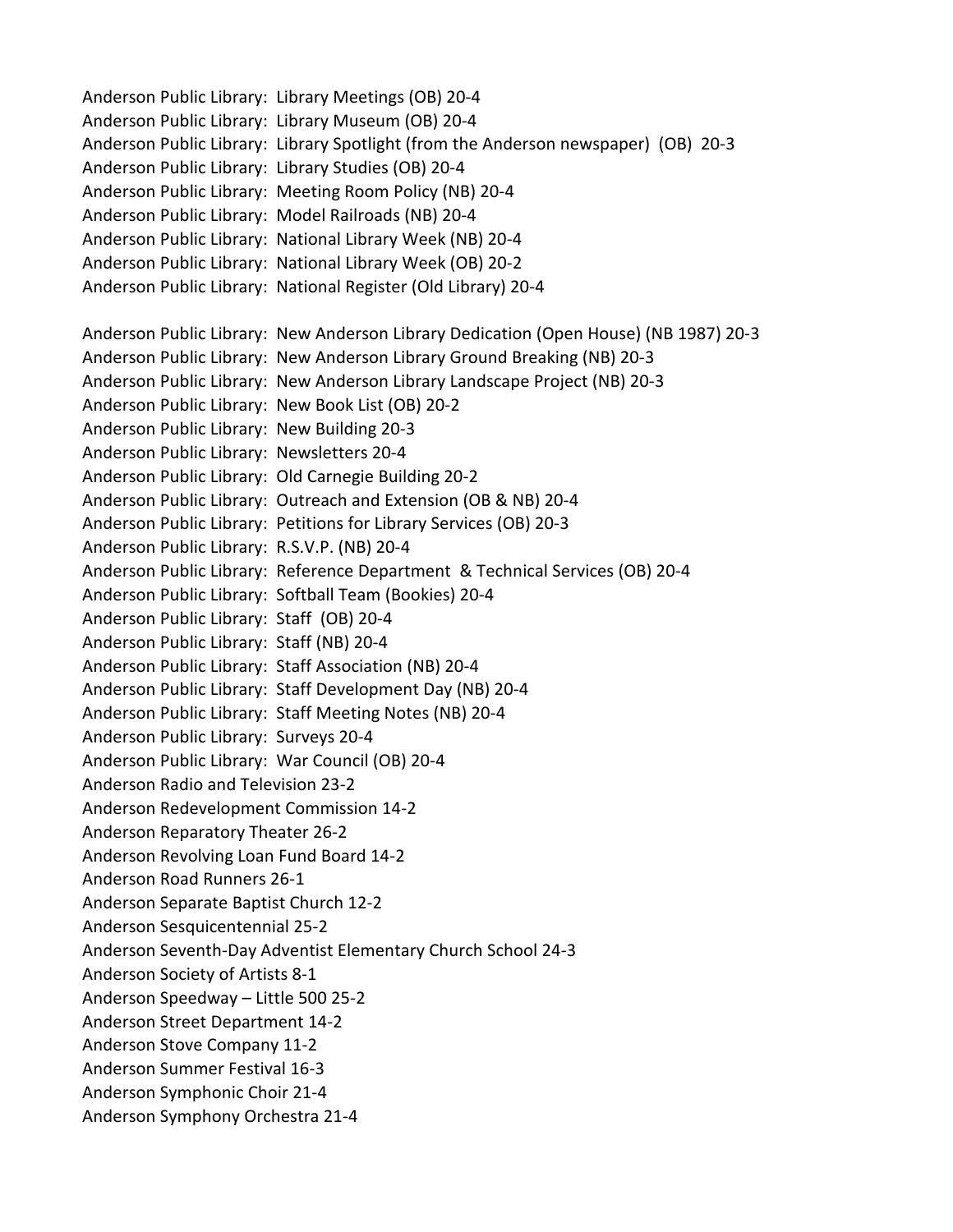Anderson Township 26-2 Anderson Trustee Youth Center 16-2 Anderson Trade Journal 11-2 Anderson University Center for Lifelong Learning 24-4 Anderson University Commencement/Baccalaureate 24-4 Anderson University Convocation/Chaple/Speakers/Lecturers 24-4 Anderson University Division of Adult and Continuing Education 24-4 Anderson University Drama - Theater - Music 25-1 Anderson University Homecoming 24-4 Anderson University Kindle the Flame (75<sup>th</sup> Anniversary) 24-4 Anderson University Library 24-4 Anderson University Professors/Teachers/Staff 24-4 Anderson University Ravens Baseball 25-2 Anderson University Robert H. Reardon Auditorium 24-4 Anderson University School of Theology 24-4 Anderson University Tri-S 24-4 Anderson University Warner Auditorium 24-4 Anderson University Wilson Galleries 24-4 Anderson Water Department 14-2 Anderson Water Pollution Control Department 14-2 Anderson YMCA 27-3 Anderson Young Ballet Theater 26-2 Anderson Zoo 27-3 Anderson/Madison County Black Chamber of Commerce 11-4 Anderson/Madison County Recycling 17-3 Anderson/Madison County Visitors and Convention Bureau 11-4 Anderson-Madison County Chapter NFD (National Federation for Decency) 23-2 Andersontown PowWow 16-3 Angela Young Dance Studio 21-4 ANI Plus (Anderson Weekly Newspaper 09/1987 - 10/1988) 14-2 **Animal Shelters 8-2** Animals 8-2 Animals - Veterinarians 8-2 Ann Harmeson School of Dance 21-4 Annexation, Anderson 14-2 Antiques 8-2 Apartment Buildings 8-3 APL Bookies (softball games) 20-3 Appleseed, Johnny 10-4 Aqua Gardens [See Shadyside Park 22-4] **Archaeology 8-3** Archbishop of the Roman Catholic Church – Indianapolis 13-3 Archery 25-2 **Architecture & Homes 8-3**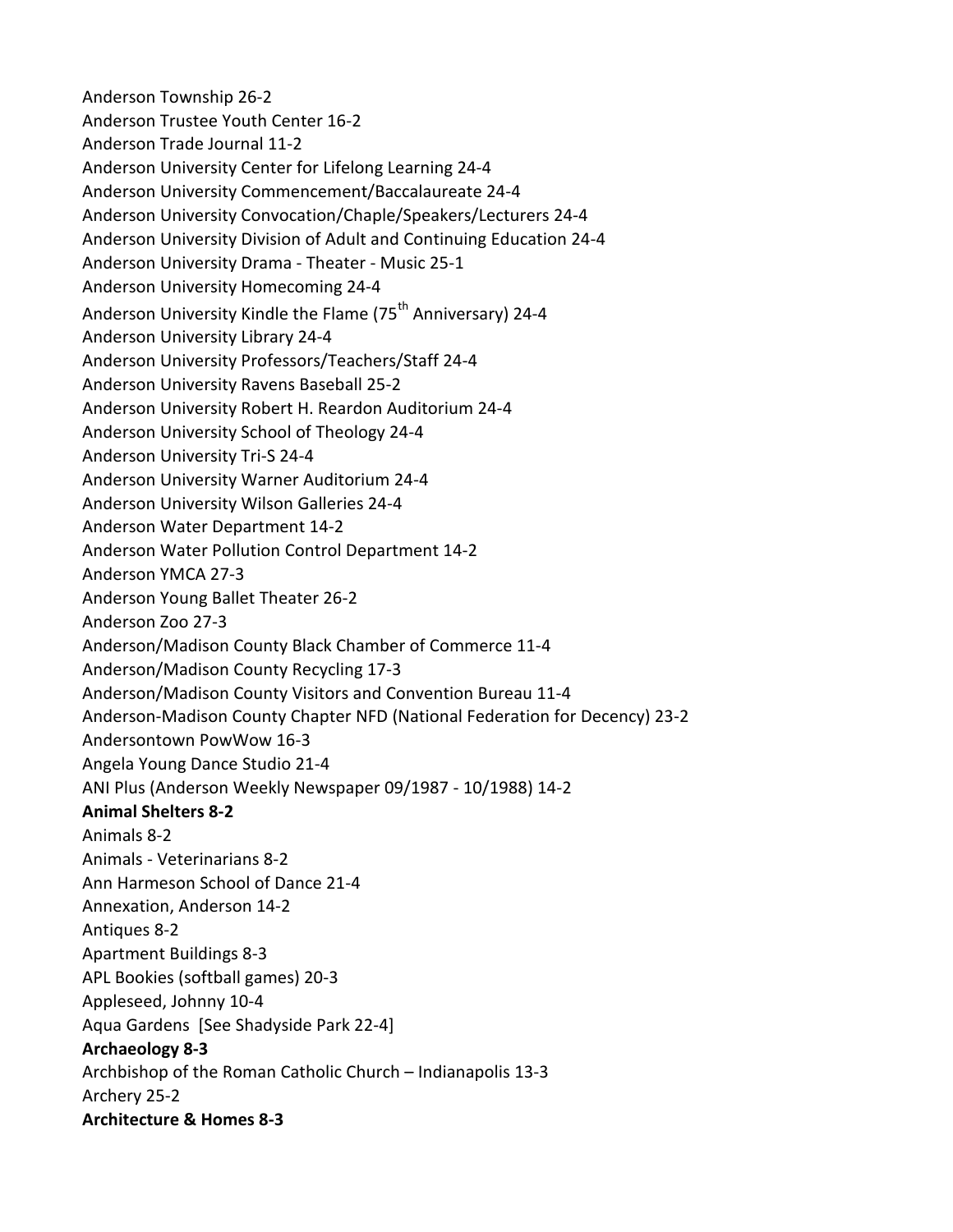Area 6 Agency on Aging 8-1 Area High School Marching Bands, misc. 21-4 Arrow Heights Christian Church 12-2 Arrow Heights Community Church of God 12-2 **Arrowheads 8-4** Art Lady Project 9-1 **Art, Artists & Crafts 8-4** ASPIRE [Center for Mental Health & ASPIRE] 18-1 Athletic Park 22-4 Athletic Pool 22-4 Auditions and Contests 21-4 Automobile Dealers 9-3 Automobile Racing 25-2 **Automobiles 9-3** Aviation and Airplanes 26-2 **Awards 9-3** B.A.C. (Buy A Car) 11-2 Back to Back 16-1 Bailey Chapel United Methodist Church 12-2 Baker, Jinnie 8-4 Ball State University 25-1 Ball State University Drama 25-1 Ball State University Music 25-1 Ballet in the Theater 27-1 Ballet/General Dance 21-4 Ballooning 25-2 Bands, misc. 21-4 **Bank & Banking in Indiana 9-4 Banks, Banking, Finance, & Financial Institutions 9-4** Bannon, Jim 27-4 Barnabas Centers Board Retirement Center for Ministers 19-3 Baseball 25-2 Baseball Hall of Fame 25-2 Basketball 25-3 Basketball Area All Stars 25-3 Basketball Camps and Clinics 25-3 Basketball Handbook of Schedules 25-3 Basketball Leagues / Associations 25-3 Basketball Misc Pre-season Writeups 25-3 Basketball Regular Season Writeups 25-3 Basketball Sectional Tabloids, Writeups (Boys) 25-4 Basketball: Mr. Basketball Madison County 25-4 Battle of Tippecanoe 26-4 Beall's Chapel United Methodist Church 13-2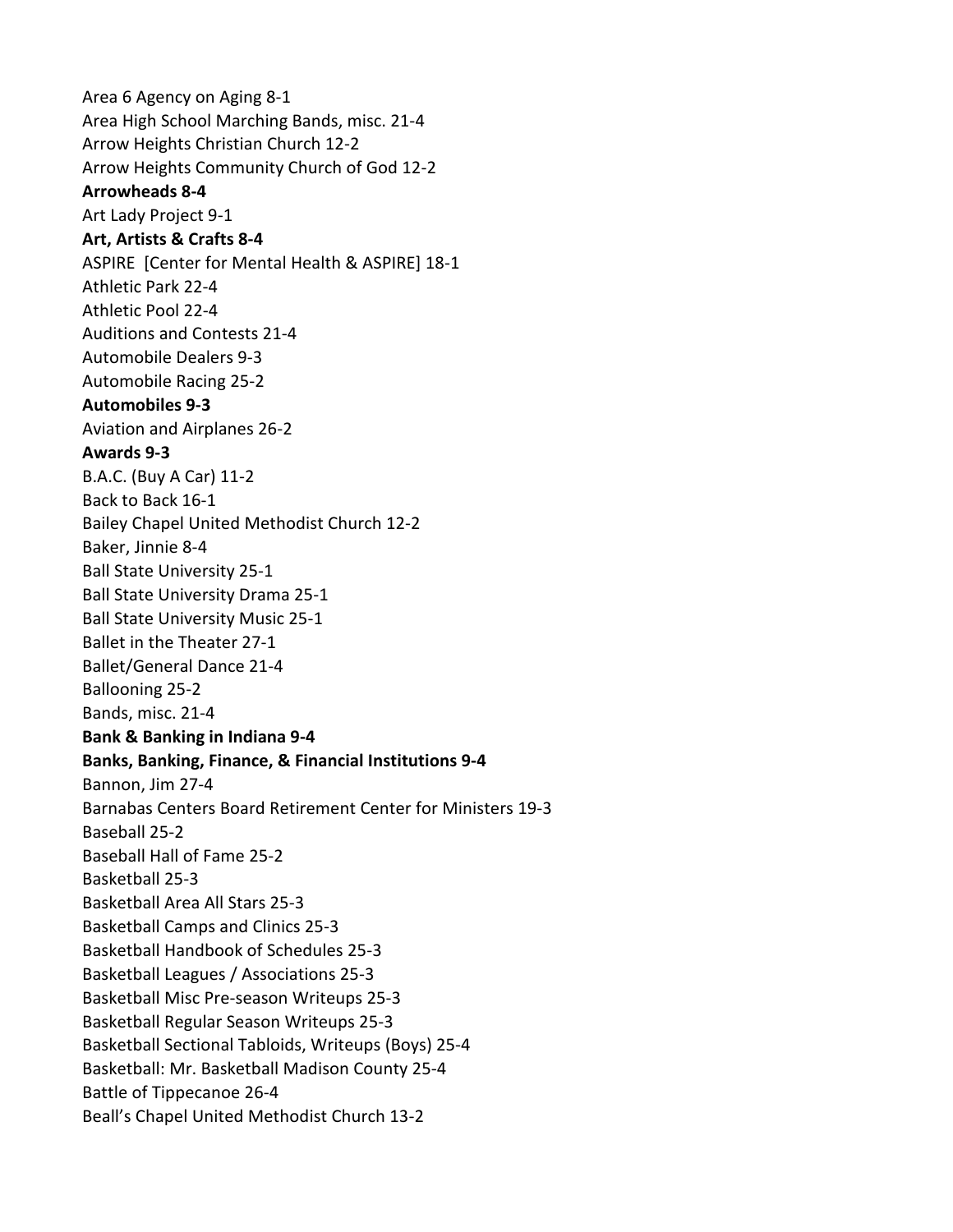Beautilion Militaire 16-2 Beauty for Ashes 12-1 Bellmont Bible Church 12-2 Bellrattle Church 13-2 Belmont Park 22-4 Berry, John 10-2 Bethany Baptist Church 12-2 Bethany Christian Church 12-2 Bethel United Methodist Church 12-2 Bethesda Apostolic Faith Temple 12-2 Bethesda Missionary Baptist Church 12-2 Bethesda Penecostal Church 12-2 Bible Baptist Church 12-2 Bicentennial - Indiana (2016) 9-1 **Bicentennials 9-4** Bicycling 25-4 Big Brothers/Big Sisters 12-1 Bike Trails in Indiana 22-4 Billy the Kid [AKA: Bonney, William; & McCarty, Henry] 10-2 **Biography 10-1** Bird, Larry 25-3 Birds 22-2 Bixler, William 8-4 Black Expo 22-3 Black History Month 16-2 Black History Project Budget and Financial Reports 16-2 Black History Project Correspondence 16-2 Black History Project Grant Guidelines and Forms 16-2 Black History Project Grant Proposal 16-2 Black History Project Meeting Notes 16-2 Black History Project Misc. 16-2 Black History Project Press Releases 16-2 Black History Project Prospectus 16-2 Black History Project Time Sheets 16-2 Black Newspapers and Editors 22-3 Blackford County History 19-2 Blackford, John 8-4 **Bloomer 14-3** Bloomer School (Madison County) 23-4 Blue, Monte (Gerald Montgomery Blue) 8-1 Boating 25-4 Bodybuilding and Weightlifting 25-4 Boone County History 19-2 Boone Township 26-2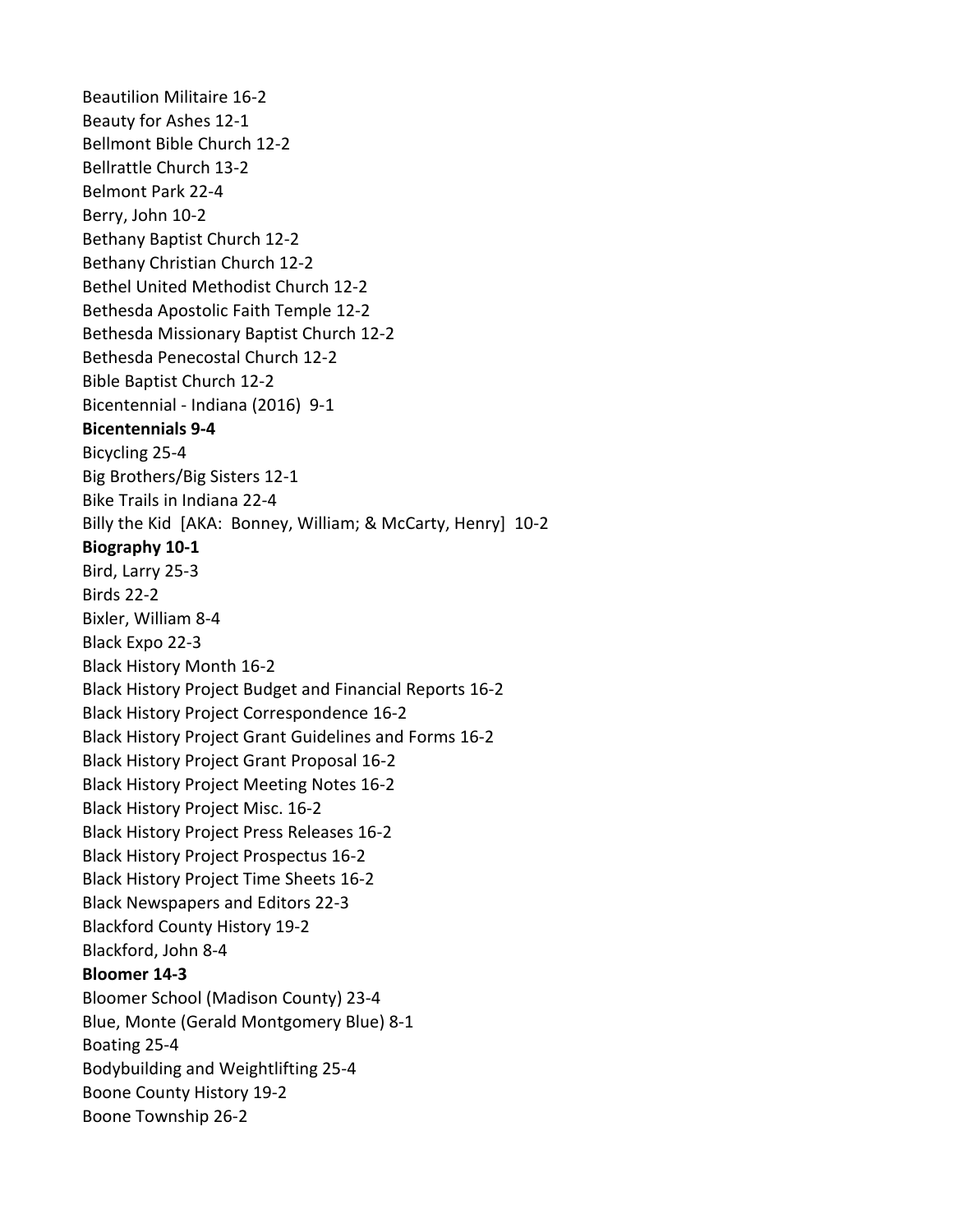Boone Township History 18-4 Boone, Daniel 10-4 Bowers Automotive Sales 11-2 Bowling 25-4 Bowling in Indiana & National 25-4 Boxing and Wrestling 25-4 Boy Scouts 25-2 Boys Club (SEE ALSO: Wilsons Boys Club 16-2) 16-2 Bracken Library, Ball State University, Muncie, Indiana 21-1 Brandon, Leah (Ballet and Dance) 21-4 Brentwood Elementary School 23-4 Brickyard 400 25-2 **Bridges 10-4** Brown County State Park 22-4 Brown Street School -- AKA Smoky Row School 23-4 Buddhist Temple: Pho Minh Temple (Anderson) 12-2 Bulletin Diarrhea 22-3 Bureau of Indian Affairs 19-4 Bureau of Motor Vehicles 17-4 Burr Conspiracy in Indiana 19-2 **Business & Industry 10-4** Business Reports/Its Your Business 11-2 Buses - CATS (City of Anderson Transit System) - Nifty Lift 26-2 Byrum, Ruthven 8-4 C. E. Transcontinental Triplane 26-2 C.A.R.E (Citizens Against Racetrack Expansion) 22-3 **Calendar (perpetual calendar) 11-3 California Crossing 14-3** Calvary Community Church of God 12-2 Calvary Temple Christian School 24-3 Calvary Temple Church 12-3 Calvary United Pentecostal Church 12-3 **Camp Chesterfield 13-2** Camp Morton 26-4 Carmichael, Hoagy 22-2 **Carnegie Building 11-3** Carter Community & Church Family Life Center 12-3 Carter, Jared 9-2 Castor, Ed 9-2 **Caves 11-3 Cemeteries 11-3** Cemeteries: Indiana Cemeteries 11-3 Cemeteries: Madison County Cemeteries 11-3 Cemetery Gravestones Symbolism & Abbreviations 11-3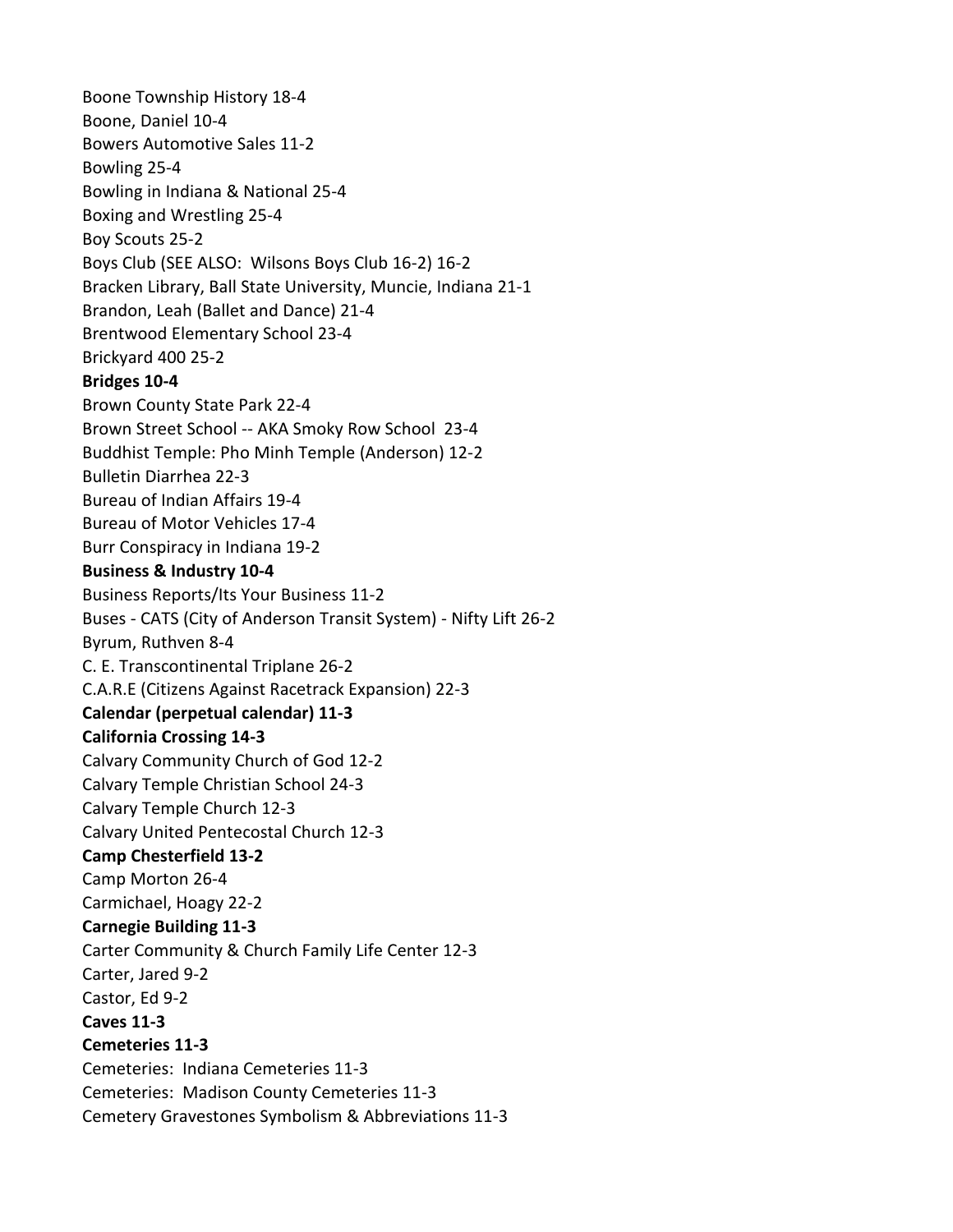Cemetery Records, misc. 11-3 [SEE ALSO: Cemeteries] **Centennials 11-3** Center for Mental Health – Elwood 18-1 Center for Mental Health & ASPIRE 18-1 Center for Pastoral Studies 12-2 Center of Faith Church 12-3 Central Avenue Junior High School 23-4 Central Avenue School 23-4 Central Christian Church 12-3 Central Community Chapel 12-3 Central Indiana Safety Council 11-4 Central Wesleyan Church 12-3 CETA (Madison County Training Administration) 16-1 CG Conn 19-4 Chain O'Lakes State Park 22-4 **Chamber of Commerce 11-4** Chancel Organ Concert Series (Park Place Church of God) 21-4 Chandler, Elizabeth Sheets (Mrs. James Henry Chandler) 10-2 **Charities 12-1** Charity Ball 12-1 Cheerleading 25-4 Chess 25-4 **Chesterfield 14-3** Chesterfield Annexation 14-3 Chesterfield Bank & Trust Co 9-4 Chesterfield Board of Zoning Appeals 14-3 Chesterfield Business & Industry 11-3 Chesterfield Centennial 11-3 Chesterfield Christian Church 13-2 Chesterfield Church of the Nazarene 13-2 Chesterfield Community Church of God 13-2 Chesterfield Free Will Baptist 13-2 Chesterfield Millcreek Civic Center Board 14-3 Chesterfield Park Board 14-3 Chesterfield Parks 22-4 Chesterfield Planning Commission 14-3 Chesterfield Police Department 20-1 Chesterfield School 23-4 Chesterfield Sesquicentennial 25-2 Chesterfield Town Board 14-3 Chesterfield Volunteer Fire Department 16-4 Chief Anderson 19-4 Chief Anderson Award 9-3 Child Abuse & Sexual Abuse 8-1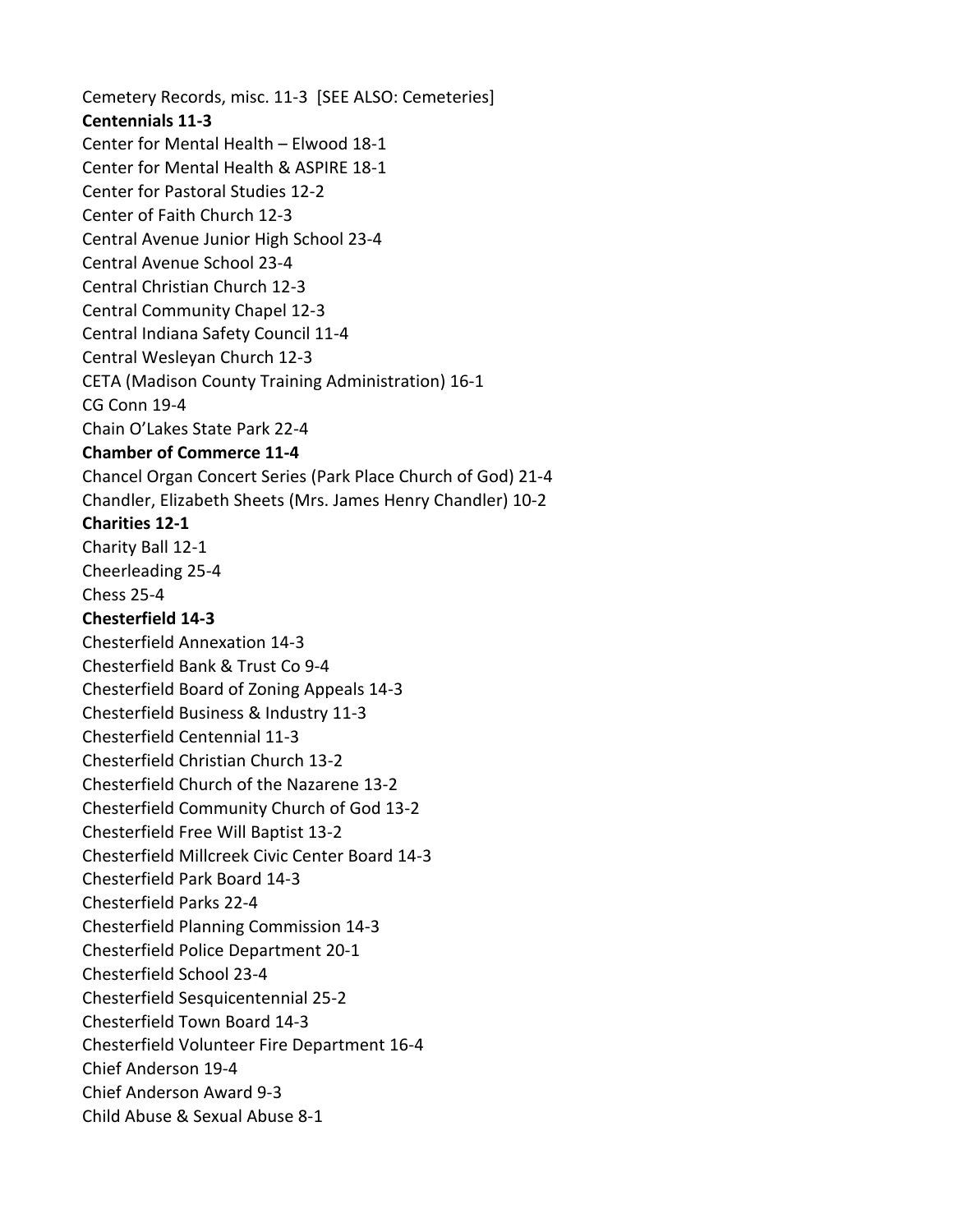Childcare Centers, Preschool, Daycare 24-3 Children's Museum 21-3 Chittenden, George F 27-1 Christ Covenant Fellowship 12-3 Christ Lutheran 22-4 Christ Lutheran Church 12-3 Christ Temple Apostolic Church 12-3 Christian Center 12-3 Christian Center, The 12-1 Christian Counseling Center 12-2 Christian Counseling Center 12-3 Church of Christ (4620 Columbus Ave) 12-3 Church of Christ (W  $11^{th}$  St) 12-3 Church of Christ (W  $38<sup>th</sup>$  St) 12-3 Church of Christ in Christian Union 12-2 **Church of God (General) 13-2** Church of God Board of Christian Education 13-2 Church of God Board of Christian Extension & Home Missions 13-2 Church of God Board of Pensions 13-2 Church of God Credit Union 13-2 Church of God Executive Council 13-2 Church of God International Convention Program Booklets 13-2 Church of God Mass Communication Board 13-2 Church of God Missionary Board 13-2 Church of God World Conference 13-2 Church of God, Women of the Church of God 13-2 Church of God, Zakar (Foundations) 13-2 Church of Jesus Christ 12-3 Church of Jesus Christ of Latter-day Saints (Mormon) 12-3 Church of Scientology 12-3 Church of the Bible Covenant 12-3 Church of the Resurrection 12-3 Church Upon the Rock Missionary Baptist Church 12-3 Church Women United 12-2 Church World Service 12-1 **Churches 12-2 thru 13-3** Circle Park 22-4 **Circus 13-3** Citizen's Historical Biographies 10-2 Citizens Bank Exhibits 9-1 Citizens Bank Park 22-4 Citizens Banking Company 9-4 Citizens Concerned for Community Values 23-2 City Building, Anderson 14-3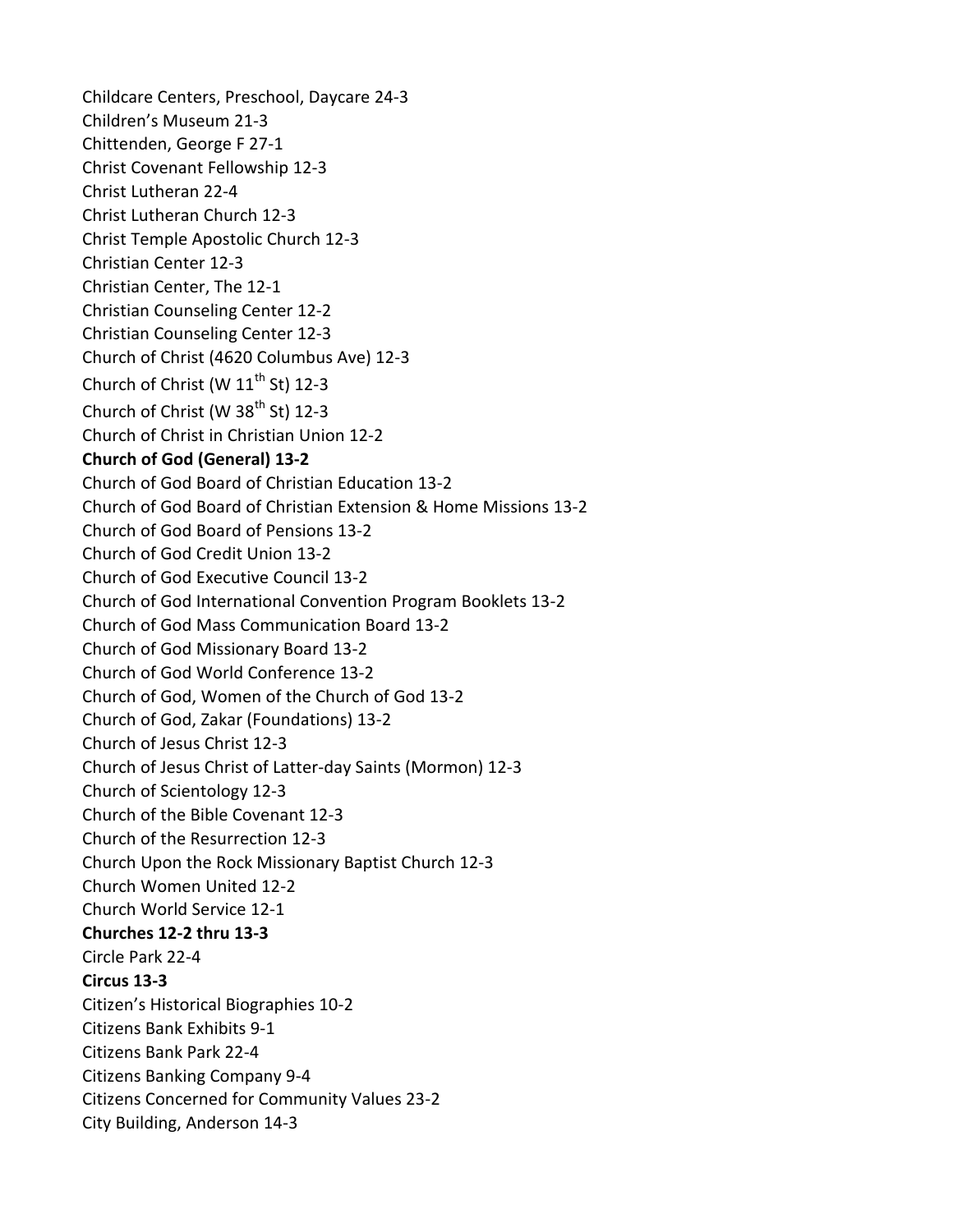## **Civil Defense 15-3**

Civil War - 34th Indiana Infantry (Madison County, Civil War) 26-4 Civil War - James Murphy Story 26-4 Civil War - John Alfred Kinner Letter 26-4 Civil War – Madison County 26-4 Civil War Diary from James Reed 26-4 Civil War Diary of Hugh Gallagher 26-4 Civil War Diary of James Henry Harris 26-4 Civil War Diary of Marquis L. Thomas 26-4 Civil War Diary of Nathaniel Lindsey 26-4 Civil War in Indiana 26-4 Civil War Letters 26-4 Civil War Letters of Isaiah Hutchison 26-4 Civil War Round Table 18-4 Civil War Veterans 26-4 Civilian Conservation Corps. (CCC) Frankton Chapter 15-3 Classes-Workshops, Art Center 8-1 Cleveland, Tennessee Church of God 12-3 Clifty Falls State Park 22-4 Clinics and Other Medical Facilities (Not Hospitals) 18-1 Clio Club 15-3 Cloverdale Church of God 12-3 **Clowns 15-3** Club of the Week 15-3 Club programs 15-3 **Clubs 15-3** Coaches, misc. 25-4 COIT (County Option Income Tax) 26-1 College Corner School 23-4 College Football Hall of Fame 25-4 Colonial Central Savings Bank FSB 9-4 Colonial United Methodist Church 12-3 Columbia School 23-4 Columbie Encaustic Tile -- SEE National Tile 11-1 Columbus Avenue Church of Christ 12-3 Columbus Avenue Church of the Nazarene 12-3 Community Bank (Summitville, Lapel, Noblesville) 9-4 Community Baptist Church 12-3 Community Choirs 21-4 Community Church 12-2 Community Development Block Grant 14-3 Community Guidance for Youth 17-1 Community Hospital 18-1 Community Justice Center 17-1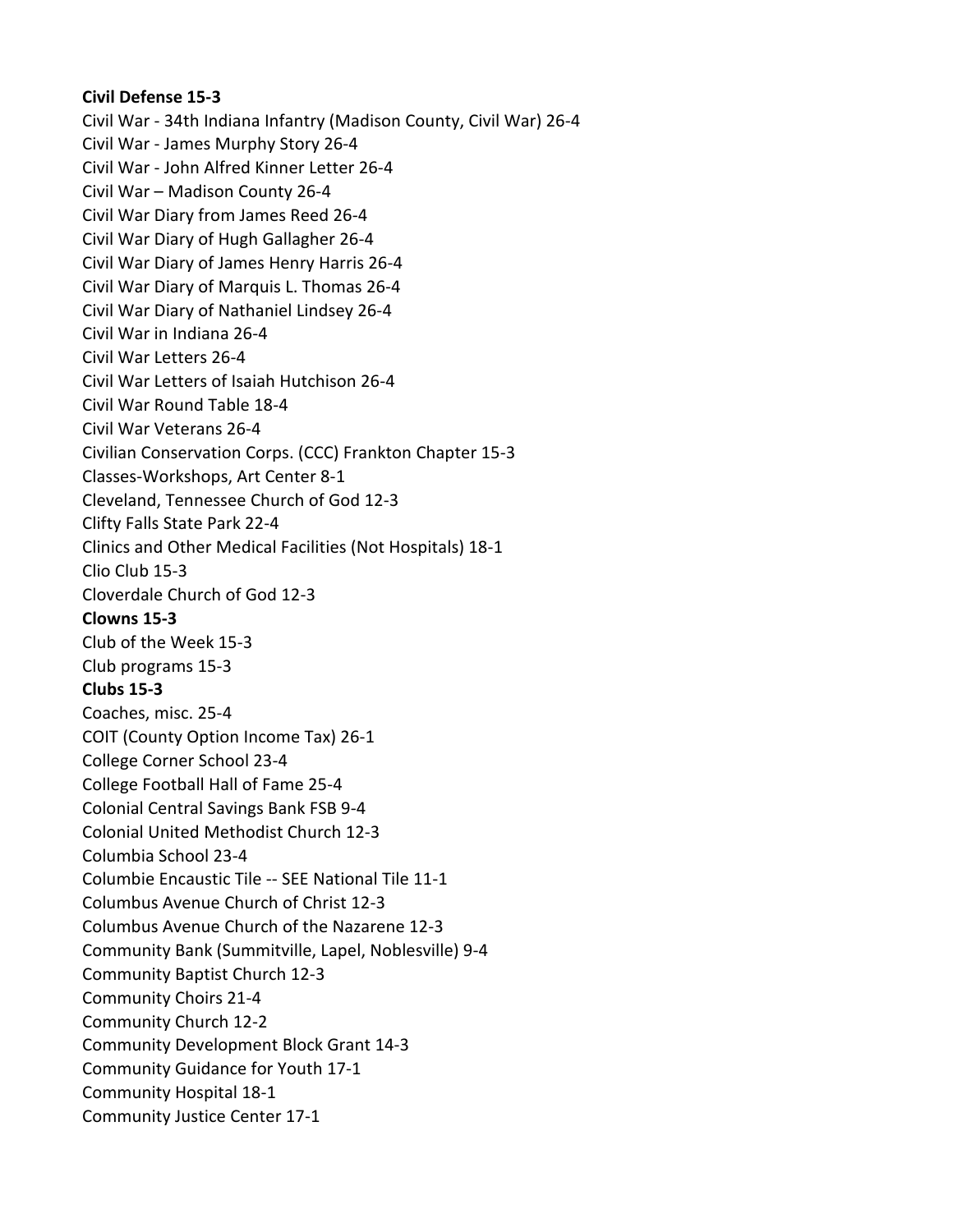Community Justice Center Victim Offender Reconciliation Program (VORP) 17-1 Composers 22-1 Concerned Citizens Coalition 15-3 Congressional Medal of Honor Indiana Recipients 26-4 Conner Prairie 21-3 **Conservation 15-4** Conservation Clubs 15-3 **Constitution 15-4** Contact Help 12-1 Continental Container Corporation 11-2 Cook, Weir 10-2 Cornerstone Baptist Church 12-3 Cornerstone Chapel 12-3 Cornerstone Ministries 12-3 **Coroner's Inquests and Verdicts Madison County 15-4 Corydon 15-2** Country Class – Pam Smith and Shanda Lawhon 22-1 Country Club Heights, Chesterfield 14-3 Country Clubs 15-3 Country Western/Blue Grass Bands 21-4 Countryside Christian Churches 12-3 Creative Kids (Newspaper) 22-3 Crestview Center – Community Hospital 18-1 Crim, Mort 10-2 **Crime 15-4** Cross Roads United Methodist 12-3 Culture Fest 16-3 Cunningham Elementary School (Alexandria) 23-2 Dairy, Best Ever Dairy 15-4 Dairy, Eastside Jersey Dairy 15-4 Dairy, Indiana Ice & Dairy 11-1 **Daleville 14-3** Daleville Business & Industry 11-2 Dance Halls 21-4 DAR American History Award 9-3 Dare Festival '90 21-4 Dart Manufacturing Company 9-3 Daugherty, George 22-1 Daughters of the American Revolution 15-3 Davis, Jim – Garfield 9-2 Dawson, Charles 26-2 Daybreak Church (Lapel) 13-2 Dean, James (including James Dean Museum) 8-1 **Deeds, Madison County 1822-1856 15-4**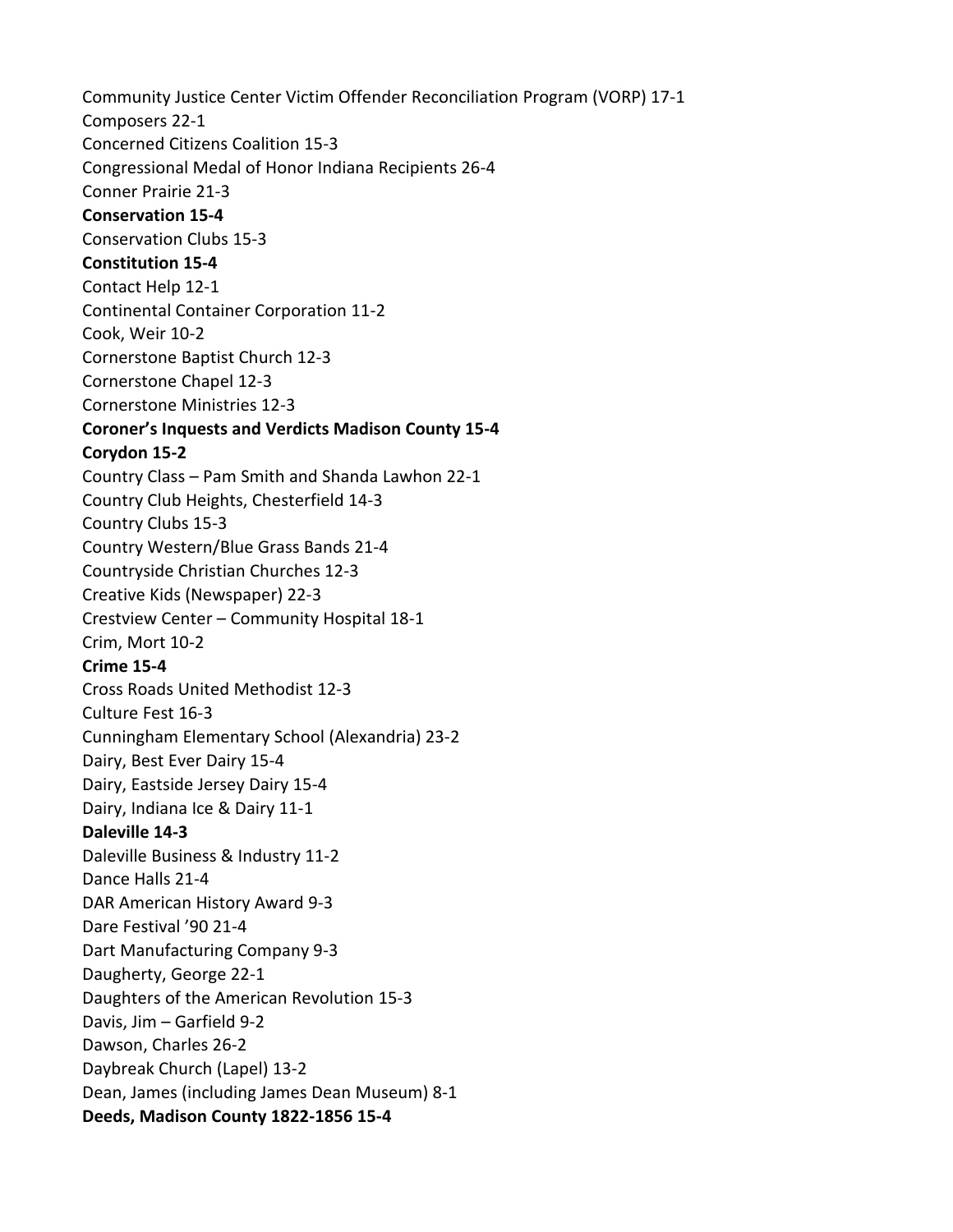Deer Creek Music Center 22-2 Delaware Indians 19-4 Delco Remy 11-2 Delco Remy America / Remy International 11-2 Delco Remy: Plant 17 newsletter, The Pipeline (1976 to 1978, missing some issues) 11-2 Demolition of local buildings 8-3 Denny, W. A. 10-2 DeTamble 9-3 Dianetics Church of Scientology 12-3 Dickman Town Center 22-4 **Directors and producers 8-1** Disabled American Veterans (DAV) 26-3 Distinguished Citizens Award 9-3 Divertiments Ensemble 21-4 **Divorce in Indiana 15-4** Domestic Violence 15-4 Dothan Temple Community Church 12-3 Dr Pravin Thakker MD 15-4 Dr. Lind 15-4 Dresser, Paul 22-2 **Drug Stores, Pharmacies 15-4** Duck Creek Township History 18-4 Duck-Creek Boone Elementary School 24-2 **Dundee 14-3** Dundee School 24-2 Dunes State Park 22-4 Dunnichay, Mary Beth (Diver) 26-1 Durbin, Winfield 10-2 Dwiggins Wire Fence Company ( and Lafe Swank) 11-2 Eagles 15-3 Earhart, Amelia 10-4 **Earthquakes 16-1** East 16<sup>th</sup> St Church of God 12-3 East 38<sup>th</sup> St Free Will Baptist Church 12-3 East Central Genealogy Conference 17-1 East Central Indiana Legal Services Program Inc 20-1 East Central Indiana Solid Waste Advisory Board 20-1 East Central Indiana Solid Waste District 20-1 East Central Regional Indiana Food Bank SEE Second Harvest Food Bank 12-1 East Elementary School (Alexandria) 23-2 East Lynn Christian Church 12-3 East Side Church of God 12-3 East Side Middle School 23-4 Eastside Elementary School (Anderson) 23-4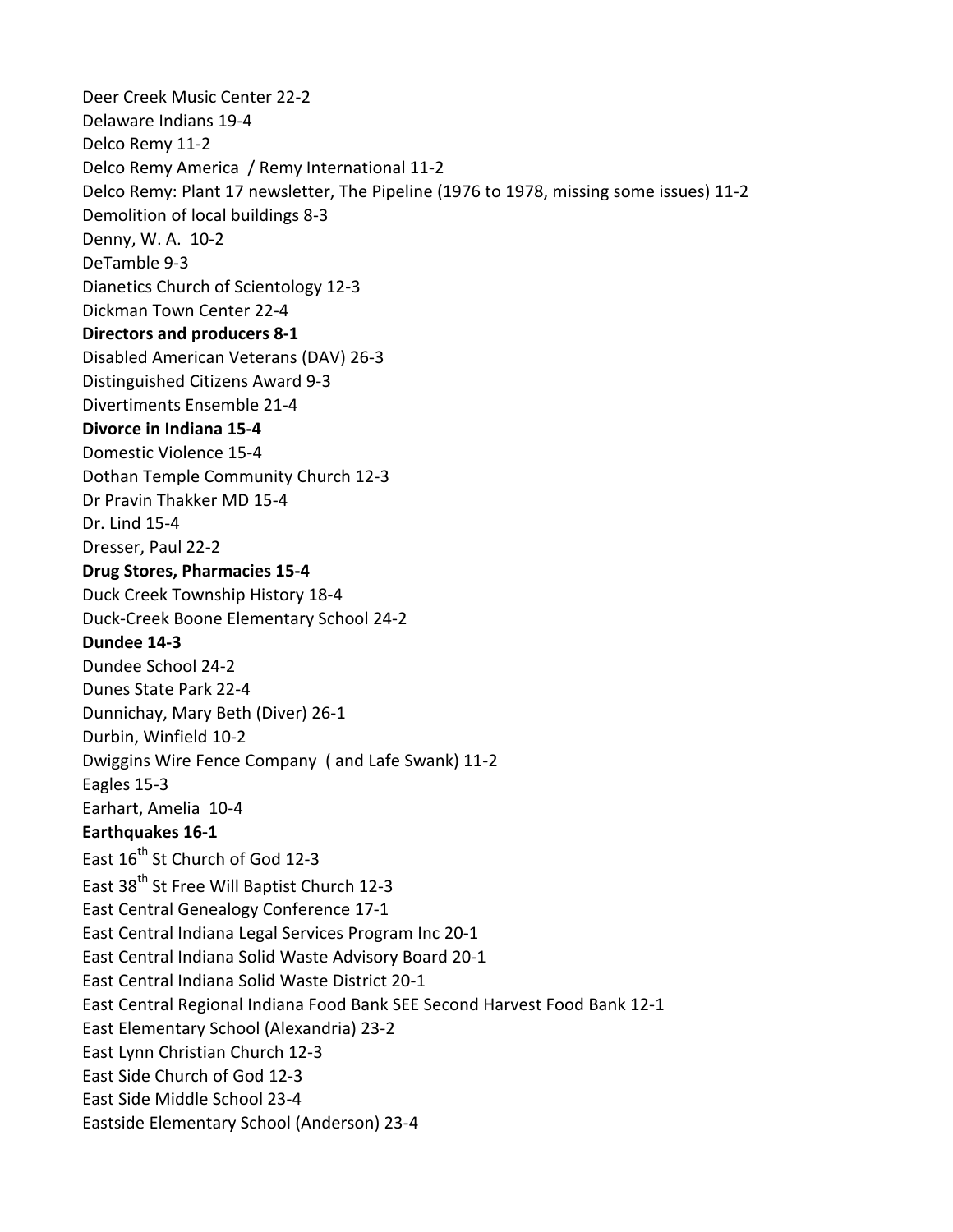Eastview Church of the Nazarene/ East 36<sup>th</sup> St Church of the Nazarene 12-3 Ebenezer Apostolic Church 12-3 Eclipses 16-1 **Economy 16-1** Edgewater Park 22-4 **Edgewood 14-3** Edgewood Baptist Church (Anderson) 12-3 Edgewood Board of Zoning Appeals 14-3 Edgewood Business & Industry 11-2 Edgewood Department of Storm Water Management Board 14-3 Edgewood Election Board 14-3 Edgewood Elementary School (Elwood) 24-2 Edgewood Safety Board 14-3 Edgewood School (Anderson) 23-4 Edgewood Town Board 14-3 Edgewood Volunteer Fire Department 16-4 Edna Berryman Studio of Music 22-1 **Education 16-1** Edwards, Al 10-2 Eiteljorg Museum 21-3 El Dorado Special Education School 23-4 Elections – Campaigns 17-2 Elections – Returns 17-2 Elementary and Junior High School Basketball (Boys and Girls) 25-4 Elementary School Music 23-4 Elks 15-3 Ella B Kehrer Hospital (TB Hospital) [*SEE ALSO:* Kehrer, Ella B. (biography)] 18-1 **Ellis Island 16-1** Elm Grove Christian Church 12-3 **Elwood 14-3** Elwood 2000 Program 14-3 Elwood April Fest/Spring Fest 16-3 Elwood Bethel Baptist Church 13-2 Elwood Bible Church 13-2 Elwood Board of Public Works 14-3 Elwood Board of Zoning Appeals 14-3 Elwood Business & Industry 11-2 Elwood Central Wesleyan Church 13-2 Elwood Chamber of Commerce 11-4 Elwood Churches, misc. 13-2 Elwood City Council 14-3 Elwood City Officials 14-3 Elwood Common Council 14-3 Elwood Community High School 24-2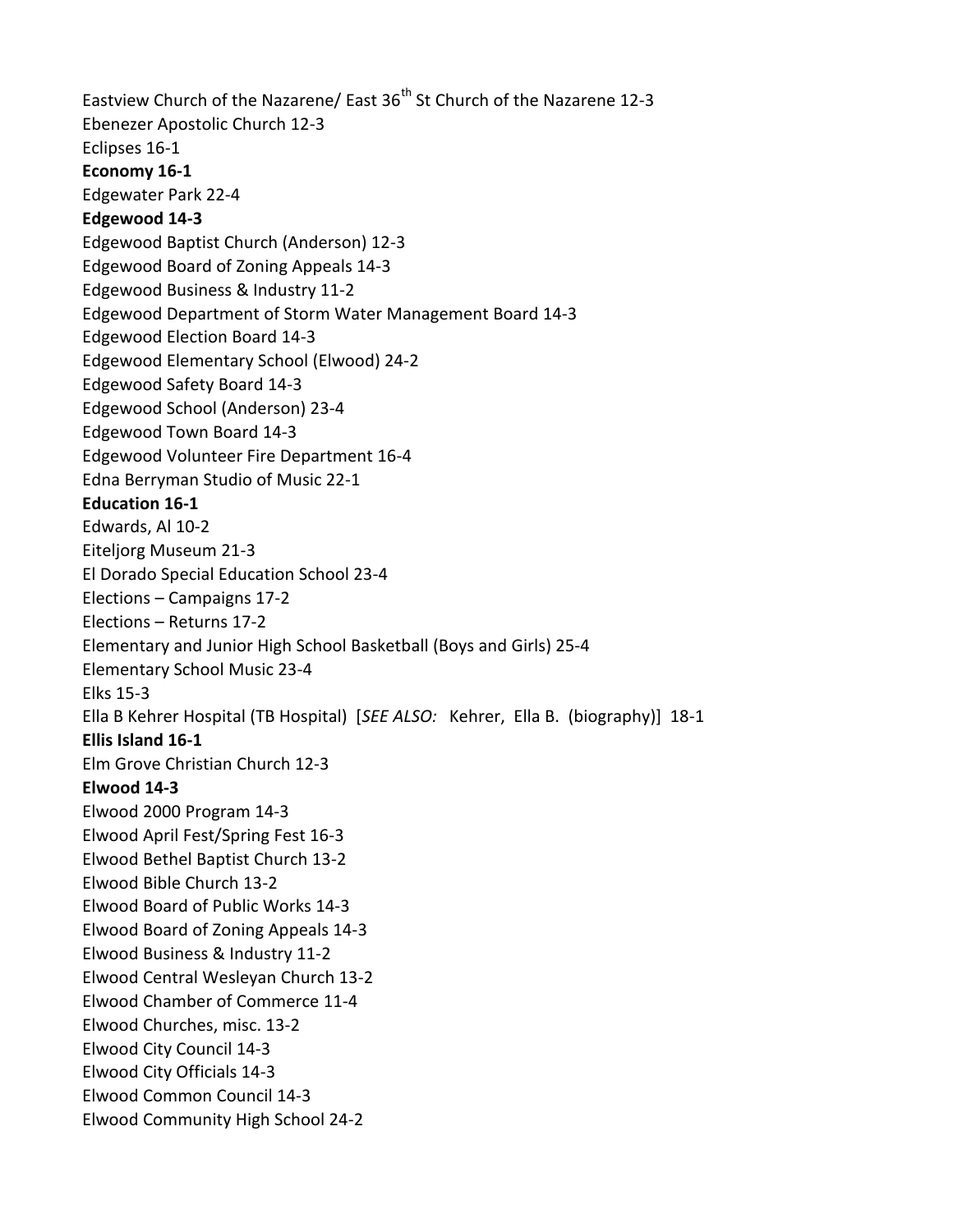Elwood Community Middle School and Junior High 24-2 Elwood Community School Board 24-2 Elwood Community School Corporation 24-2 Elwood East Main Street Christian Church 13-2 Elwood Economic Development Department 14-3 Elwood Fire Department 16-4 Elwood Fires 16-4 Elwood First Baptist Church 13-2 Elwood First Church of the Nazarene 13-2 Elwood First Lutheran Church 13-2 Elwood First Presbyterian Church 13-2 Elwood Glass Festival 16-3 Elwood Grace United Methodist Church 13-2 Elwood H Phillips Award 18-4 Elwood Harmony Christian Church at Leisure 13-2 Elwood High School Band 21-4 Elwood High School Coaches – All Sports 25-4 Elwood Industrial Development Corp (EIDC) 14-3 Elwood License Branch 14-3 Elwood Main Street Wesleyan Church 13-2 Elwood Parks 22-4 Elwood Parks Board 14-3 Elwood Planning Commission 14-3 Elwood Police Department 20-1 Elwood Social Services Coalition 25-2 Elwood St. John Lutheran Church – ELCA 13-2 Elwood Street Department 14-3 Elwood Trinity United Methodist Church 13-2 Elwood Wastewater Treatment Plant 14-3 Elwood YMCA 27-3 Elwood Zion Chapel 13-2 **Emblems, Indiana 16-1** Emge 11-2 **Employment/Unemployment 16-1 Emporia 14-4** End Time Ministry 12-3 Enterprise Zone 14-3 **Entertainers and Entertainment 16-1 Environmental Articles 16-2** Erskine School (Elementary) 23-4 Erskine, Carl 25-2 Ethnic Clubs (Black) 16-2 **Ethnic Communities 16-2** Evening Musicale 21-4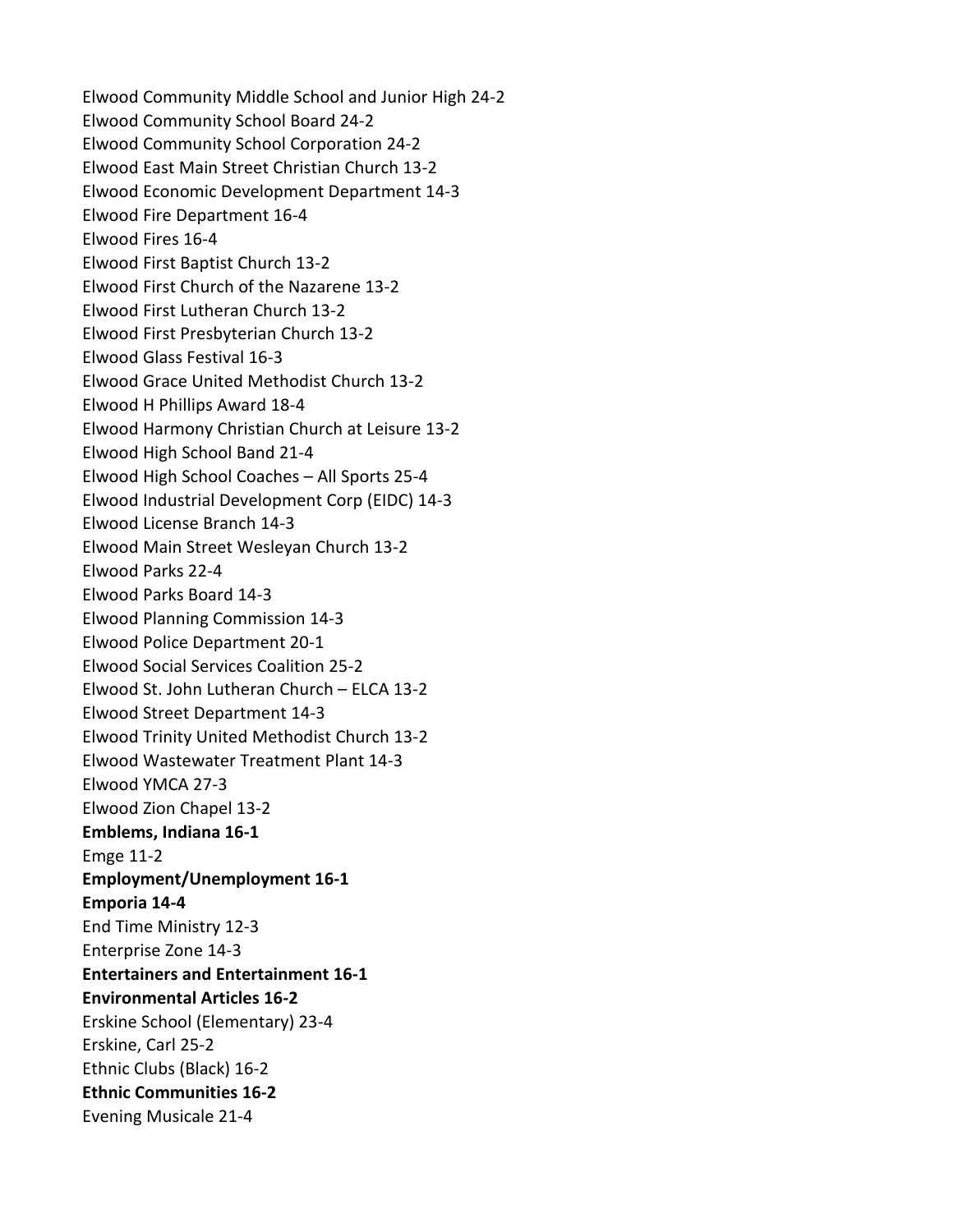Exchange Club Family Resource Center 8-1 **Fair 16-2** Faith Assembly of God 12-3 Faith Baptist Church 12-3 Fall Creek Apostolic Church 13-3 Fall Creek Christian Church, Pendleton 13-3 Fall Creek Friends Church 13-3 Fall Creek Minesterial l Association 13-3 Fall Creek Regional Waste District 14-4 Fall Creek Township 26-2 Fall Creek Township School 24-2 Fall Festival, Art Center 9-1 Fallen Heroes (Fireman Indiana) 16-4 Fallen Heroes (Law Officers Indiana) 20-1 Falls of the Ohio State Park 22-4 **Family and Children's Services 16-3 Family History 16-3** Family History Happenings 16-3 **Famous Visitors to Madison County 16-3** Farmer, Hallie 10-4 Farmers Trust Company 9-4 Farren, Jimmy 8-1 Fellowship of the Last Days Ministries 12-3 Fesler School House Records 24-2 Festivals in Anderson (Misc. Festivals) 16-3 Film Directors and producers 8-1 Fi-Me-Dra Players 26-2 **Fire 16-4** First Baptist Church, Anderson 12-3 First Baptist Church, Orestes 13-2 First Baptist Church, Summitville 13-3 First Christian Church, Summitville 13-3 First Church of Christ, Scientist 12-3 First Church of God, Pendleton 13-3 First Church of the Nazarene, Anderson 12-3 First Citizens Bancorp of Indiana (Parent Company of Citizens Banking Co) 9-4 First Federal Savings & Loan Association of Central Indiana 9-4 First Free Will Baptist Church 12-3 First Hebrew Congregation in Anderson 12-3 First Indiana Bank 9-4 First Ladies of Indiana 10-3 First Merchants Bank 9-4 First National Bank of Madison County 9-4 First of America Bank – Anderson 9-4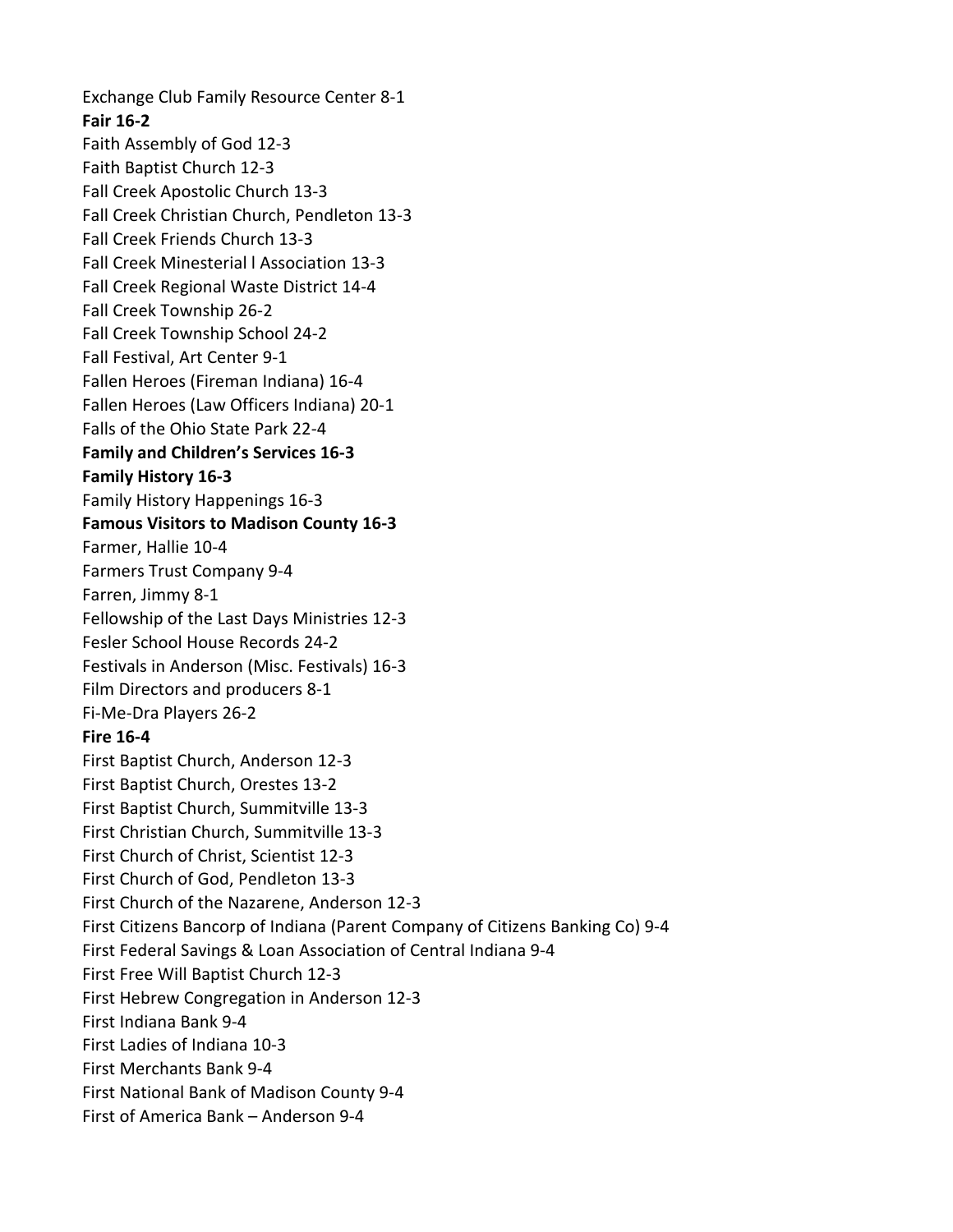First Pentecostal Church 12-3 First Presbyterian Church, Anderson 12-3 First Savings & Loan Assoc of Central Indiana 9-4 First United Methodist Church 13-3 First United Methodist Church, Anderson 12-3 First United Methodist Church, Elwood 13-2 First United Methodist Church, Frankton 13-2 First United Methodist Church, Pendleton 13-3 **Fish and Wildlife Areas 16-4 Fisherburg 14-4** Fisherburg Wesleyan Church 13-2 **Flags 16-4** Flagship Industrial Park, Anderson 14-2 **Floods 16-4 Florida (Florida Station) 14-4** Florida Methodist United Church 13-2 Florida Station Church of God 13-2 **Folklore 16-4** Football 25-4 Forest Hills Elementary School 23-4 **Forests, State Forests 16-4** Forse Corporation / Forsekell 11-2 **Fort Benjamin Harrison 16-4 Foundations 16-4** Foursquare Church 12-3 Frank Lloyd Wright House 8-3 Franklin Business & Industry 11-2 Franklin County History 19-2 Franklin School 23-4 **Frankton 14-4** Frankton Apple Fest 16-3 Frankton Building & Loan Association, The 9-4 Frankton Christian Church 13-2 Frankton Churches, misc. 13-2 Frankton Elementary School 24-2 Frankton Heritage Days 16-3 Frankton High School Band 21-4 Frankton High School Coaches – All Sports 25-4 Frankton Jr. Sr. High School 24-2 Frankton Park Board 14-4 Frankton Parks 22-4 Frankton Planning Commission 14-4 Frankton Police Department 20-1 Frankton Town Board 14-4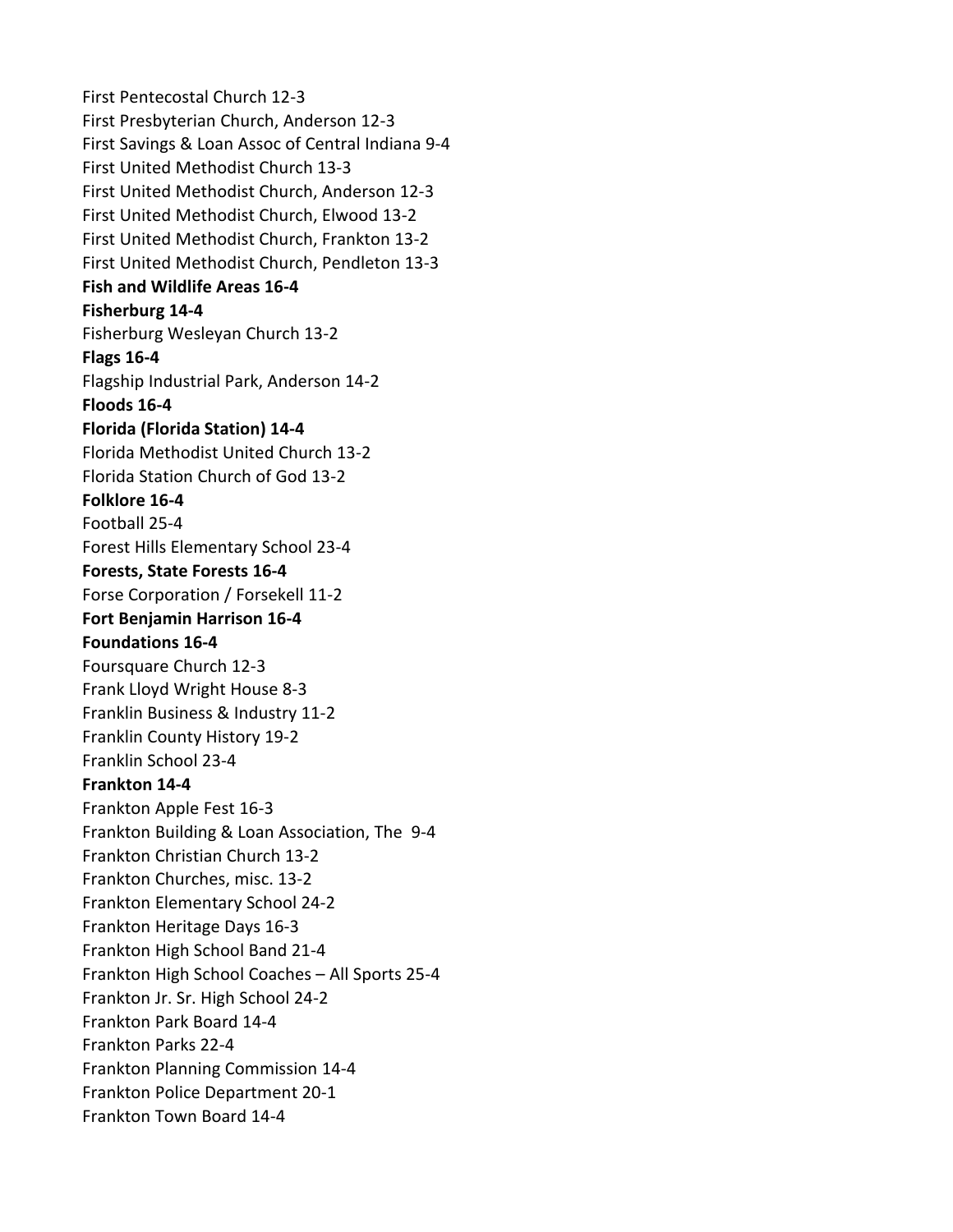Frankton Volunteer Fire Department 16-4 Frankton-Lapel School Board 24-2 Fraternal Organizations and Lodges 15-3 Free Gospel Temple 12-3 Fricke, Janie 22-1 Friendship Missionary Baptist / Friendship Baptist Church 12-3 Friendship Quilt and Coverlets 23-2 Full Gospel Businessmen's Fellowship, Int'l Anderson–Women Aglow Fellowship 12-3 Full Gospel Church (in Anderson) 12-3 Fundamental Baptist Church 12-3 **Funeral Homes 16-4** Funk Park 22-4 Gambling Misc. (and) Lottery 22-3 G.A.R. (Major May Post) No. 244 26-3 Gaithers 22-1 **Gas Boom 16-4** Gaslight Festival 16-3 Gateway Association 12-1 Geater Center 16-2 Genealogical Societies 17-1 **Genealogy 17-1** Genealogy Classes 17-1 General Motors 11-2 **General, The 17-1** Gentry, Joanna 22-1 **Geology 17-1 German Research 17-1** German-American Partnership Program 16-1 Gethsemane Temple Church of God in Christ 12-4 Ghosts 17-1 **Giant, The 17-1 Gilman 14-4 Gilmore House 8-3 Gimco City 14-4** Gimco City Town Board 14-4 Girl Scouts 25-2 Glad Tidings Assembly of God 12-4 **Glass Manufacturers 11-2** Glass Manufacturers of Madison County 11-2 Glee, Glenna (Glenna Jenkins) 9-2 Go Kart Racing 26-1 Golden Deed Award 9-3 Golf 26-1 Golf Courses 26-1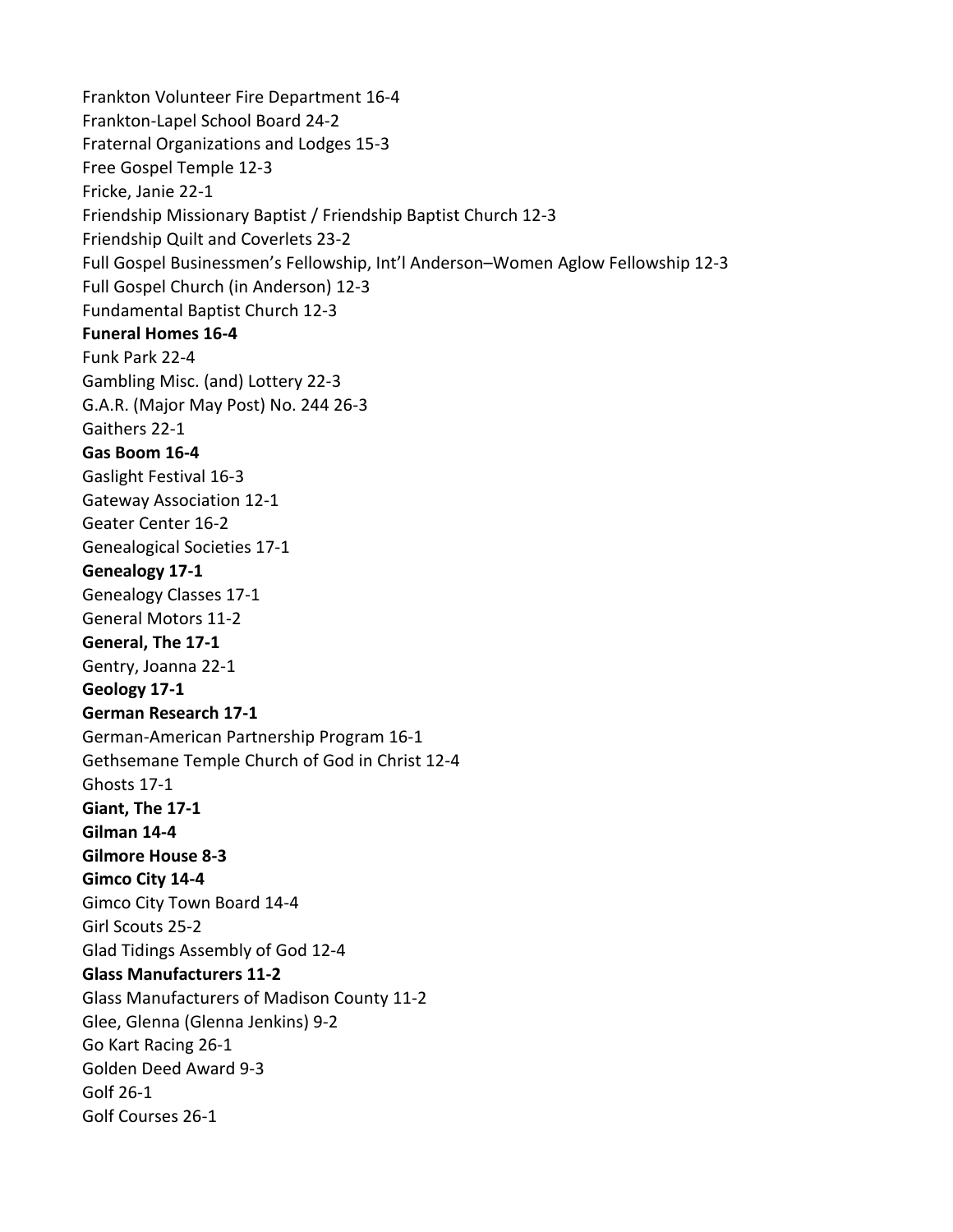Good News Academy 24-3 Good News Fellowship12-4 Goodwin Memorial Church of the Nazarene 12-4 Gordon, Gordon (Millie) 9-2 Gospel Light Chapel 12-4 Gospel Music/Gospel Music Workshop 21-4 **Government 17-1 to 17-4** Governor Residence 8-3 Governors of Indiana 10-3 Grace Holiness Church 12-4 Grace Methodist Church 12-4 Grace Temple Apostolic Church 12-4 Grandview Golf Club 26-1 Grave Robbing / Body Snatching 11-3 Great Commission (church) 12-4 Great Commission School 24-3 Greater Emmanuel Temple 12-4 Greater Light Church 12-4 Greater Progressive Missionary Baptist Church 12-4 Green Lantern, The 11-2 Green Township History 18-4 Greenbriar School 23-4 Greer Steel 11-2 Grigsby, Van Dyke 10-2 Grissom Air Force Base 17-4 Grissom, Virgil "Gus" 10-4 Gruelle, Johnny 9-2 Gruenewald House 21-3 GTI Anderson 11-2 Guard (Group Against Racetrack Development) 22-3 Guide (Guide Lamp / Fisher Guide) 11-2 Guide Light (Guide Lamp/Fisher Guide newsletter - missing several issues) 11-2 Gymnastics 26-1 Habitat for Humanity 19-3 Halfway Houses / Addiction Recovery 12-1 Half-way Houses / Addiction Recovery Programs 12-1 Hall, Doug 8-4 **Hamilton 14-4** Hamilton School 24-2 **Hardscrabble 14-4** Harrison College [Anderson] 25-1 Harrison, Caroline Scott 10-4 Harter House 19-3 Harvest Bible Chapel 12-4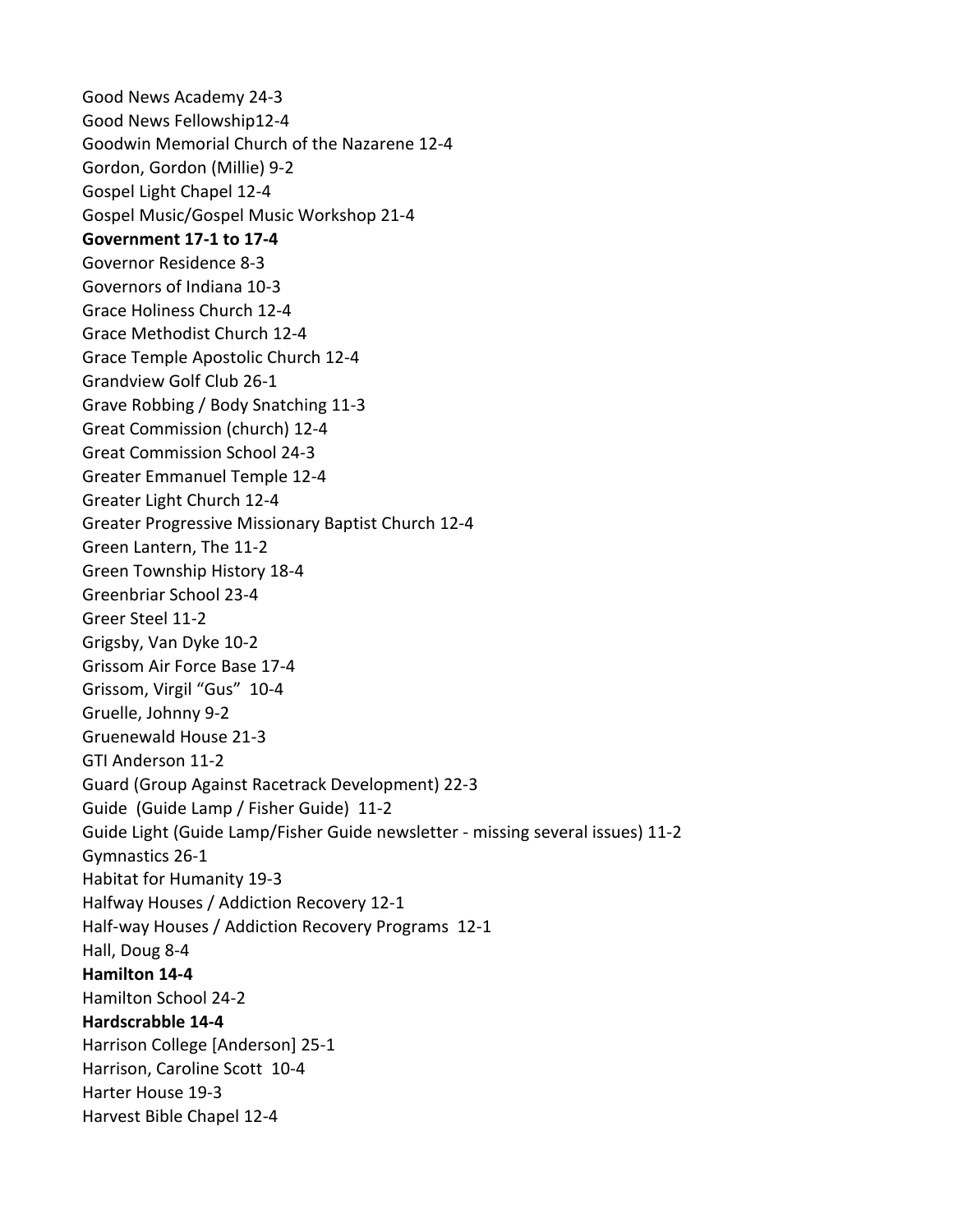Harvest Christian Fellowship Center 12-4 Hawthorne Club 15-3 Hazelwood School 23-4 Head Start / Transition Resources Corporation ( TRC ) 16-1 **Health and Safety 18-1 to 18-3** Health: Misc. Local Articles 18-1 Henning Park 22-4 Henry County History 19-2 Henry, Charles L. 10-2 Henson, Alan 8-4 **Heraldry 18-3** Herr, Dan 8-4 Hiawatha School 23-4 Hiawatha School Music 23-4 High School Basketball -- Local schools in State Finals (Begin in 2016) 25-3 High School Football All County, All State 25-4 High School Football Pre-season Articles 25-4 Highland American Baptist Fellowship 12-4 Highland High School 24-1 Highland High School Band 21-4 Highland High School Basketball and Their Players (Boys) 25-3 Highland High School Basketball in Tourney (Boys) 25-3 Highland High School Basketball in Tourney (Girls) 25-3 Highland High School Coaches – All Sports 25-4 Highland High School Music & Drama 24-1 Highland Middle School 24-1 Hill Standard 11-3 Hillcrest Home 12-1 Hillcrest School 23-4 Hilligoss family 10-2 Hinkle, Tony 25-4 Hire Anderson 16-1 Historic 8<sup>th</sup> (Eighth) Street 18-3 **Historic Districts 18-3** Historic Fall Creek Pendleton Settlement 21-3 Historic Landmarks Foundation 18-3 Historical Markers 18-3 Historical Military Armor Museum 21-3 **Historical Societies 18-4** Historical Societies in Indiana 18-4 **History 18-4 to 19-2** History of Northwest Territory 19-2 History of Religion in Indiana Project 13-3 History of U.S. Immigration 19-2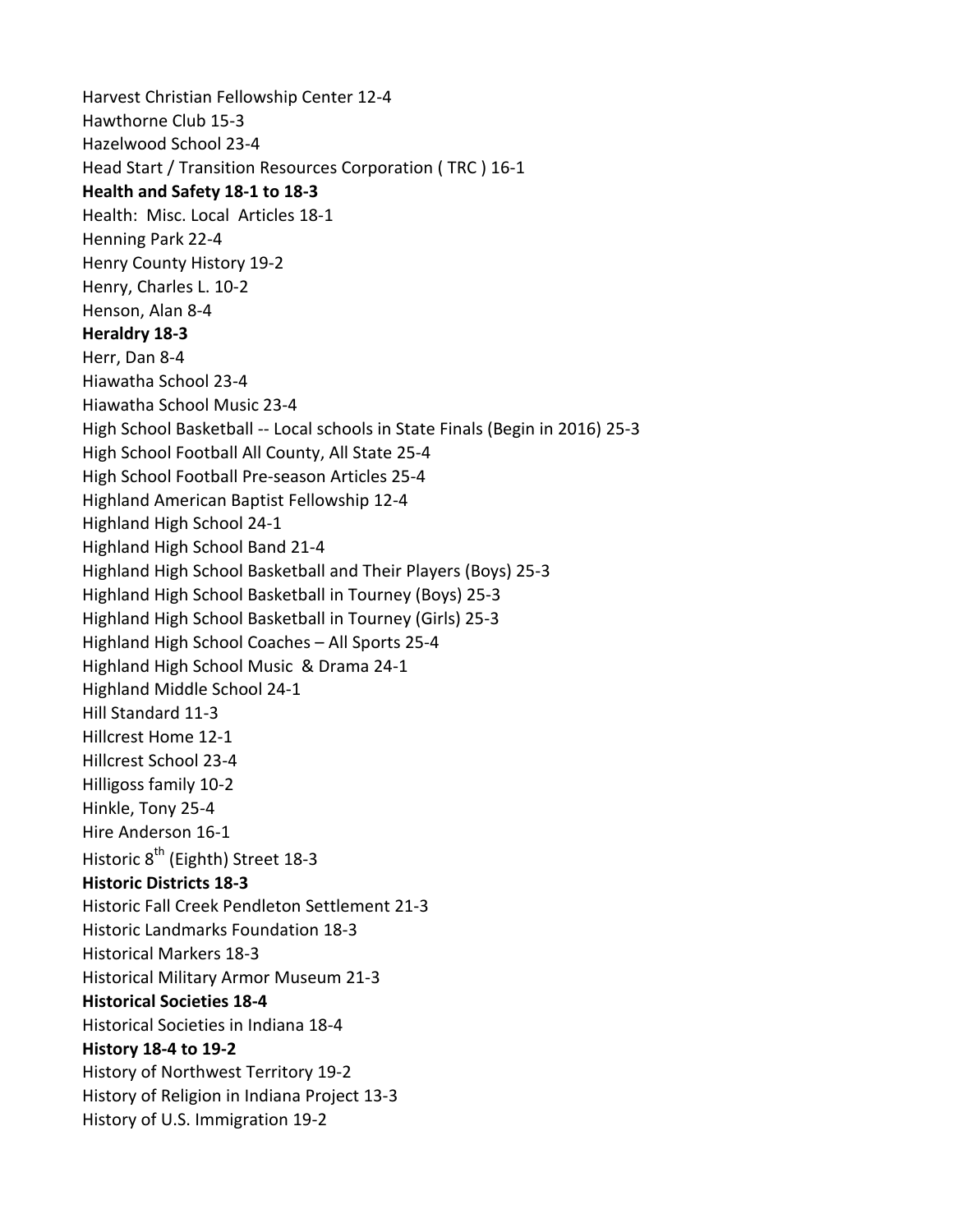**Hobbies 19-3 Holidays 19-3** Holy Cross School (St. Ambrose & St. Mary's combined) 24-3 Homeless 19-3 Homestead Awards 9-3 Hoosier Founders 19-1 Hoosier Hero 19-1 Hoosier Minority Chamber of Commerce 11-4 Hoosier Park 26-1 Hoosier Salon 9-1 Hopewell Center 12-1 Horne Park 22-4 **Horse Racing 26-1 SEE ALSO: Pari-mutual & Gambling 22-3** Horse Thief Detective Association 20-1 Hospitals - Misc 18-1 Hotels and Motels 8-3 House of Hope [SEE: the Halfway Houses / Addiction Recovery folder] 12-1 House of Prayer, The 12-4 Houser, Vincent 22-1 **Housing 19-3** Housing, Misc. 19-3 Howe Fire Apparatus Homecoming 11-3 Hubard Park 22-4 Hubbard, Kin 9-2 Hunting and Fishing 26-1 **Huntsville 14-4** Huntsville Business & Industry 11-2 Huntsville Community Church 13-2 Huntsville Town Board 14-4 Ice Hockey 26-1 Ice Storm 1991 27-2 Idea House 8-3 **Identi-Child 19-3** Illinois History 19-2 In As Much 12-1 IN State Fair Commission Pari-Mutual Racing at the INDPLS State Fairgrounds 22-3 Indian Battles 19-4 Indian Massacre (1824) 19-4 Indian Meadows Church of the Nazarene 12-4 Indian Trail Festival 16-3 Indian Trails Parkway 23-2 Indiana – Kentucky All Star Basketball 26-1 Indiana 175<sup>th</sup> Birthday 19-1 Indiana 19-1 & 19-2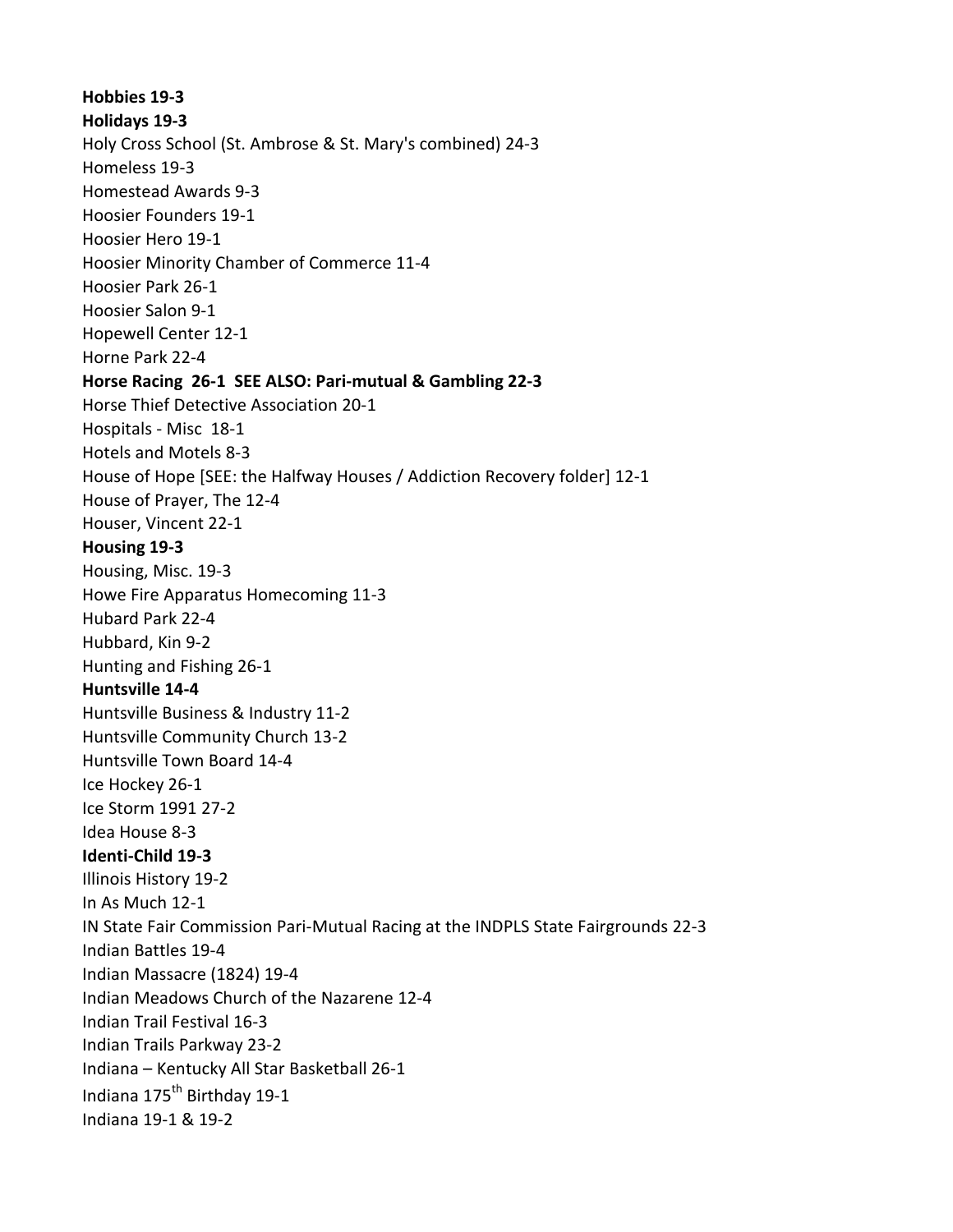Indiana 21-2 Indiana Academy 9-3 Indiana Actors & Actresses 8-1 Indiana Agriculture 8-2 Indiana Airports 26-2 Indiana Archaeology 8-3 Indiana Architecture & Homes 8-3 **Indiana Archives 8-4** Indiana Art, Artists & Crafts 9-2 Indiana Authors 9-2 Indiana Automobiles 9-3 Indiana Ballet and Dance 22-2 **Indiana Barns 9-4** Indiana Basketball 25-3 Indiana Basketball Hall of Fame 25-4 Indiana Bed and Breakfast 26-2 **Indiana Biography 10-3** Indiana Blacks 16-2 Indiana Bridges 10-4 Indiana Business & Industry 11-2 Indiana Business College -- SEE Harrison College 25-1 Indiana Canals and Rivers 27-2 Indiana Caves 11-3 Indiana Census Index, 1860 23-2 Indiana Centennial 11-3 Indiana Chamber of Commerce 11-4 Indiana Christian Academy 24-3 Indiana Christian Academy Drama 24-3 Indiana Christian Academy Elementary School 24-3 **Indiana Cities and Towns 15-1** Indiana Civil Defense 15-3 Indiana Clubs 15-3 Indiana Coaches 25-4 Indiana Colleges and Universities (General) 25-1 Indiana Conservation of Resources 15-4 Indiana Constitution 17-3 Indiana County Homes 12-1 Indiana Courthouses 19-1 Indiana Courts 17-3 Indiana Covered Bridges 10-4 Indiana Crime 15-4 Indiana Department of Corrections 19-4 Indiana Economy 16-1 Indiana Employment Security Department 16-1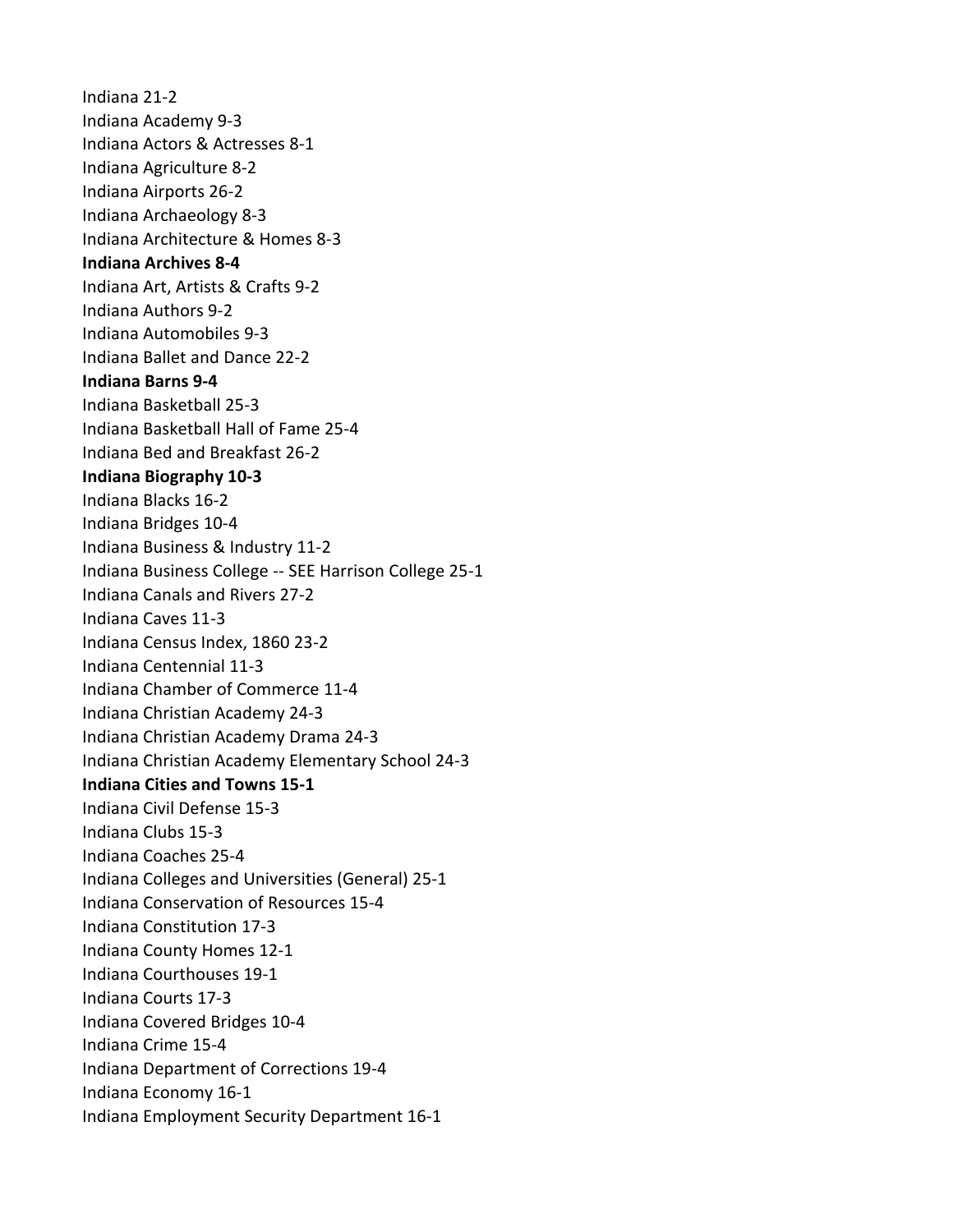Indiana Facts 19-2 Indiana Festivals 16-3 Indiana Flags 16-4 Indiana Floods 16-4 Indiana Folklore 16-4 Indiana Football Hall of Fame 25-1 Indiana Gas 22-2 Indiana Genealogical Society 17-1 Indiana Genealogy Society 17-1 Indiana Glass Manufacturers 11-2 Indiana History 19-1 Indiana History Day 19-2 Indiana History Notebook 19-1 Indiana History Points of Interest 19-2 Indiana Hotels & Motels 8-3 Indiana Housing 19-3 Indiana Ice & Dairy 11-3 Indiana Lakes 27-2 Indiana Legislation and Laws 17-4 Indiana Legislature, 1986 17-4 Indiana Legislature, 1987 17-4 Indiana Libraries 21-1 Indiana Memorials 21-2 Indiana Mental Hospitals 18-3 **Indiana Military Training Camps 21-2** Indiana Museums 21-3 Indiana Music and Musicians 22-2 **Indiana Natural History 22-2** Indiana Natural History Society Newsletter (The Telegraph) 22-2 Indiana Natural Resources -- Animals 22-2 Indiana Natural Resources -- Aquatic Creatures 22-2 Indiana Natural Resources -- Birds 22-2 Indiana Natural Resources -- Plants 22-2 Indiana Natural Resources -- Reptiles 22-2 Indiana Natural Resources -- Trees 22-2 Indiana Natural Resources -- Amphibians 22-2 Indiana Natural Resources -- Insects & Arachnids 22-2 **Indiana Natural Resources 22-2** Indiana Newspapers 22-3 Indiana Outlaws 15-4 Indiana Pacers 25-4 Indiana Pageant 22-3 Indiana Parks (not state) 22-4 Indiana Photographers & Photography 9-1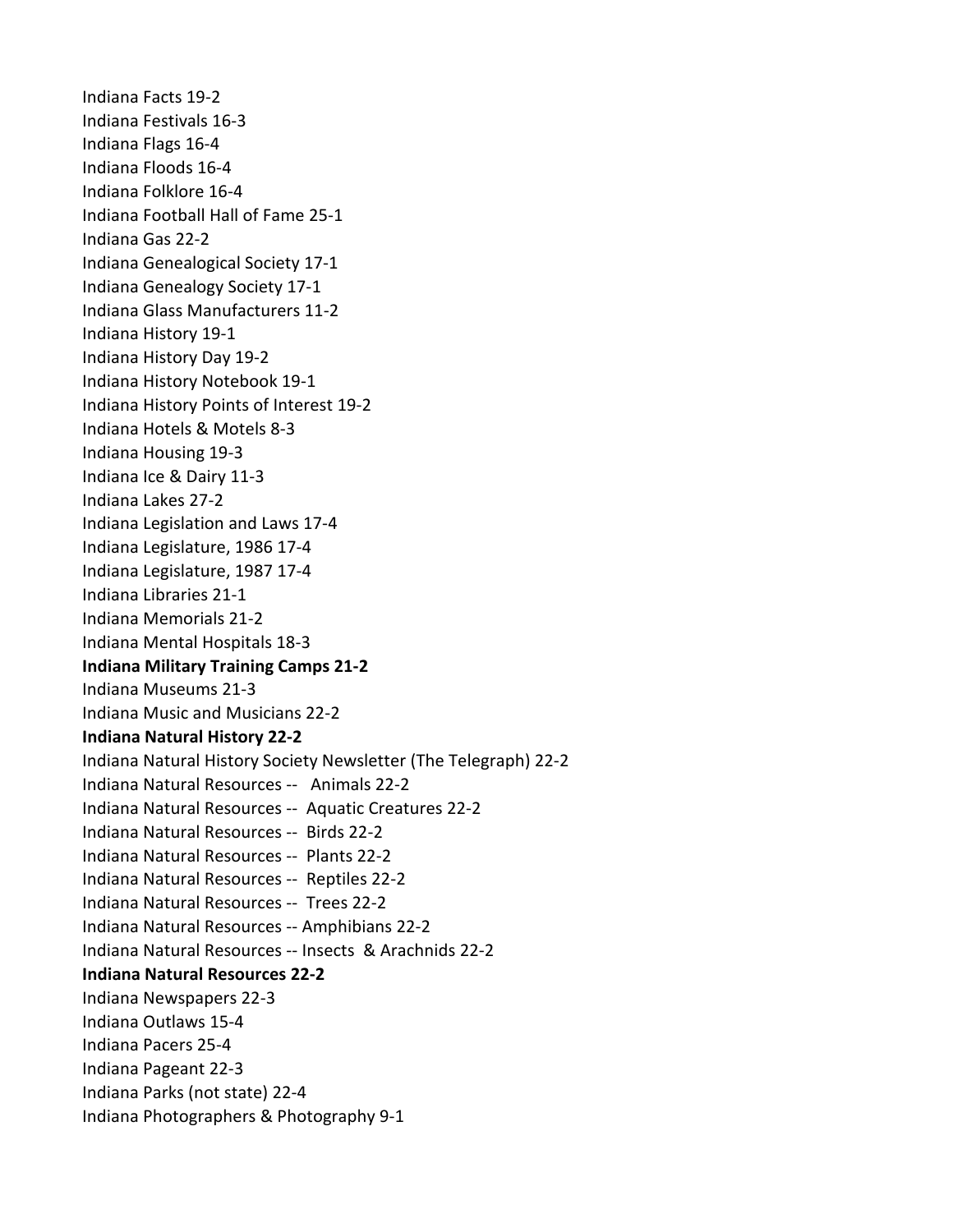## **Indiana Place Names 23-1**

Indiana Poets & Poetry 9-2 Indiana Police Departments 20-1 Indiana Population 23-2 Indiana Post Office Art 9-1 Indiana Quilt Registry Project 23-2 Indiana Racing Commission 22-3 Indiana Racing Commission, Horse Racing 26-1 Indiana Radio and Television 23-2 Indiana Railroads 26-3 Indiana Red Cross 18-3 Indiana Religious History Association 13-3 Indiana Roads and Streets 23-2 Indiana Schools (not colleges and universities) 25-1 Indiana Sesquicentennial 25-2 **Indiana Society of Chicago 19-3** Indiana Society of Pioneers 18-4 Indiana State Archives 8-4 Indiana State Capital Building (Statehouse) 8-3 Indiana State Fair 16-3 Indiana State Fair Band Contest 22-2 Indiana State Historical Society 18-4 Indiana State Institutions 19-4 Indiana State Library 21-1 Indiana State Museum 21-3 Indiana State Officials 17-4 Indiana State Parks, misc. 22-4 Indiana State Police 20-1 Indiana State University 25-1 Indiana Statewide Testing for Educational Progress (ISTEP) 16-1 Indiana Taxation 26-1 Indiana Teachers 24-3 Indiana Tennis 26-1 Indiana Theater 26-2 Indiana Tourism 27-1 Indiana University 25-1 Indiana University Drama 25-1 Indiana University Music 25-1 Indiana Utilities 26-3 Indiana Weather 27-2 Indiana Zoos 27-3 **Indianapolis 15-2** Indianapolis 500 25-3 Indianapolis Colts 25-4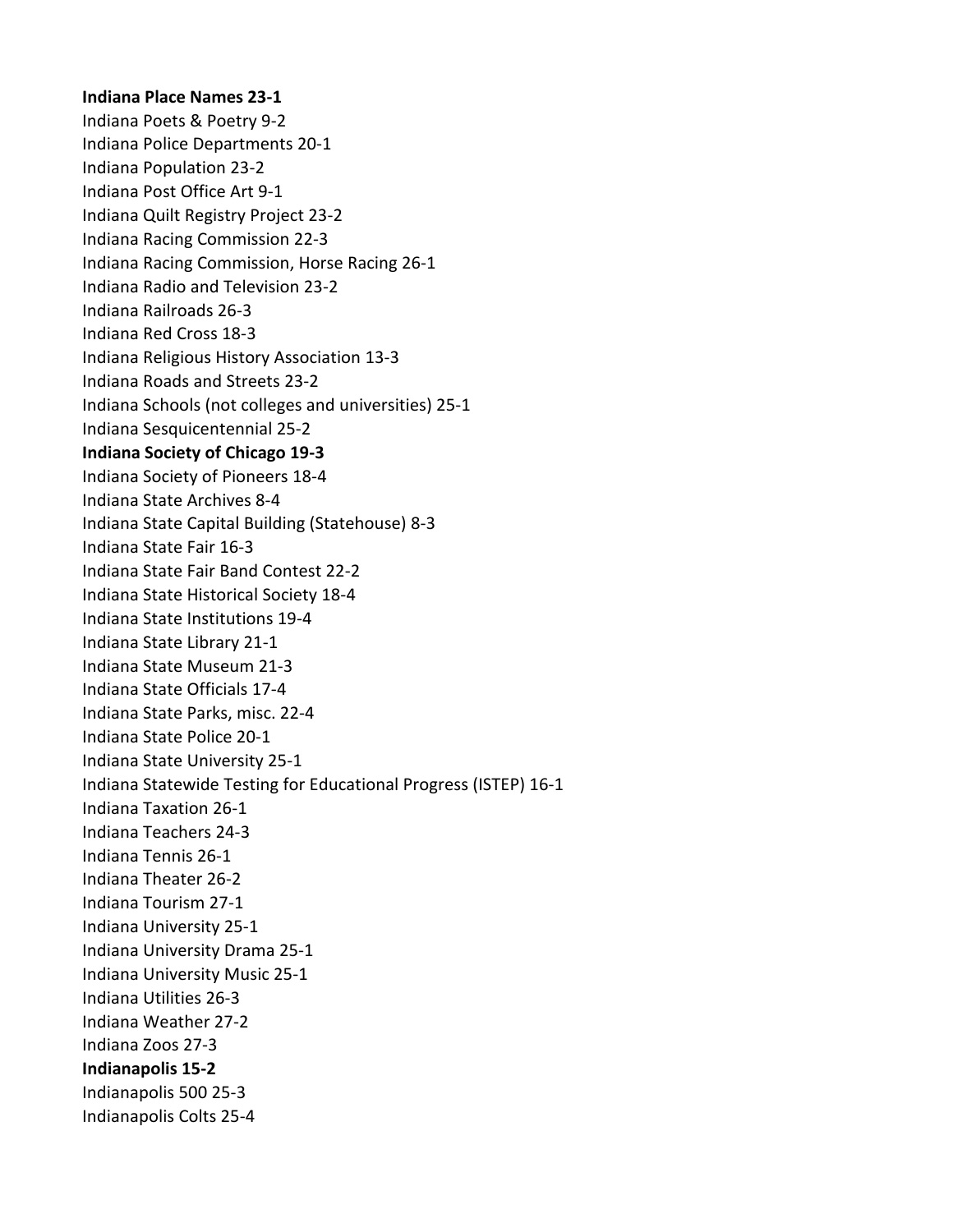Indianapolis Museum of Art 21-3 Indianapolis Symphony Orchestra 22-2 Indians - Captivity Stories 19-4 **Indians 19-4** Indians: Blackfoot / Blackfeet {"Eastern"} 19-4 Indians: Blackfoot / Blackfeet {Western} 19-4 **Indpendence 14-4** Infant/Toddler Service Directory of Madison County 16-3 **Ingalls 14-4** Ingalls Annexation (Sunview) 14-4 Ingalls Business & Industry 11-2 Ingalls Churches, misc. 13-2 Ingalls Fire Department 16-4 Ingalls Park 22-4 Ingalls Park Board 14-4 Ingalls Planning Commission 14-4 Ingalls Town Board / Town Council 14-4 Ingalls United Methodist Church 13-2 Innisdale United Brethren in Christ Church 12-2 Inside Story 27-4 **Instiutions, misc. 19-4** Instrument Makers 21-4 Interurban - Madison County - SEE: Union Traction 26-3 **Inventions 19-4 Inventors 19-4** Investment Management, Trust, & Leasing Companies 9-4 Ironwood Newlight Community Church 13-2 Ivy Tech - Anderson 25-1 Jackson Park 22-4 Jackson Township History 18-4 Jackson Township School 24-2 Jackson, Michael 22-2 **Jail, Madison County 20-1** Jane Pauley Community Health Center 18-1 Jazz, Big Bands 21-4 Jennings County Histroy 19-2 JobSource 16-1 John H. Hinds Area Vocational School 24-2 John Herron Art Museum 21-3 Johnny Appleseed (Chapman) 10-4 Joiner, Howell L. 10-2 Joyce Chapel United Methodist Church 12-2 Junior Achievement 11-2 Juvenile Court 17-1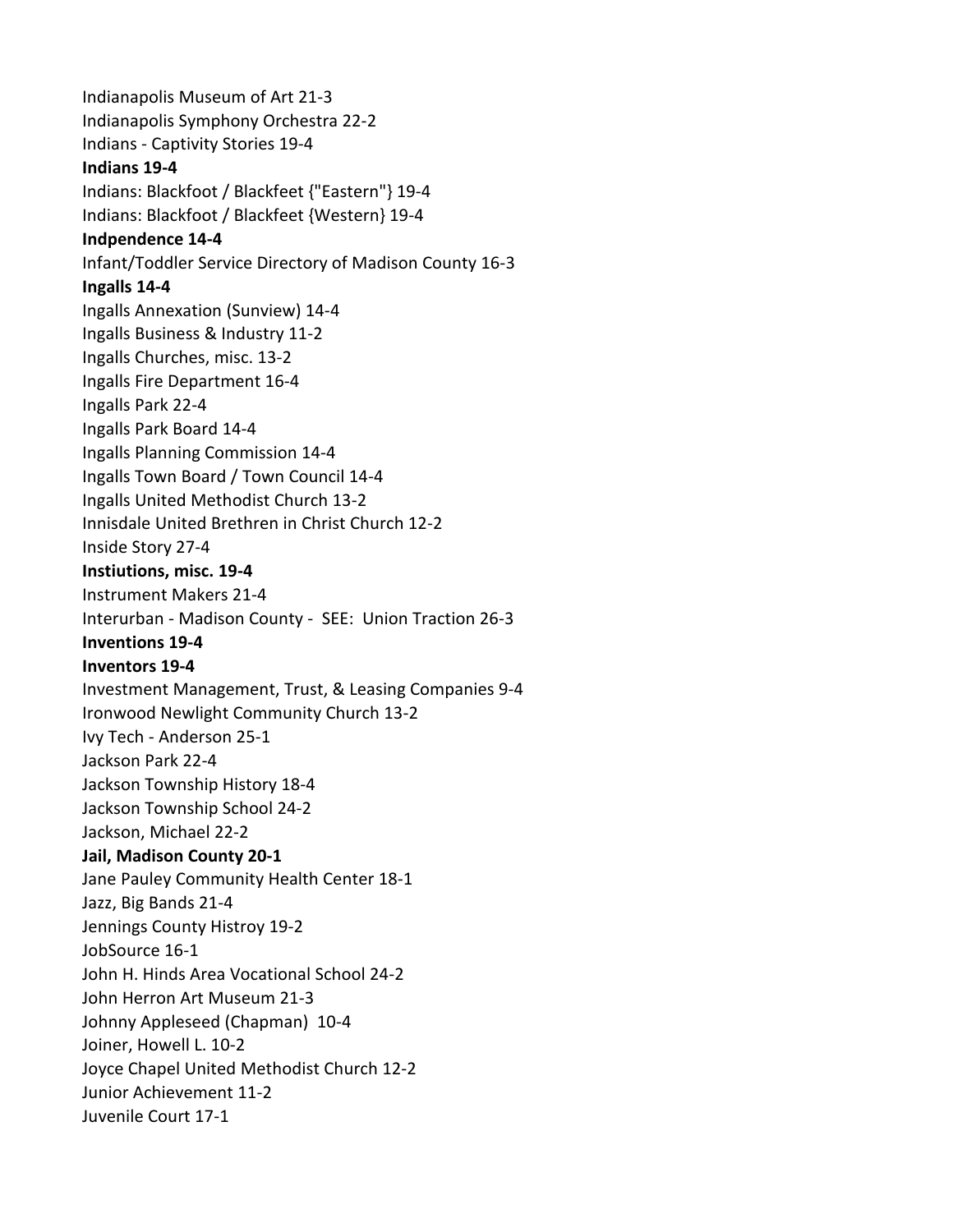Juvenile Probation Department 20-1 Karate and Judo 26-1 Kehrer, Ella B. (biography) 10-2 Kentucky 19-2 Kentucky Historical Society 18-4 Kevin Carter 15-4 Killbuck Elementary School 23-4 Killbuck Park 22-4 Killbuck Wetlands Project 27-2 Kindergarten Federation **29-1** [scrapbook] (See Also: **23-4**) Kingdom Church, The 12-4 Kingdom Hall of Jehovah Witness 12-4 Kingston Ave Baptist Church 12-4 Kites and Kite Flying 26-1 Kiwanis 15-3 Knight, Bobby 25-4 Korean Conflict 27-1 **Ku Klux Klan 20-1 Lafayette 15-2 Lafayette and Tippecanoe County 15-2** Lafayette Township 27-1 Lafayette Township History 18-4 **Lake Ports 20-1** Lambert / Buckeye Manufacturing 9-3 **Landfill 20-1** Landmark Baptist Church 12-4 **Lapel 14-4** Lapel Ambulance/Lapel Volunteer Fire Department 16-4 Lapel Ambulance/Lapel Volunteer Fire Department 16-4 Lapel Board of Zoning Appeals 14-4 Lapel Business & Industry 11-2 Lapel Centennial 11-3 Lapel Churches, misc. 13-2 Lapel Elementary School 24-2 Lapel Ford St United Methodist Church 13-2 Lapel High School 24-2 Lapel High School Band 21-4 Lapel High School Coaches – All Sports 25-4 Lapel Park 22-4 Lapel Park Board 14-4 Lapel Planning Commission 14-4 Lapel Police Department 20-1 Lapel Town Board 14-4 Lapel Trinity United Methodist Church 13-2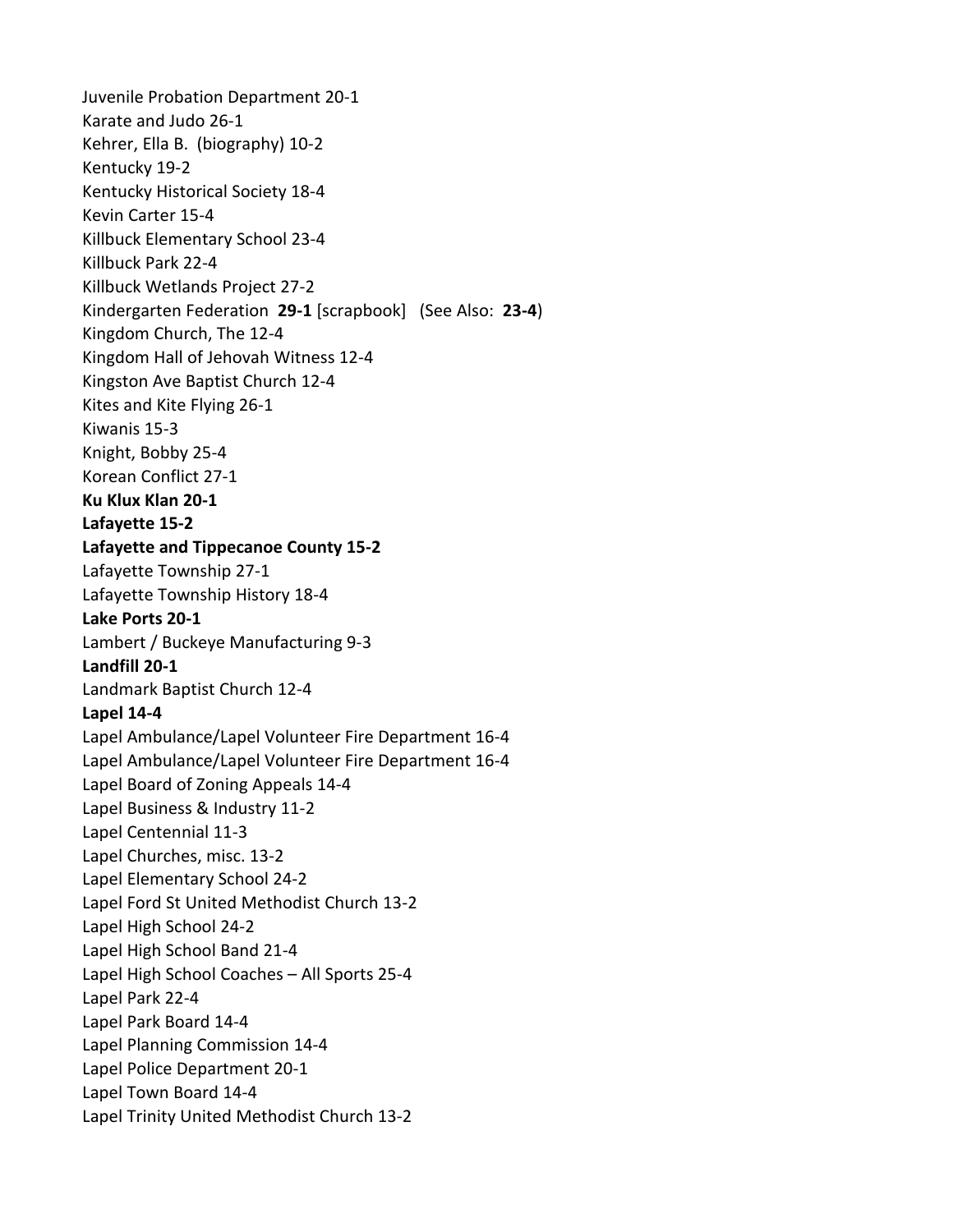Lapel Village Fair Festival 16-3 Lapel Waste Water Treatment Department and Plant 14-4 Laurel 9-3 **Law Enforcement 20-1** Lawmen Baseball 25-2 **Lawyers 20-1** Leach Elementary School 24-2 Leadership Academy / Youth Leadership Academy 11-4 Legal Services Organizations 20-1 Leiber State Park 22-4 Leighton Ford Crusade 12-2 **Leisure 14-4** Letterman, David 10-3 Lewis, Troy 25-4 Liberty Christian Academy Basketball 25-3 Liberty Christian Church 12-4 Liberty Christian Schools 24-3 Liberty Grove Baptist Church 12-4 **Library 20-2 Life on Southern Indiana Farm 21-2** Lilly Creek Baptist Church 13-2 Lilly, Eli 10-4 Lily Creek Christian Church 13-2 Lincoln State Park 22-4 Lincoln, Abe 10-4 Lind, John David, Dr. 15-4 Lindberg Church of Christ 12-4 Lindberg Elementary School 23-4 Lineage Societies 17-1 **Linwood 14-4** Linwood Business & Industry 11-2 Linwood Christian Church 13-2 Lions Club 15-3 Lippencott Glass (Alexandria) 11-2 Little Hoosier Historians 19-1 Little Killbuck Old School Baptist Church 13-3 Little League 25-2 Live in Anderson 14-3 **Livery Stables 21-2** Living Water Worship Center 12-4 Living Word Ministries 12-4 Loan Cupboard for Cancer Patients, The **12-1** (2 scrapbooks in: **29-1**) Lone Oak Wesleyan Church 12-4 Longfellow School 23-4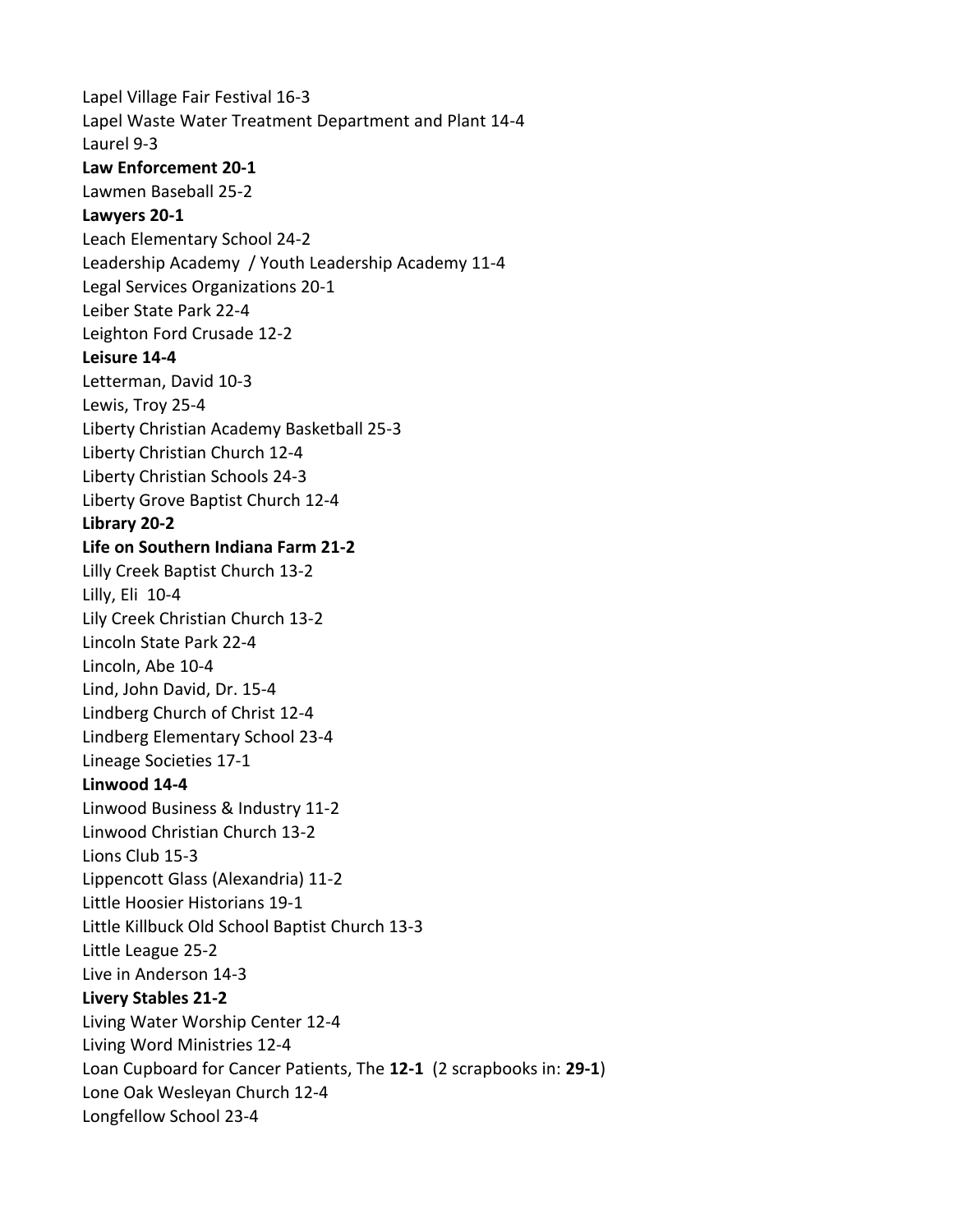Louisville Slugger 25-2 Love Alive Church of God in Christ 12-4 Lugar, Richard 17-4 Lutheran Church of Our Blessed Savior (Alexandria) 12-2 Lynch Corporation (previously Lynch Glass Machinery Company) 11-2 Made in Madison County 11-3 **Madison 15-2** Madison Ave Trinity Baptist Church 12-4 Madison Christian Church (Frankton) 13-2 Madison County Actors & Actresses 8-1 Madison County Agriculture 8-2 Madison County Airports / Airplanes 26-2 Madison County Alcoholic Beverage Commission 17-3 Madison County and Daleville Basketball Misc. (Boys) 25-4 Madison County Archaeology 8-3 Madison County Architecture & Homes 8-3 Madison County Art, Artists & Crafts 8-4 Madison County Assessor 17-3 Madison County Auditor 17-3 Madison County Authors 9-1 Madison County Bank & Trust 9-4 Madiscon County Bed & Breakfast 26-2 Madison County Blacks 16-2 Madison County Board of Health / or Madison County Health Department 17-3 Madison County Board of Zoning Appeal 17-3 **Madison County Bridges 10-4** Madison County Business & Industry 10-4 & 11-1 Madison County Cemetery Commission 17-3 Madison County Centennial 11-3 Madison County Children's Home, Bronnenberg Home 12-1 Madison County Choral Festival 21-4 Madison County Churches 12-2 Madison County Citizens for Common Values 17-3 Madison County Civic Theater 26-2 Madison County Clerks Office 17-3 Madison County Commissioners 17-3 Madison County Community Action Council 17-3 Madison County Community Corrections Advisory Board 17-3 Madison County Community Foundation 16-4 **Madison County Community Foundation Board 21-2** Madison County Community Health Center 18-1 Madison County Conscription 26-3 Madison County Cooperative Extension Services 17-3 Madison County Coroner 17-3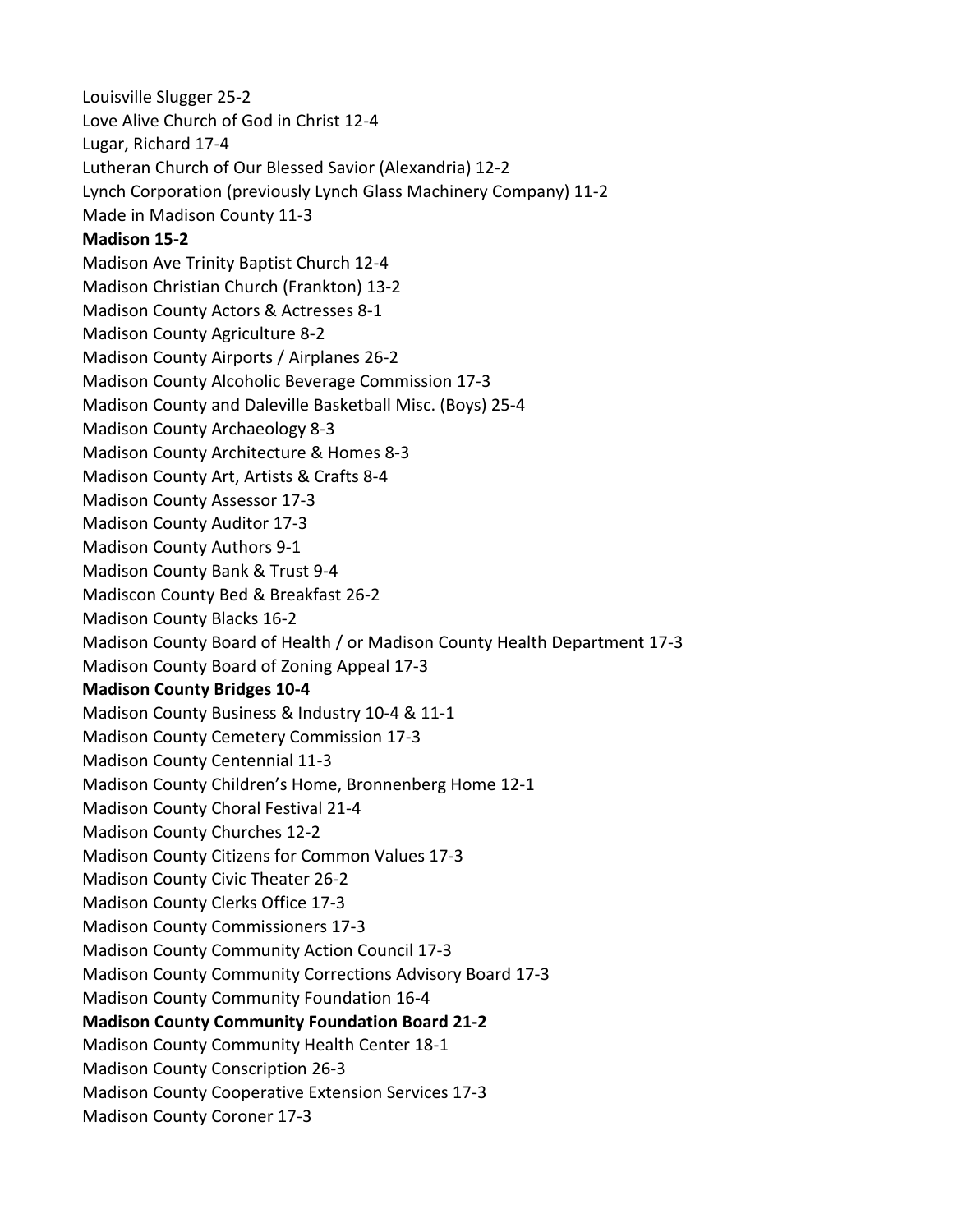Madison County Correctional Complex 20-1 Madison County Council 17-3 Madison County Council of Governments (COG) 17-3 Madison County Council on Aging 8-1 Madison County Country Clubs 15-3 Madison County Courthouse (Madison County Government Center) 18-4 Madison County Courts 17-1 Madison County Crime 15-4 Madison County Criminal Justice Day 17-1 Madison County Day 18-4 Madison County Department of Welfare 17-3 Madison County Diphtheria Epidemic 18-3 Madison County Drainage Board 17-3 Madison County Dramatic Players - Anderson's Mainstage Theatre 26-2 Madison County Easter Seals Society 12-1 Madison County Economic Development 17-3 Madison County Economy / Living ALICE 16-1 Madison County Economy 16-1 Madison County Election Board 17-2 Madison County Emergency Management Agency 17-3 Madison County Environmental Management Control Board 17-3 Madison County Extension Homemakers & Service 8-2 Madison County Farm Bureau 8-2 Madison County Fire Department 16-4 Madison County Fires (excluding Anderson) 16-4 Madison County Flags 16-4 Madison County Floods 16-4 Madison County Folklore 16-4 {see also: Ghosts 17-1} Madison County Food and Beverage Tax 26-1 Madison County Food Banks 12-1 Madison County Health and Safety 18-3 Madison County Health Search Task Force 17-3 Madison County Healthcare Technology – Medicine in the 90s 18-3 Madison County Highway Department 17-3 Madison County Historical Society 18-4 Madison County History 18-4 Madison County Human Society 8-2 Madison County July 4<sup>th</sup> 19-3 Madison County Legislators 17-2 Madison County Libraries (Not APL) 21-1 Madison County Literacy Coalition 21-2 Madison County Mayors, Alexandria and Elwood 17-2 Madison County Medical Association 18-3 Madison County Memorials and Monuments 21-2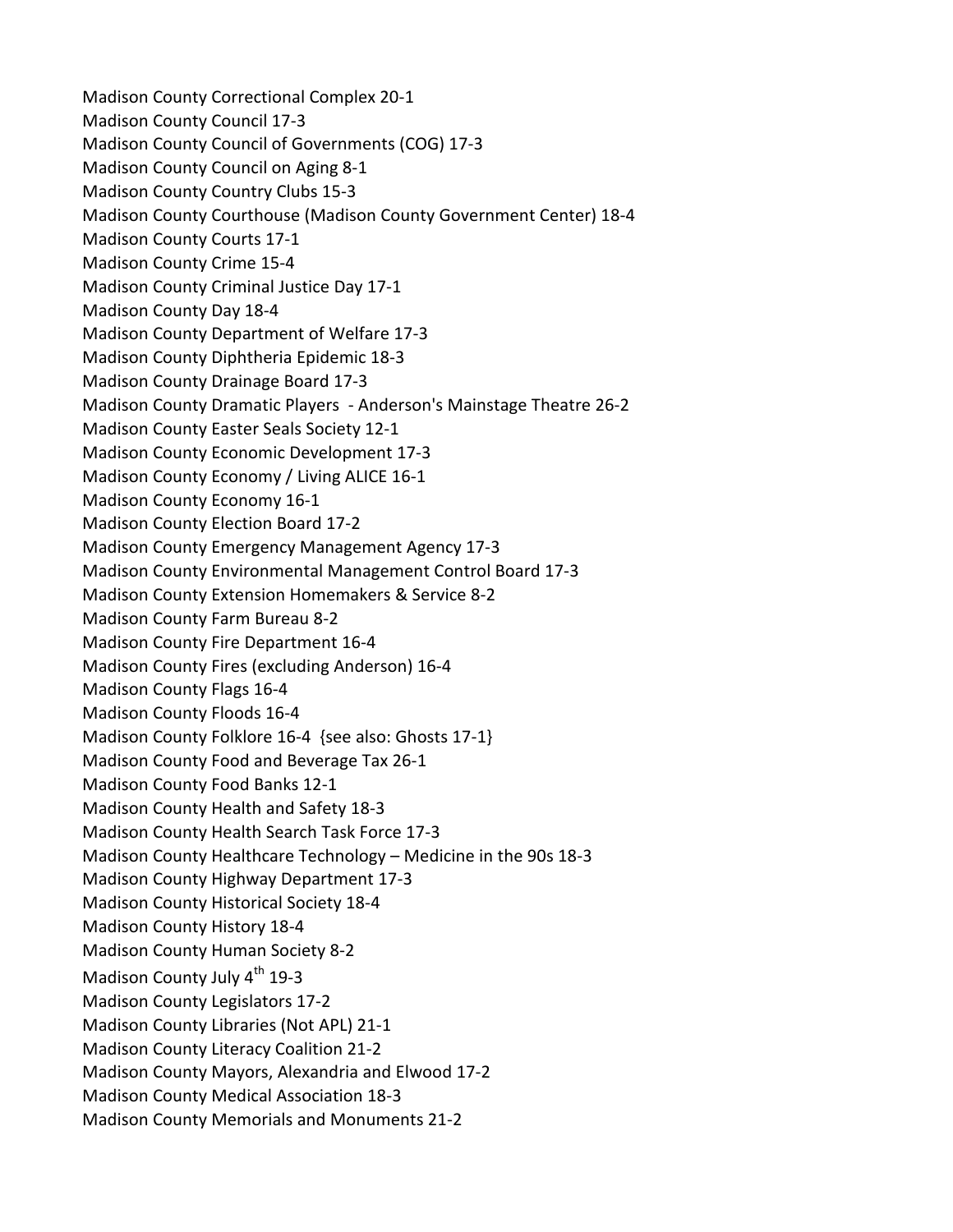## **Madison County Military History 21-2**

Madison County Ministerial Association 12-2 Madison County Ministers Project 12-2 Madison County Misc. Fire Articles 16-4 Madison County Music and Musicians 22-1 Madison County Office of Weights and Measures 17-3 Madison County Officials 17-3 Madison County Old Courthouse 18-4 Madison County Ostomy Association 12-1 Madison County Planning Commission 17-3 Madison County Poets & Poetry 9-2 Madison County Police Department 20-1 Madison County Politics and Government 17-1 Madison County Private Industry Council 16-1 Madison County Railroads 26-3 Madison County Recorders Office 17-3 Madison County Red Cross 18-3 Madison County Revolving Loan Fund Board 17-3 Madison County Roads and Streets 23-2 Madison County School Employees Federal Credit Union 24-3 Madison County Schools 24-3 Madison County Sesquicentennial 25-2 Madison County Sheriffs Department 20-1 Madison County Soil and Water Conservation 15-4 Madison County Taxation 26-1 Madison County Unions 26-3 Madison County Voter Registration Office 17-3 Madison County Weather 27-2 Madison County White River Canoe Rally 25-4 Madison County Writers 9-2 Madison County Youth Center Bronnenburg Campus 20-1 Madison County: Made in Madison County 11-1 Madison Health Alliance 18-3 Madison Heights High School 24-1 Madison Heights High School Band 21-4 Madison Heights High School Basketball Players (Boys) 25-3 Madison Heights High School Basketball in Tourney (Boys) 25-3 Madison Heights High School Basketball in Tourney (Girls) 25-3 Madison Heights High School Music & Drama 24-1 Madison Park Church of God 12-4 Madison Park Church of God 12-4 Madison/Dolly Madison 9-3 Madison-Grant High School 24-2 Madison-Grant High School Band 21-4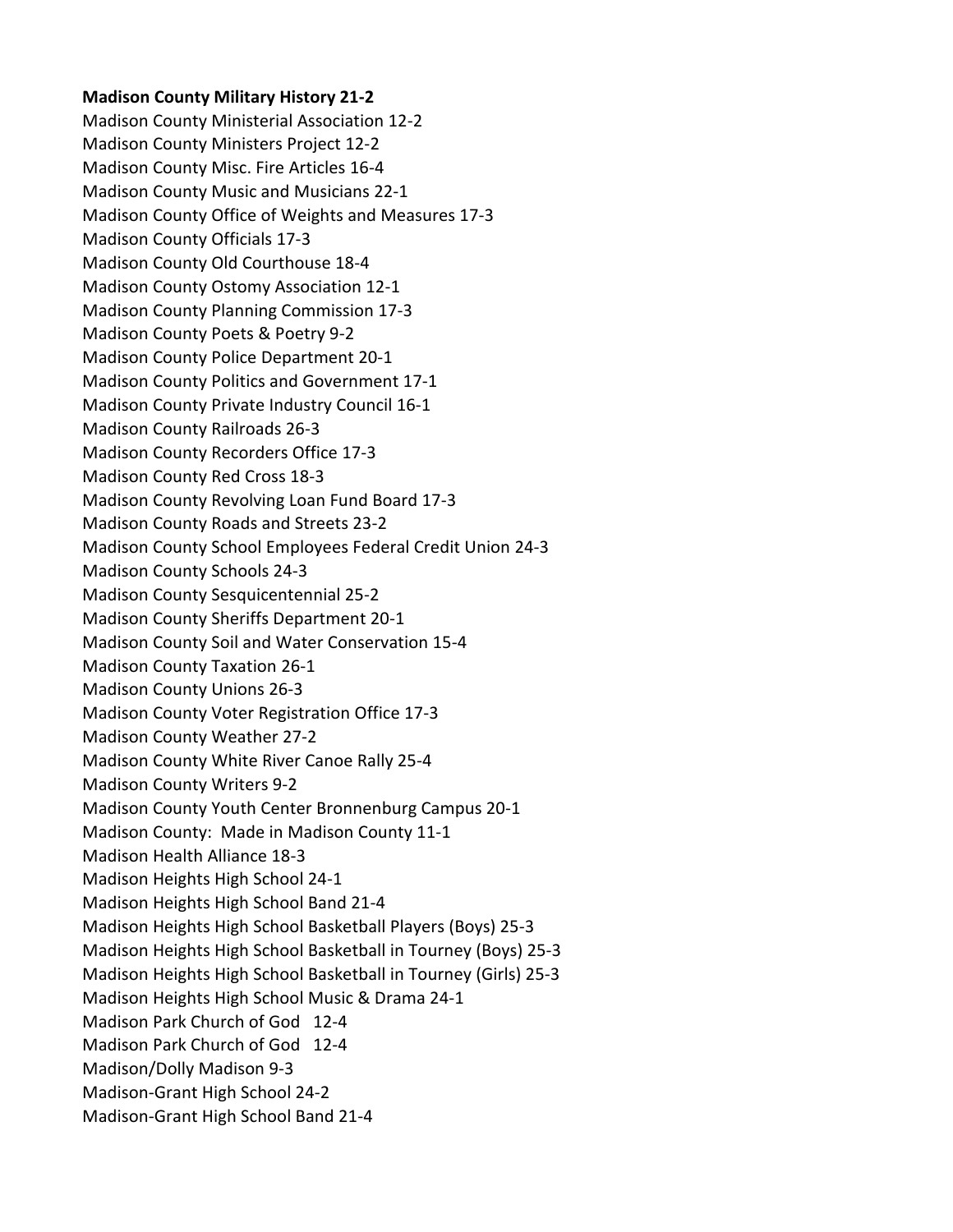Madison-Grant High School Coaches – All Sports 25-4 Madison-Grant Indiana Teachers Union 24-2 Madison-Grant Junior High School 24-2 Madison-Grant United School Corporation 24-2 Madison-Grant United School Corporation Board 24-2 Magnequench 11-3 Main St. Church of God 12-4 Main Street School 23-4 Mallard Lake Landfill 20-1 Malls 11-3 Man About Town 27-4 Man4Man Ministries 12-1 Manumission Papers 16-2 Maple Grove Church of God 12-4 Maple Grove Spiritual Retreat 12-4 **Maps 21-2** Marbles 26-1 Marie Thurston Elementary School (Alexandria) 23-2 **Markleville 14-4** Markleville Business & Industry 11-2 Markleville Churches, misc. 13-2 Markleville High School 24-2 Markleville Middle School 24-2 Markleville Police Department 20-1 Markleville Town Board 14-4 Markleville United Methodist Church 13-2 Markleville/Adams Township Fire Department 16-4 Markt Jones House 8-3 Martin Luther King Jr. Birthday and Plaza 16-2 Mascots 26-1 Masons 15-3 Maynard, Ken & Kermit Maynard 8-1 Mayor's City Youth Commission 14-3 Mayors (Indiana Cities outside of Madison County) 17-4 Mayors, Anderson 17-2 Mays Park 22-4 McArt, Jan and Don 22-1 McCormick's Creek State Park 22-4 McIntosh, David 17-4 Meadowbrook Baptist Church 12-4 Meadowbrook Church of Christ 12-4 Meadowbrook School 23-4 Mechanicsburg Methodist Church 13-2 Mellencamp, John 22-2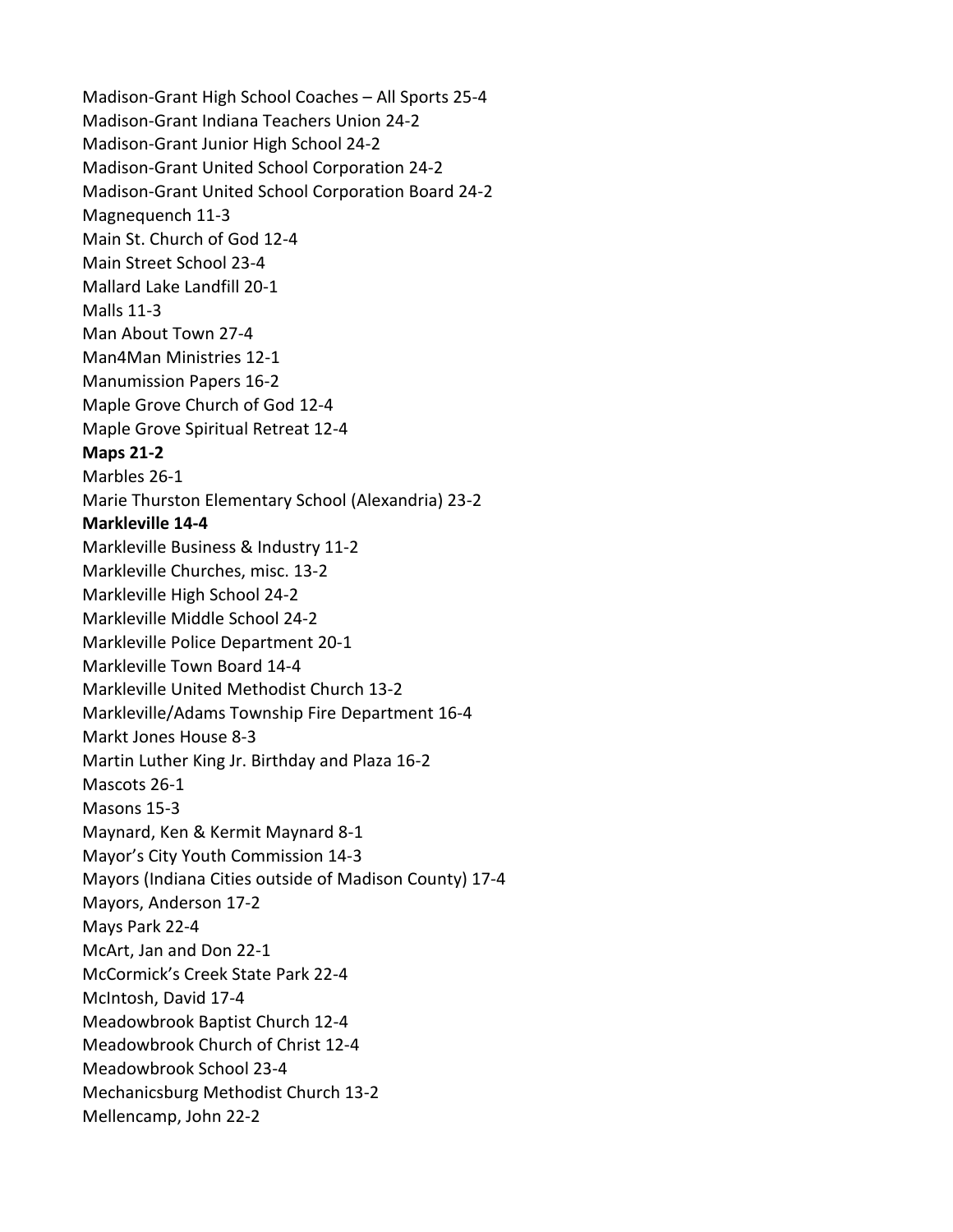Memorial Circle Wesleyan Church 12-4 **Memorials and Monuments 21-2 Menden 14-4** Mental Health 18-1 Mercenary Trial 15-4 Mercy Center Inc 18-1 Merdian Health Services 18-1 Meridian Plaza Parking Garage 14-3 Meridian Street/Paramount Downtown Festival 16-3 Mexican-American War – Indiana 26-4 Mexican-American War – Madison County 26-4 Miami Indians 19-4 Mid Central Area Vocational School (Elwood) 24-2 Middle East Group Support of Madison County 27-1 Middleton Center of St Johns 18-2 Middletown (Indiana) 15-2 Middletown Business & Industry 11-2 Midwest Cherokee Alliance 19-4 Migrants/Migrant Camps 16-2 Mike Tyson 15-4 Military History - Misc. 27-1 Military History (Wanda Fredricks) 27-1 **Millcreek Civic Center 21-2** Miller, Charles 11-3 **Mills 21-2** Ministers and Religious Leaders 12-2 **Minnetrista Cultural Center 21-2** Minor League Baseball 25-2 Minority Health Coalition 17-3 Miracle Faith Temple Church 12-4 Misc. – Potpourri 21-2 Misc. Awards 8-4 Misc. Newspaper Captions 27-4 Misc. Newspaper Columns 27-4 Misc. Potpourri 27-4 Misc. School Information 24-3 Misc. Sports 26-1 Missionary Alliance Church 12-4 MOFAB 11-3 Monroe Fellowship Chapel 12-2 Monroe Township History 18-4 Monroe Township School Books 24-3 **Moon Landing 21-3 Moonsville 14-4**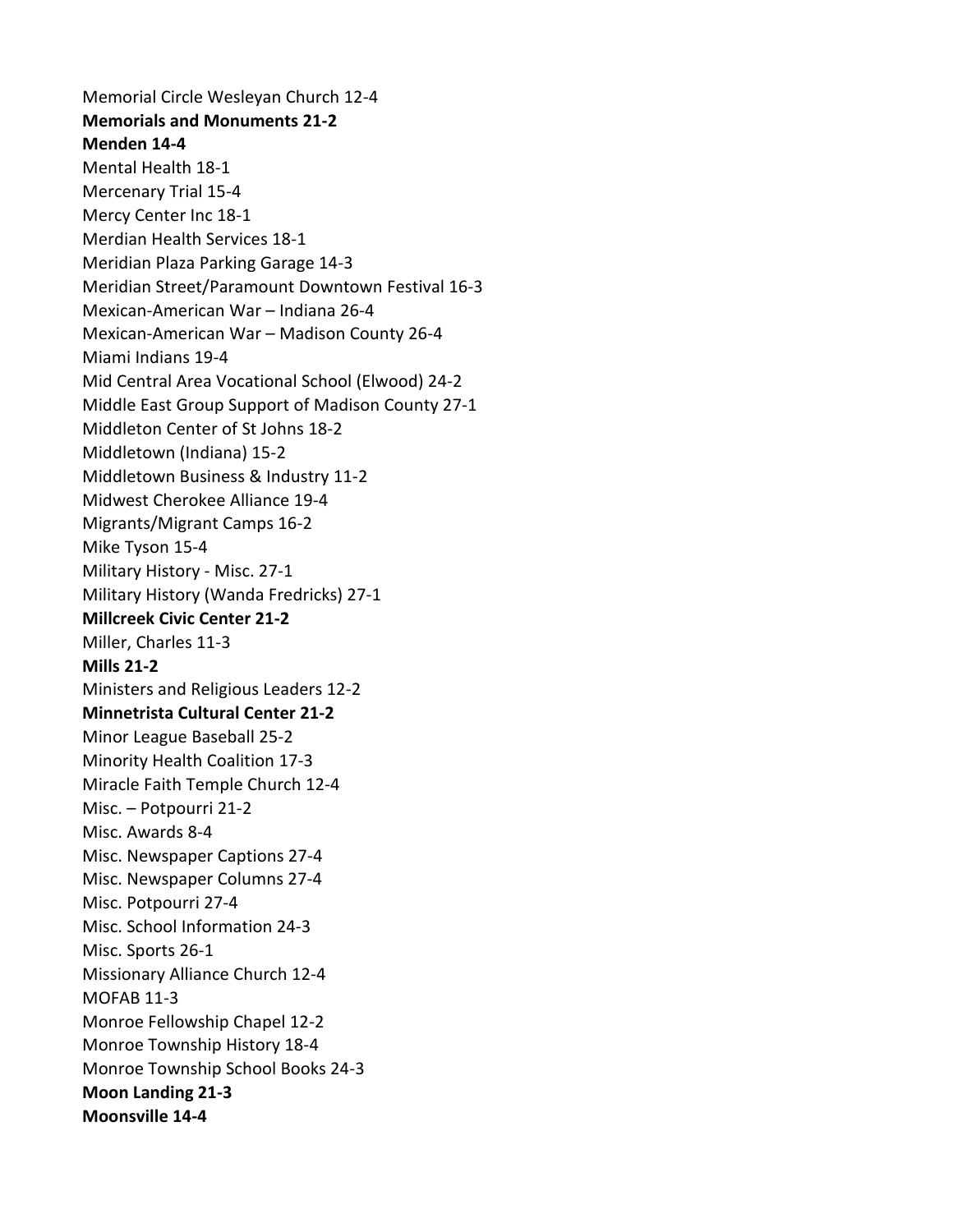Moose 15-3 Moravians 13-3 Morning Star Church 12-4 Morris, Robert 8-4 Mounds & Mound Builders 8-3 Mounds and Kiwanis Clubs Travel and Adventures Series 15-3 Mounds Baptist Church 12-4 Mounds Greenway 27-2 Mounds Lake Reservoir 21-2 Mounds Road Church of Christ 12-4 Mounds State Park 22-4 Mount Hope Freewill Baptist Church 12-4 Mount Hope School (Anderson) 23-4 Mount Pilgrim Baptist Church 12-4 Mount Zion Lutheran Church (New Columbus) 13-3 Movers & Shakers 9-3 Mr. Sportsmanship 25-4 **Muncie 15-2** Museum of Madison County History: SEE: Madison County Historical Society 18-4 **Museums 21-3** Music (Anderson related, Wendell Willkie, and Indiana songs) 21-4 **Music 21-4** Music Programs Earl Scott 21-4 Music Teachers 21-4 Music Therapy 21-4 **Muzzle Loaders Rifle Association 22-2** NAACP 16-2 National Association for Widowed People 12-1 National City Bank 9-4 National Clubs and Organizations 15-3 National Day of Prayer 12-2 National Exchange Bank 9-4 National Guard 26-3 National Memorials 21-2 National Parks 22-4 National Railroads and Interurbans 26-3 National Tile (Columbie Encaustic Tile) 11-3 Naylor, Phyllis Reynolds 9-2 Neighborhood Crime Watch 15-4 Nesbit, Wilbur D 9-2 Nestle's 11-3 **New Beginning Day Care Center 22-3 New Center One 22-3 New Harmony 15-2**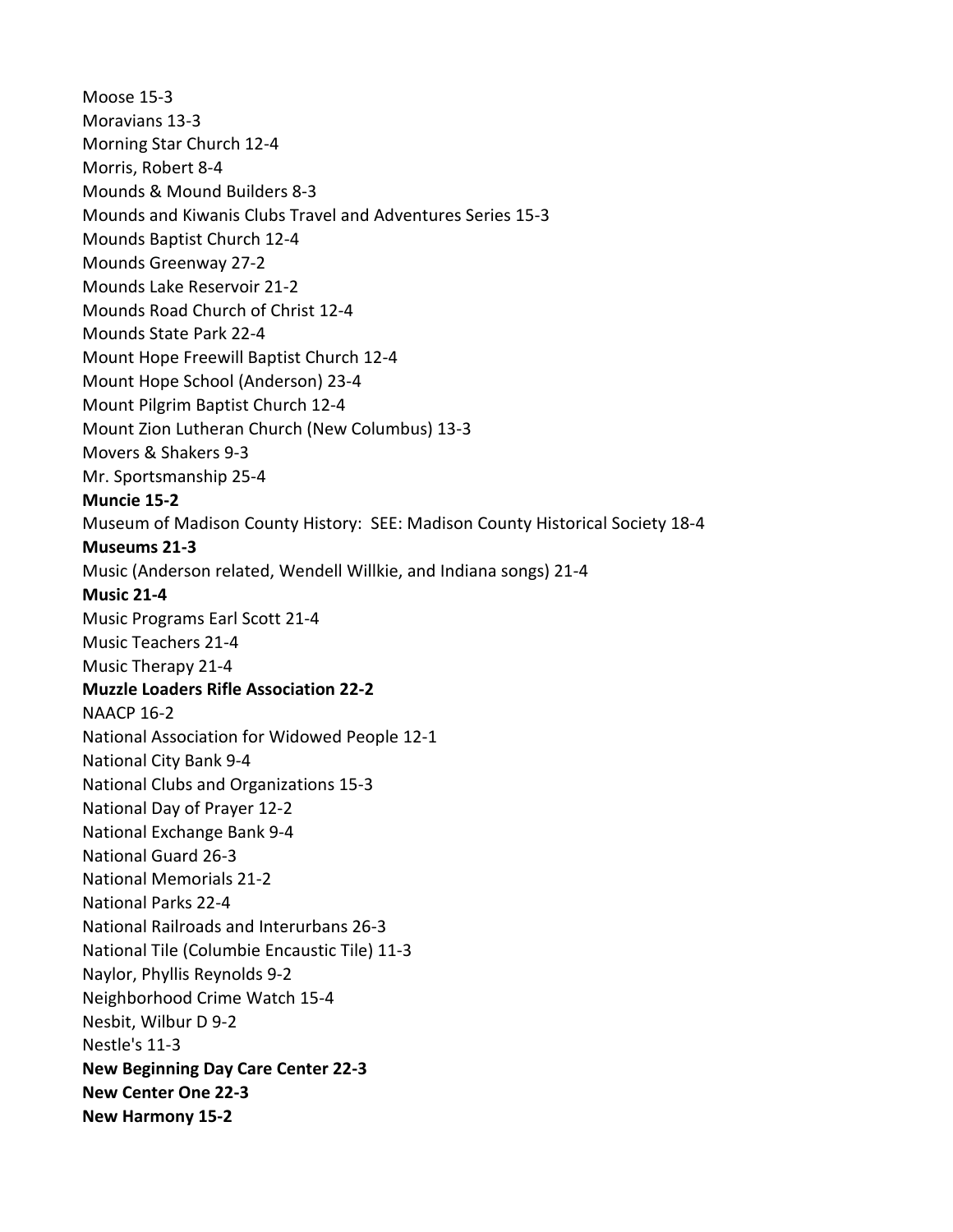New Hope Christian Church 12-4 New Hope United Methodist Church 12-4 **New Horizon Maternity Home 22-3** New Horizons United Methodist Church 12-4 New Jerusalem Full Gospel Church 12-4 New Jerusalem Missionary Baptist Church 12-4 New Liberty Baptist Church 12-4 New Life Cathedral 12-4 New Life Christian Community Church 12-4 New Life Wesleyan Church 13-3 **New Madison 14-4** Newman Center 18-3 **Newspaper Columns 27-4 Newspapers 22-3** Nicholson File Co 11-3 Nicholson, Meredith 9-2 **Night Clubs 22-3** Ninth St Wesleyan Church 12-4 Noble St United Methodist Church 12-4 North Anderson Church of God 12-4 North Anderson Elementary School 23-4 North Anderson Free Methodist Church 12-4 North Anderson Wesleyan Church 12-4 North Madison County Public Library System (Elwood-Frankton-Summitville) 21-1 North Madison County Public Library System Board 21-1 North Side Middle School 23-4 North Side United Brethren Chapel 12-4 Northview Church 12-4 Northwest Ordinance 19-2 Norton Brewing 11-3 Nurses, Madison County 18-3 Nursing Homes 18-3 Nyborg 9-3 Oakland Elementary School (Elwood) 24-2 Ohio 19-2 Ohio Historical Society 18-4 Ohio River 27-2 Old College Corner School 23-4 Old Edgewood School Special Education 23-4 Opera Houses 21-4 Operation Desert Shield – Indiana 27-1 Operation Desert Shield – Madison County 27-1 Operation Desert Storm – Indiana 27-1 Operation Desert Storm – Madison County 27-1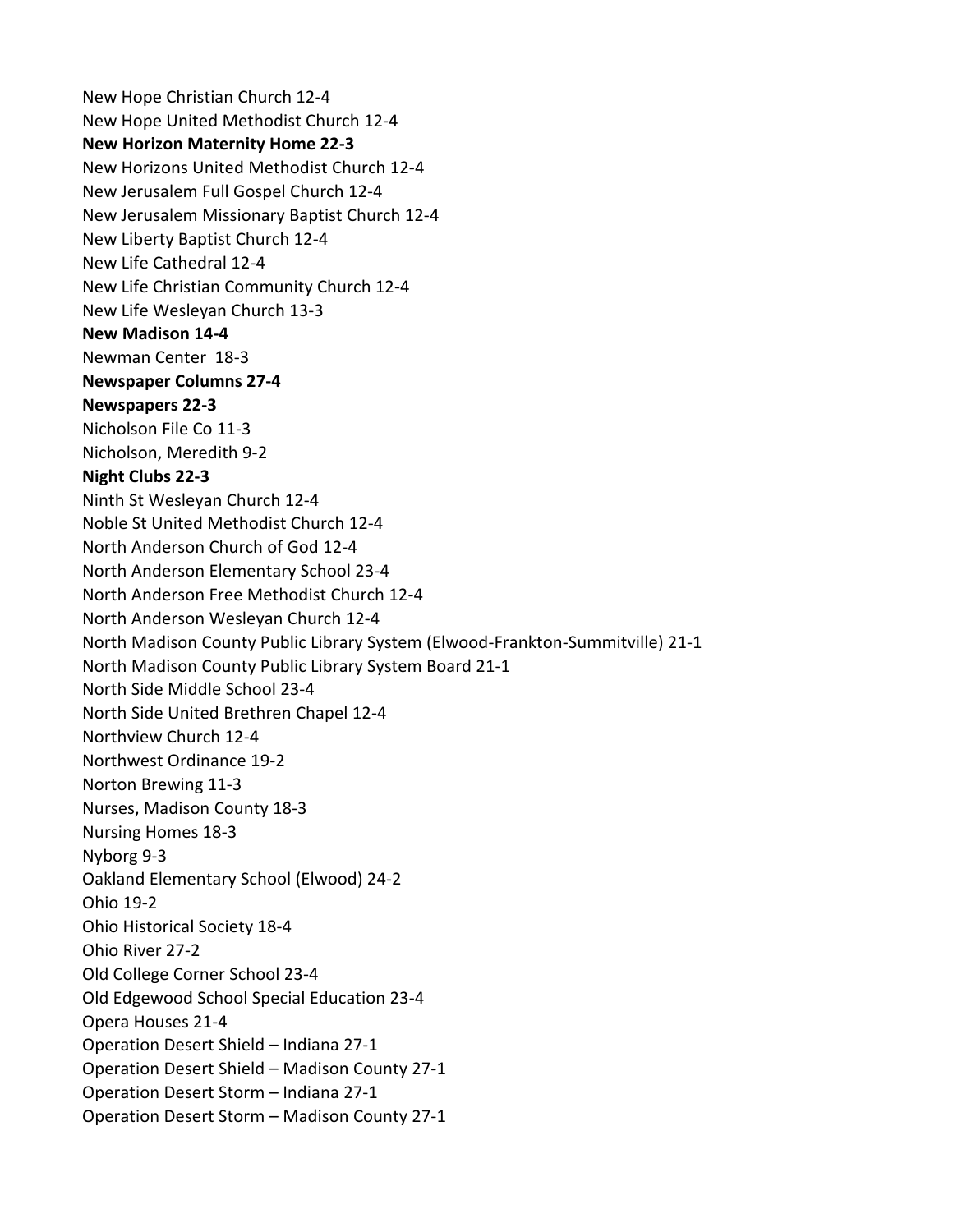Operation Iraqi Freedom 27-1 Operation Love 12-1 Oral History 19-2 Orchestras, misc. 21-4 **Orestes 14-4** Orestes Business & Industry 11-2 Orestes Churches, misc. 13-2 Orestes Elementary School (Alexandria School Corp.) 23-2 Orestes Oak Tree 16-3 Orestes Town Council 14-4 Orestes Volunteer Fire Department 16-4 Otterbein United Methodist Church 12-4 Overbeck Pottery 9-1 **Ovid 14-4** Ovid Community Church 13-3 Ovid Town Board 14-4 Owens Brockway Glass (Lapel) 11-2 Pageants 22-3 PAL Club 20-1 Parades 22-3 Paramount Ballroom 26-2 Paramount Center for Christian Outreach 13-1 Paramount Heritage Foundation 26-2 Paramount Theater 26-2 Paramount Theater Festival of Trees 26-2 Park Elementary School 24-2 Park Manor School 23-4 Park Place Children's Center 24-3 Park Place Church of God 13-1 Park Place Church of God Nursery School 24-3 Park Place Community Center 13-1 Park Place School 23-4 Park Place United Methodist Church 13-1 **Parks and Recreational Areas 22-4** Parkview Church of the Nazarene 13-1 Parkview Wesleyan Church 13-2 **Pari-Mutual & Gambling 22-3 SEE ALSO: Horse Racing 26-3** Patch, Dan 26-1 Patriotic Organizations 15-3 Patty, Sandi 22-1 Payless 11-3 Peanut Gang 15-4 Pence, Mike (Vice President) 17-4 **Pendleton 14-4**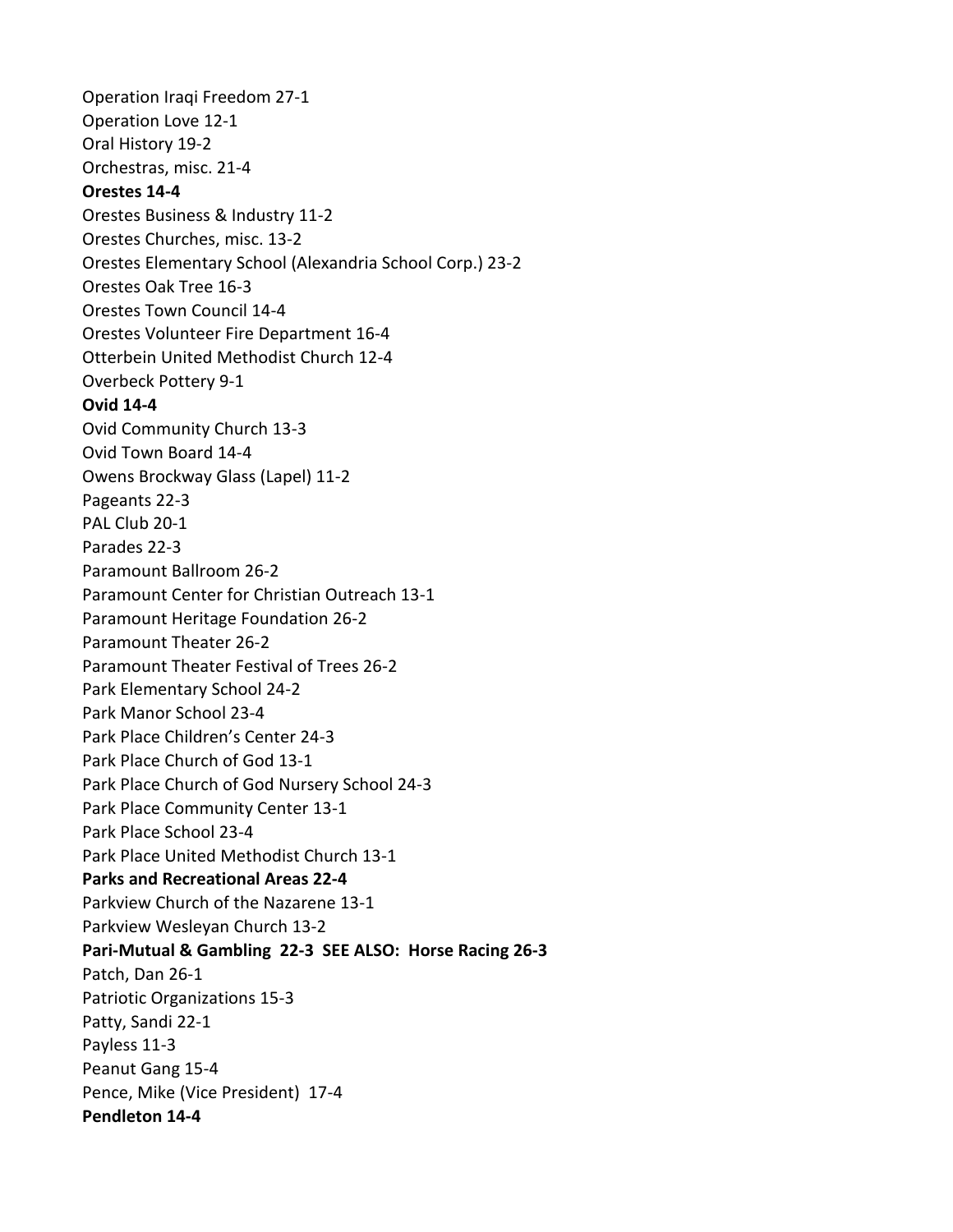Pendleton Banking Co 9-4 Pendleton Baptist Church 13-3 Pendleton Board of Zoning 14-4 Pendleton Business & Industry 11-2 Pendleton Centennial 11-3 Pendleton Christian Church 13-3 Pendleton Churches, misc. 13-3 Pendleton Community Library 21-1 Pendleton Community Library Board 21-1 Pendleton Correctional Industrial Complex 19-4 Pendleton Elementary Schools 24-2 Pendleton Emmanuel United Methodist 13-3 Pendleton Fire Department 16-4 Pendleton Health Center of St Johns 18-2 Pendleton Heights High School 24-2 Pendleton Heights High School Band 21-4 Pendleton Heights High School Coaches – All Sports 25-4 Pendleton Heights High School Music & Drama 24-2 Pendleton Historical Museum 21-3 Pendleton Middle School 24-2 Pendleton Middle School Music & Drama 24-2 Pendleton Park Board 14-4 Pendleton Parks 22-4 Pendleton Planning Commission 14-4 Pendleton Reformatory / Pendletion Correctional Facility 19-4 Pendleton Sesquicentennial 25-2 Pendleton Symphony Festival 16-3 Pendleton Town Board 14-4 Pendleton Tree Committee 14-4 Pentecostal Deliverance Faith Temple Church 13-1 Pentecostal Family Worship Center, The 13-1 Pentecostal Holiness Church 13-1 People Against Tax Hikes (PATH) 26-1 People's Trust Bank of Fort Wayne – Anderson 9-4 **Performing Arts Station 23-1 Perkinsville 14-4** Perkinsville Business & Industry 11-2 Perkinsville Community Church 13-3 Perkinsville School 24-2 Perkinsville United Methodist Church 13-3 Philadelphia Quartz 11-3 Phillips, Ainsley Jo 9-2 Photographs, misc. 23-1 Photography 9-1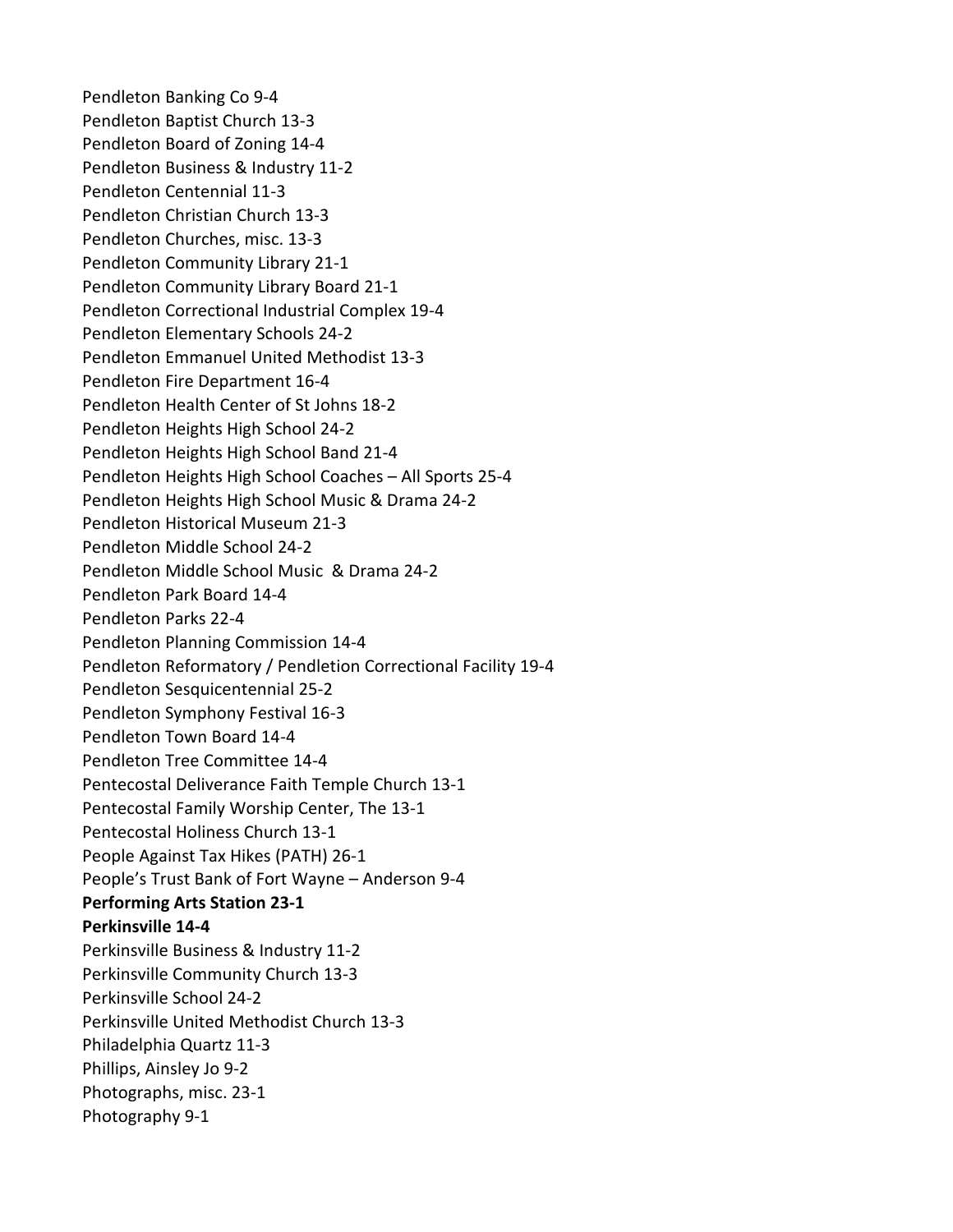Physicians 18-3 Pierce, Govenor 11-3 Pilgrim Holiness Church 13-1 Pine Tree Village 19-3 **Pioneers 23-1** Pipe Creek Township History 18-4 Pipe Creek Volunteer Fire Department 16-4 Pitts, Michael 9-2 Planck, Lance 10-2 Playmakers 26-2 Pleasant Valley Christian Church 13-1 Poets Laureates of Indiana 9-2 Pokagon State Park 22-4 Poley Walk 14-4 Political Parties 23-1 Pollution 23-1 Poor Farm of Madison County/County Home/County Infirmary/Poor Asylum 23-1 Population 23-2 Pornography 23-2 Portable School District or School District #1 (Madison County) 23-4 Porter, Cole 22-2 Porter, Gene Stratton 9-2 Postal Telegraph Co 11-3 **Posters (WWII) 23-2** Potato Creek State Park 22-4 Power House Church of God in Christ 13-1 Presidential Election of 1860 17-4 Presidents 17-4 Prime Battery 11-3 Private/Religious Schools 24-3 **Producers and directors 8-1** Professional Bands 21-4 Professional Baseball 25-2 Programs, Art Center 9-1 Progressive Baptist Church 13-1 Progressive Temple of Faith Church 13-1 Project Good Neighbor 14-3 Project Safe 12-1 **Prosperity 14-4** Psi Iota Xi Tour of Homes 8-3 **Publishing Your Family History 23-2** Puk-Wud-Jies 16-4 Pulaski Park 22-4 Purdue University 25-1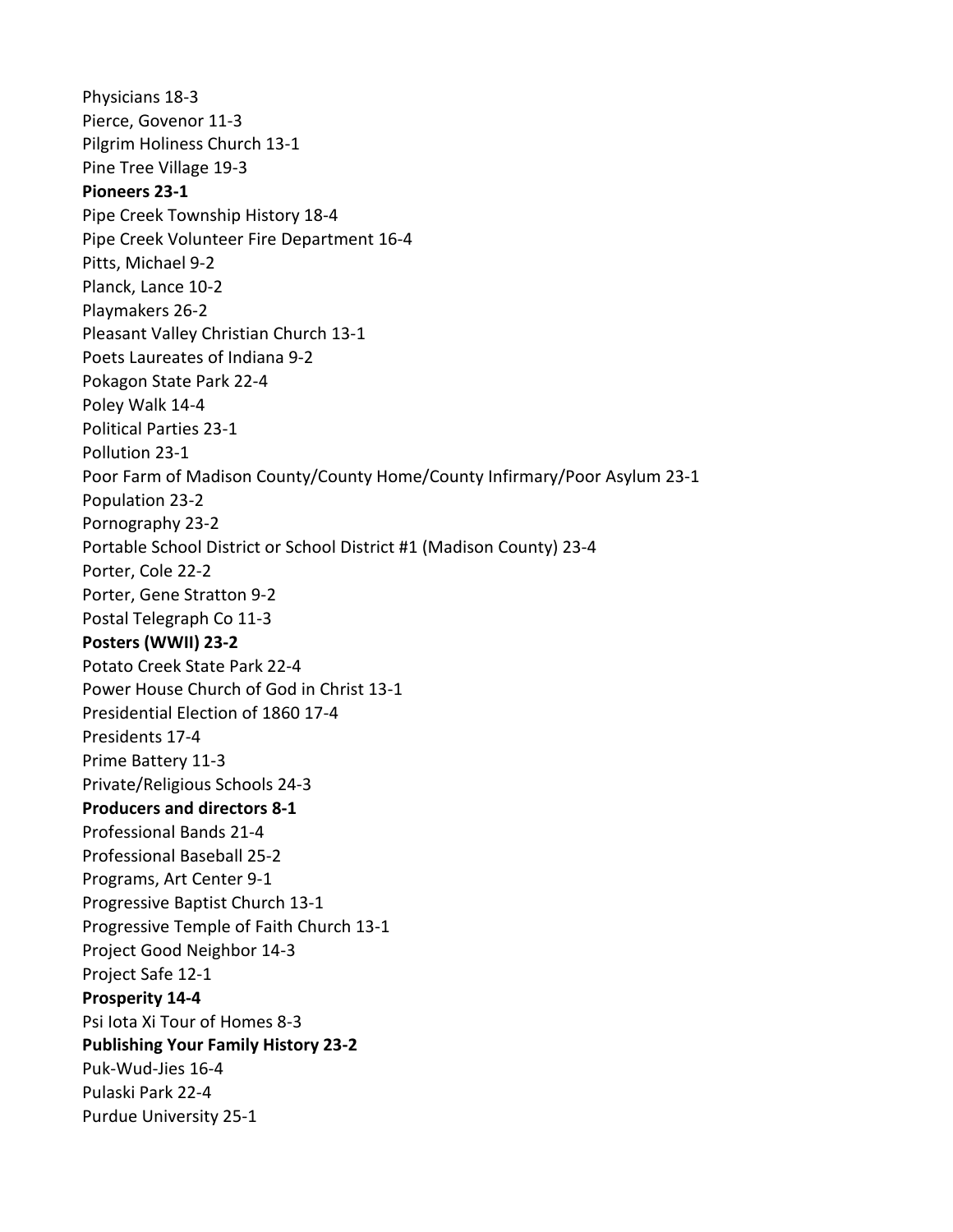Purdue University/Anderson 25-1 Pyle, Ernie 10-4 Quaker Church (Friends) 13-3 Quayle, Dan 17-4 **Quilts 23-2** Racquetball 26-1 **Radio and Television 23-2** Railroads 26-3 Railroads and Interurbans International 26-3 Randolph County History 19-2 Rangeline Nature Preserve 22-4 Ransom, Amy 22-1 Rap Groups 22-1 Rapha House 13-1 **Real Estate/Realtors 23-2** Recitals, Recital Programs 21-4 Recruiting Stations 26-3 **Recycling, Anderson and Madison County 23-2** Red Haven Award 25-4 Red Men 15-3 Redeemer Baptist Church 13-1 Redeemer Presbyterian Church 13-1 Redwood Foundation 16-4 Referees 25-2 Reflections 27-4 Relatively Speaking 27-4 Remember When 27-4 Reservoir Management 23-2 Reservoir, Mounds Lake 21-2 **Restaurants, Cafes, Cafeterias, etc 23-2** Revolutionary War 26-4 Richland Township Elementary School 23-4 Richland Township Fire Department 16-4 **Richmond 15-2** Rider Lewis 9-3 **Rigdon 14-4** Riley Park 22-4 Riley School 23-4 Riley, James Whitcomb 9-2 Rinne, John I., M. D. 10-2 River Centre Factory Outlet Mall 11-3 **River Forest 14-4** Riverboat Casinos 22-3 Riverview Church of Christ in Christian Union 12-2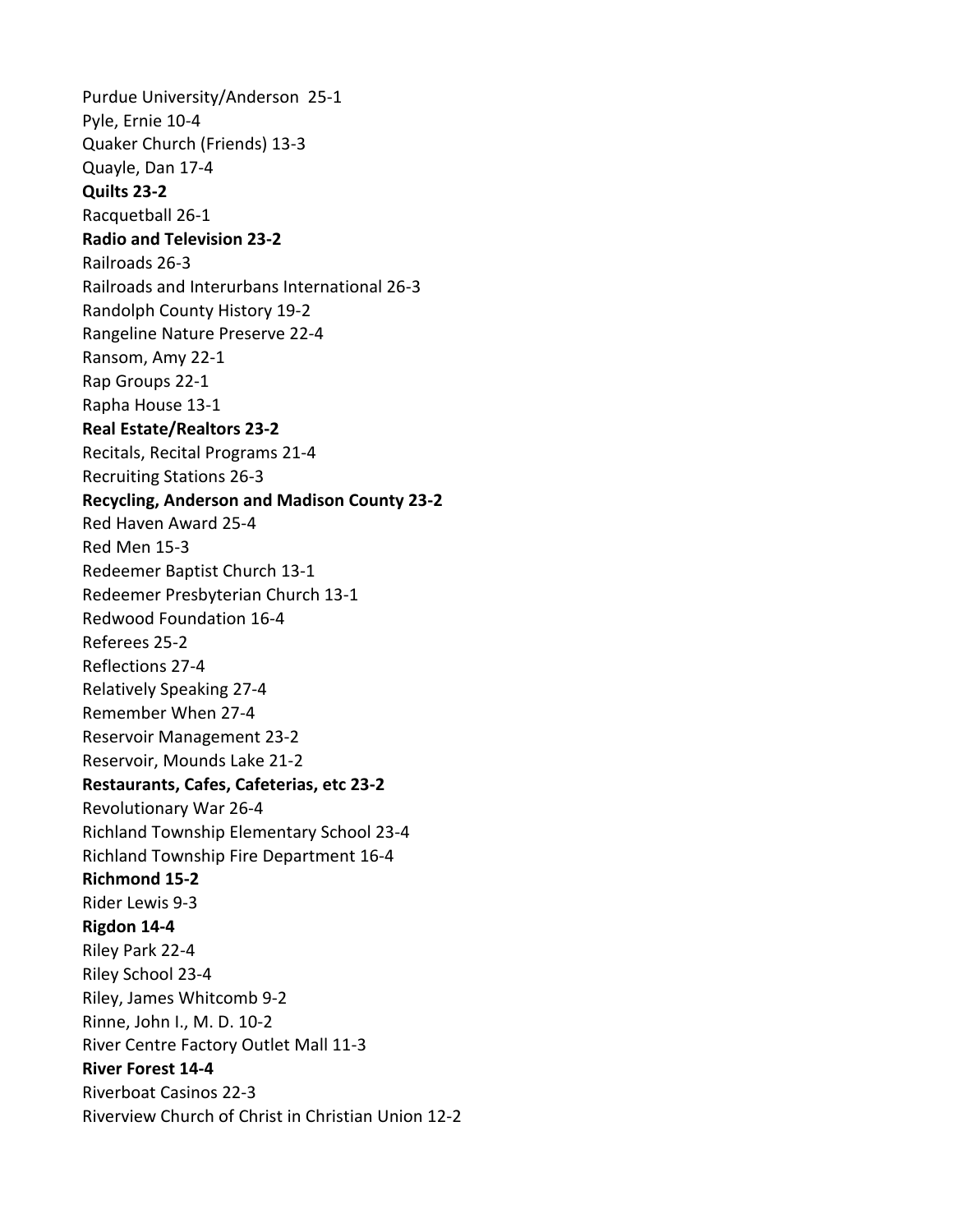**Roads and Streets 23-2** Robinson School 23-4 Robotics Teams (High School Club) 15-3 Rock Bands/Blues 21-4 **Rockport 14-4** Roosevelt School 23-4 Roosevelt, Franklin 10-2 Rotary 15-3 Run for Life 26-1 Rush County History 19-2 Safe Families 16-3 Safety Patrol 18-3 Sagamore Award 9-3 Saint Ambrose Catholic Church 13-1 Saint Ambrose School 24-3 Saint Mark Church of God in Christ 13-1 Saint Mary's Catholic School (Anderson) 24-3 Saint Mary's Catholic School Music 24-3 Saint Mary's Junior High School (Alexandria) 24-3 Salvation Army 12-1 Salvation Army 13-1 Same Sex Marriage Laws in Madison County 21-2 **Santa Clause 15-2** Santa Fund, Salvation Army 12-1 School Bus Drivers 24-3 School of Creative Arts 24-3 **Schools 23-2 to 25-1** Schulz, Charles 8-4 **Scouts 25-2 Scrapbooks 29-1** through **31-1** Scz'ny's (Dance Instructor) 21-4 **Seals 25-2** Second Baptist Church 13-1 Second Harvest Food Bank 12-1 Second Ward School House 23-4 Security Bank 9-4 Sefton Manufacturing 11-3 Senior Citizens Center 8-1 Senior Saints of St Johns – Volunteers 18-2 Sertoma/ALAC Basketball Teams 25-4 **Sesquicentennial 25-2** Seventh Day Adventist Church 13-1 Seventh Street School 23-4 Shadeland School 23-4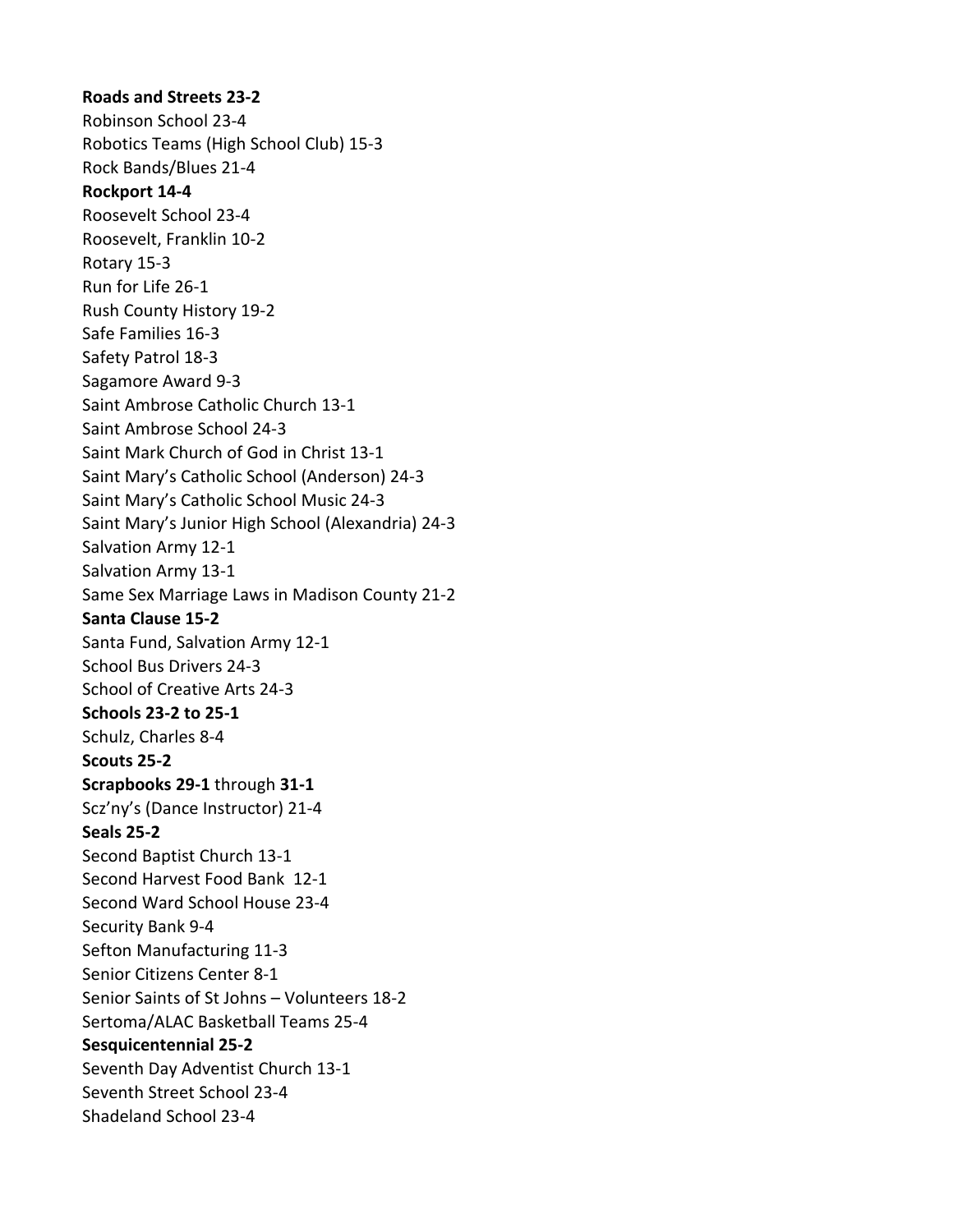Shades State Park 22-4 Shadyside Park 22-4 Shakamak State Park 22-4 Shaker Community 13-3 Shalico Center, The AIDS division of the Madison County Health Department 17-3 Shelby Federal Savings 9-4 Shepherd Park 22-4 Sherman St. Church of God 13-1 Shiloh Friends Church 13-2 Sinfonia da Camera Chamber, Symphony Orchestra Society of Anderson, IN 21-4 Sister 2 Sister 12-1 **Sister City – Anderson International Community 25-2** Skating (Ice, Roller, and Skateboarding) 26-1 Skelton, Red 8-1 Skiing 26-1 Sky Diving 26-1 **Slavery in Indiana Territory 25-2 Slickville 14-4 Slyfork 14-4** Soap Box Derby 26-1 Soccer 26-1 **Social Security Administration 25-2** Social Services 25-2 Society of Indiana Archivists, The 18-4 Softball 26-1 Soldiers and Sailors Children's Home, Knightstown, Indiana 12-1 Sorenson family world tour photo scrapbook 31-2 South Anderson United Methodist Church 13-1 South Elementary School 24-2 South Madison Baptist Church 13-1 South Madison Community School Corporation 24-2 South Madison County Community Foundation 16-4 South Meridian Church of God 13-1 South Side Middle School 23-4 South Side Wesleyan Church 13-1 Southdale Church of the Nazarene 13-1 Southern Heights Christian Church 13-1 Southview School 23-4 Spanish American War – Indiana 27-1 Spanish American War 27-1 Special Olympics 26-1 Spelling Bee 16-1 Spirit of St Johns Advertisements 18-2 **Sports 25-2 to 26-1**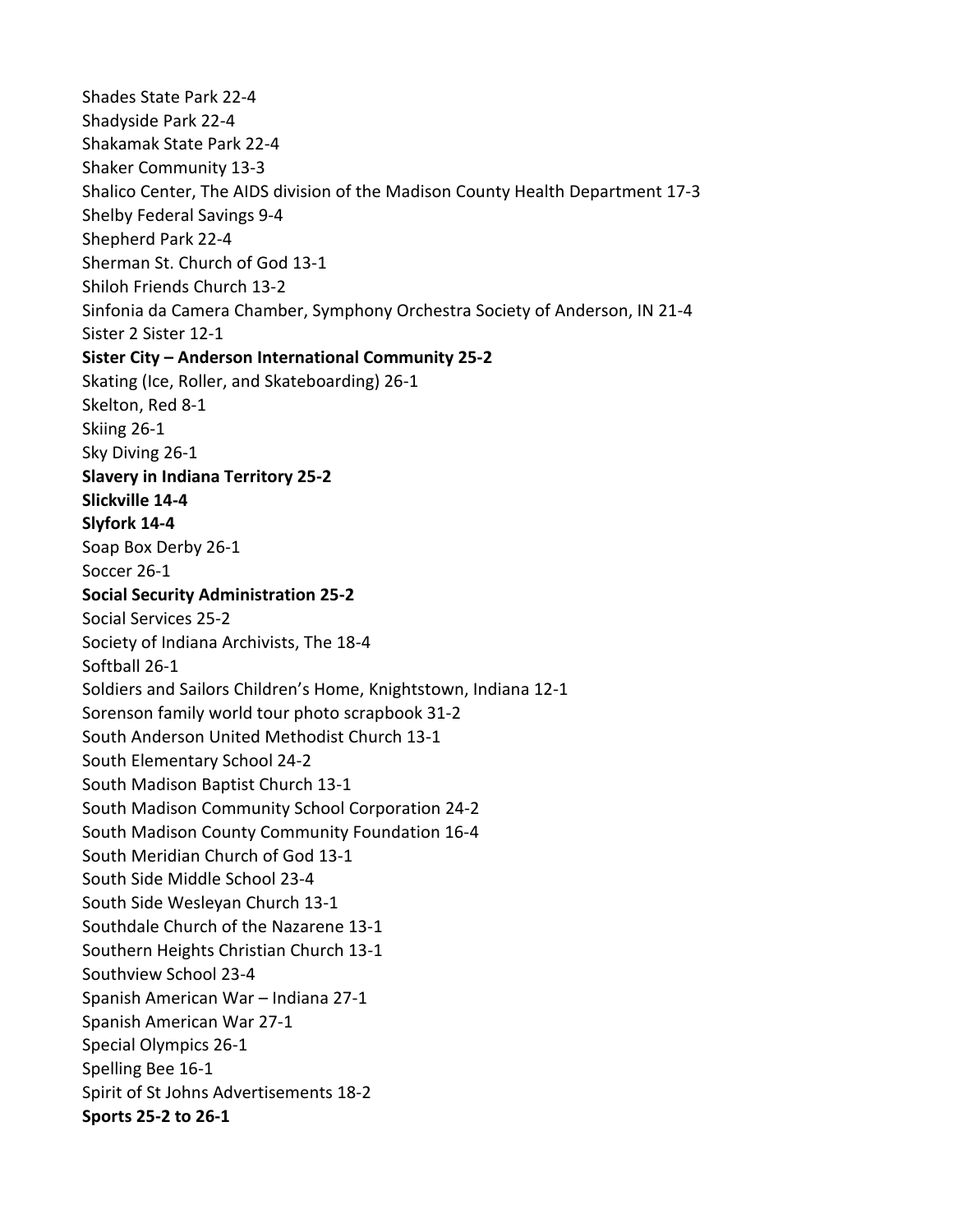Spring Mill State Park 22-4 Square Dancing 21-4 St. Clair Glass 11-2 St. John's Lutheran Church, Anderson 13-1 St. John's Ambulatory Care Center 18-2 St. John's Alzheimer's Resource Center 18-2 St. John's Anderson Center 18-2 St. John's Archway Adult Daycare Center 18-2 St. John's Blue Cross Blue Shield Insurance Medical Plans 18-2 St. John's Board and Committee Meetings 18-2 St. John's Cancer Center 18-2 St. John's Charity Basketball 26-1 St. John's Chief of Staff – Other Chiefs 18-2 St. John's Children's Clinic / St. Vincent Children's Clinic 18-2 St. John's Children's Clinic Classic 26-1 St. John's Continuing Care Center 18-2 St. John's Diabetics Care Center 18-2 St. John's Emergency Department 18-2 St. John's Emergency Medical Technicians 18-2 St. John's Employees 18-2 St. John's Employees 18-2 St. John's Equipment 18-2 St. John's Federal Credit Union 18-2 St. John's General Motors Regional Medical Center 18-2 St. John's Golden Care Plus 18-2 St. John's Health Care Corp Basketball Team 25-4 St. John's Health Care Corp Publications 18-2 St. John's Health Enhancement Institute 18-2 St. John's Health Resource Center Mounds Mall 18-2 St. John's Health Sciences Library 18-2 St. John's Healthcare Heart to Heart 18-2 St. John's Healthcare-People-The Hearts Behind the Hands 18-2 St. John's Home Health Care 18-2 St. John's Hospice 18-2 St. John's Hospital 18-2 St. John's Lawsuits Against Hospital-Legal Action 18-2 St. John's Medical Supply 18-2 St. John's Mural 18-2 St. John's Obstetrics/Gynecology Unit 18-2 St. John's Outpatient Surgical Services 18-2 St. John's Pastoral Services 18-2 St. John's Pediatrics 18-2 St. John's Physical Therapy Department 18-2

St. John's Poison Control Center 18-2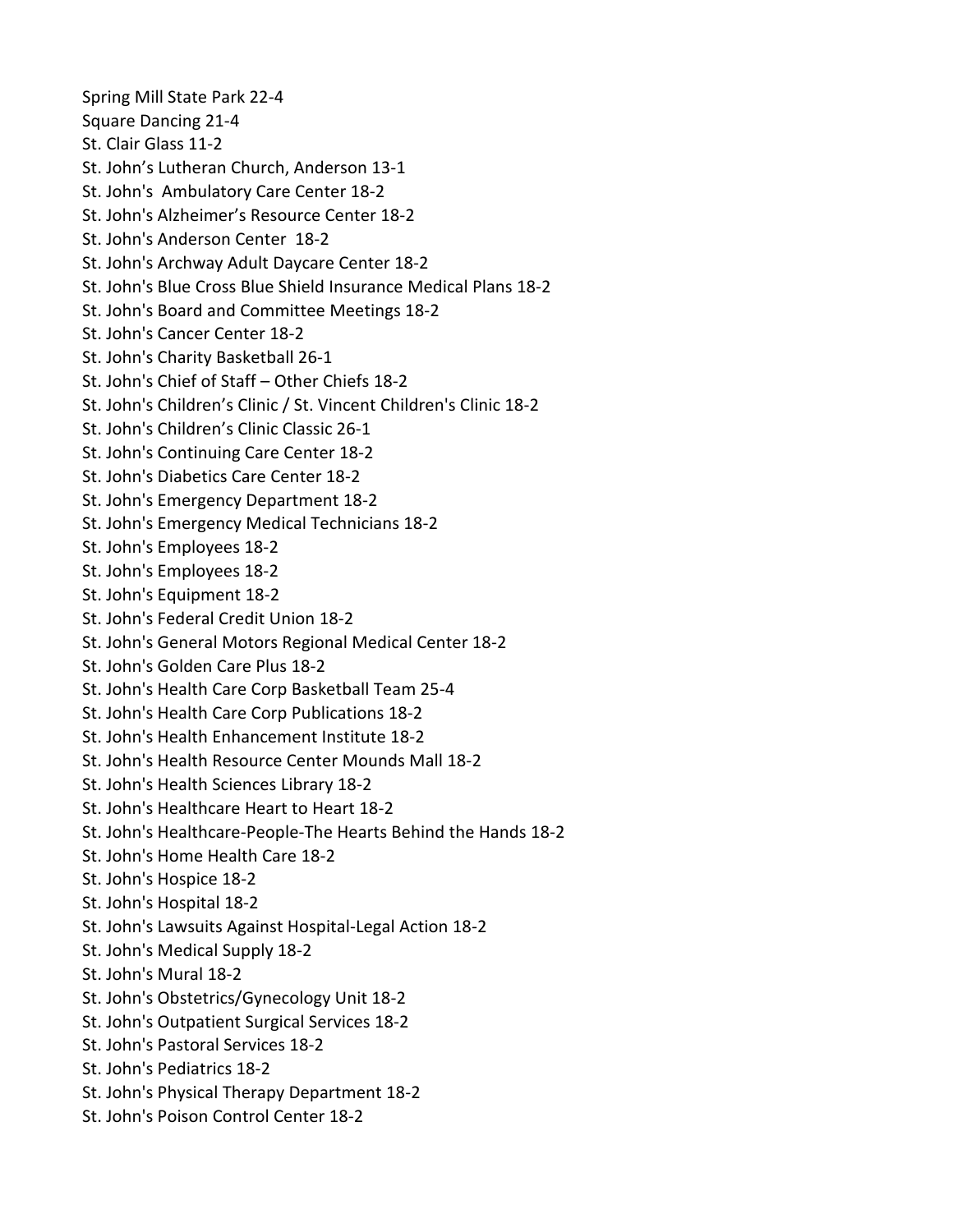St. John's Programs 18-2 St. John's Radiology Department 18-2 St. John's Rehabilitation Center 18-2 St. John's School of Nursing and School of Medical Technology 18-2 St. John's Sisters of the Holy Cross 18-2 St. John's Speech and Audiology 18-2 St. John's Sports Medicine Center 18-2 St. John's Staff Doctors 18-2 St. John's Surgery Center 18-2 St. John's Touch the Technology 18-2 St. John's Volunteers 18-2 St. John's Women's Center and Brown Street Radiology 18-2 St. Joseph Catholic Church 13-2 St. Mark Evangelical Lutheran Church 13-3 St. Mary's Catholic Church, Alexandria 12-2 St. Mary's Catholic Church, Anderson 13-1 St. Mary's Catholic School Basketball 25-3 St. Matthew United Methodist Church 13-1 St. Vincent Anderson Regional Hospital 18-2 St. Vincent Elwood / Mercy Hospital 18-2 Stanton Park 22-4 Stanton Park Neighborhood Association 19-3 Star Financial Bank 9-4 Starlight Musicals 22-2 Startzman, Paul 10-2 State Bank of Lapel, The 9-4 State Fair Band Contest 21-4 Step Ahead (Subsidized Child Care) 16-1 Stepping Stones for Veterans 26-3 **Stereoscopes 26-1** Stewart, Fred Mustard 9-2 Stock, Bond, & Security Companies 9-4 Stohler, Sharon 10-2 Stony Creek Township History 18-4 Streaty Park 22-4 Students in the News 24-3 Summit Lake State Park 22-4 **Summitville 14-4** Summitville Business & Industry 11-2 Summitville Chamber of Commerce 11-4 Summitville Churches, misc. 13-3 Summitville Fire Department 16-4 Summitville Park 22-4 Summitville Planning Commission 14-4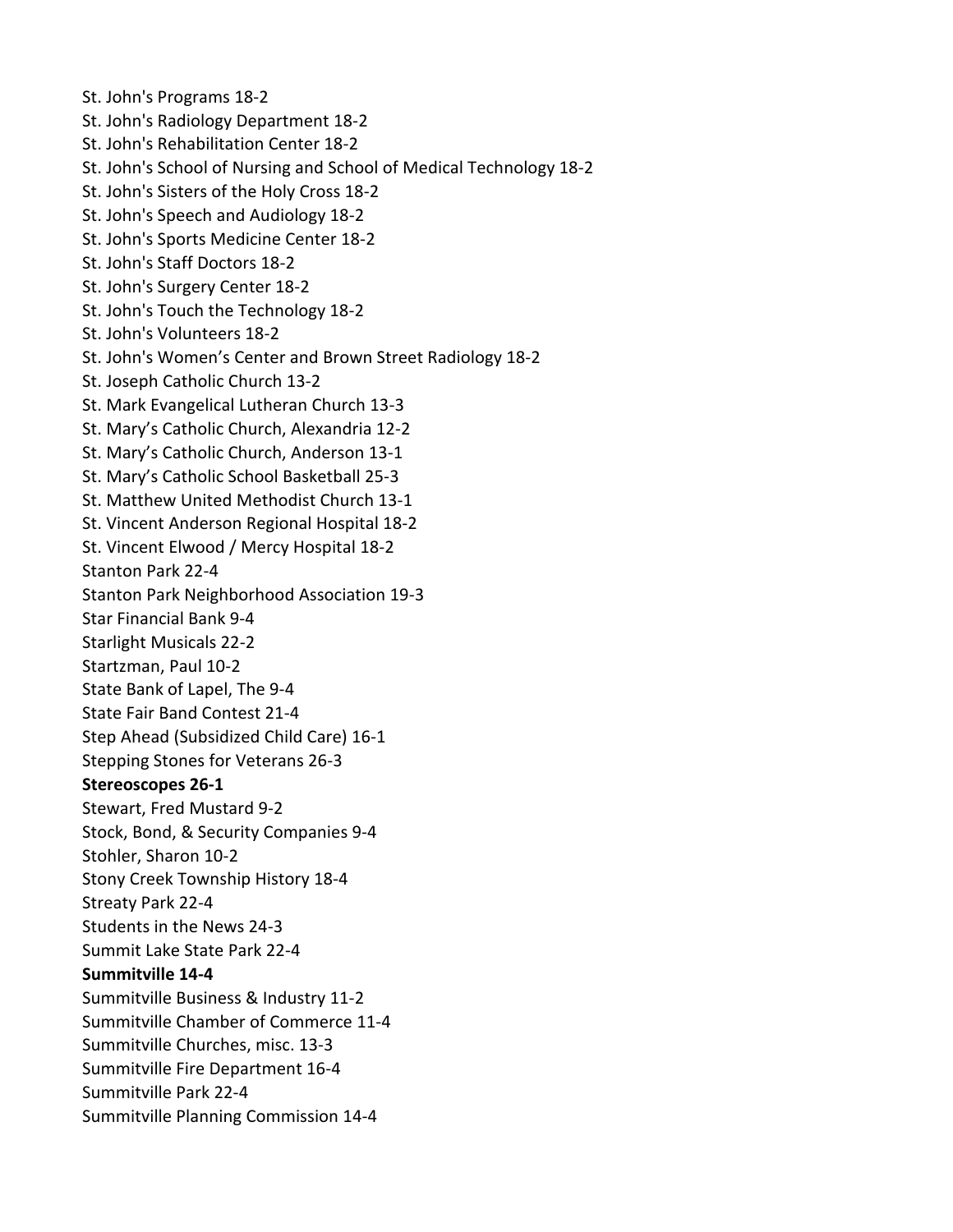Summitville Police Department 20-1 Summitville School 24-2 Summitville Street Commission 14-4 Summitville Town Board 14-4 Superblock 14-3 Support Groups in Madison County 26-1 Swimming 26-1 Switzerland County History 19-2 Talent Shows, Madison County 26-2 Tarkington, Booth 9-2 Taste of Ballet, Tasting the Arts 21-4 Tax Increment Finance (TIF) 26-1 **Taxes 26-1** Taylor, Charles 22-1 Telephone Co 11-3 Tennis 26-1 Tenth Street School 23-4 Terhune, Max 8-1 **Terre Haute 15-2** Terry, Tex 8-1 Thakker, Pravin MD 15-4 Theater (Movie) (NOT The Paramount) 26-2 **Theater 26-2** Theatres / Theaters (plays) MISC. 26-2 Thornburg School 23-4 Timmons, B. F. & Son 11-3 Tipton County History 19-2 **Tourism 26-2** Tousey, Sanford 8-4 Tower Building 8-3 Town Marshalls 20-1 Township Government 17-3 **Townships 26-2 Toys 26-2** Track and Field, Cross Country 26-1 **Tractors 26-2** Trails 22-4 Transition Resources Corporation ( TRC ) Head Start 16-1 **Transportation 26-2** Tri Kappa Club 15-3 Tri Kappa Park 22-4 Trinity Baptist Church 13-1 Trinity Community Church 13-1 Trinity Episcopal Church 13-1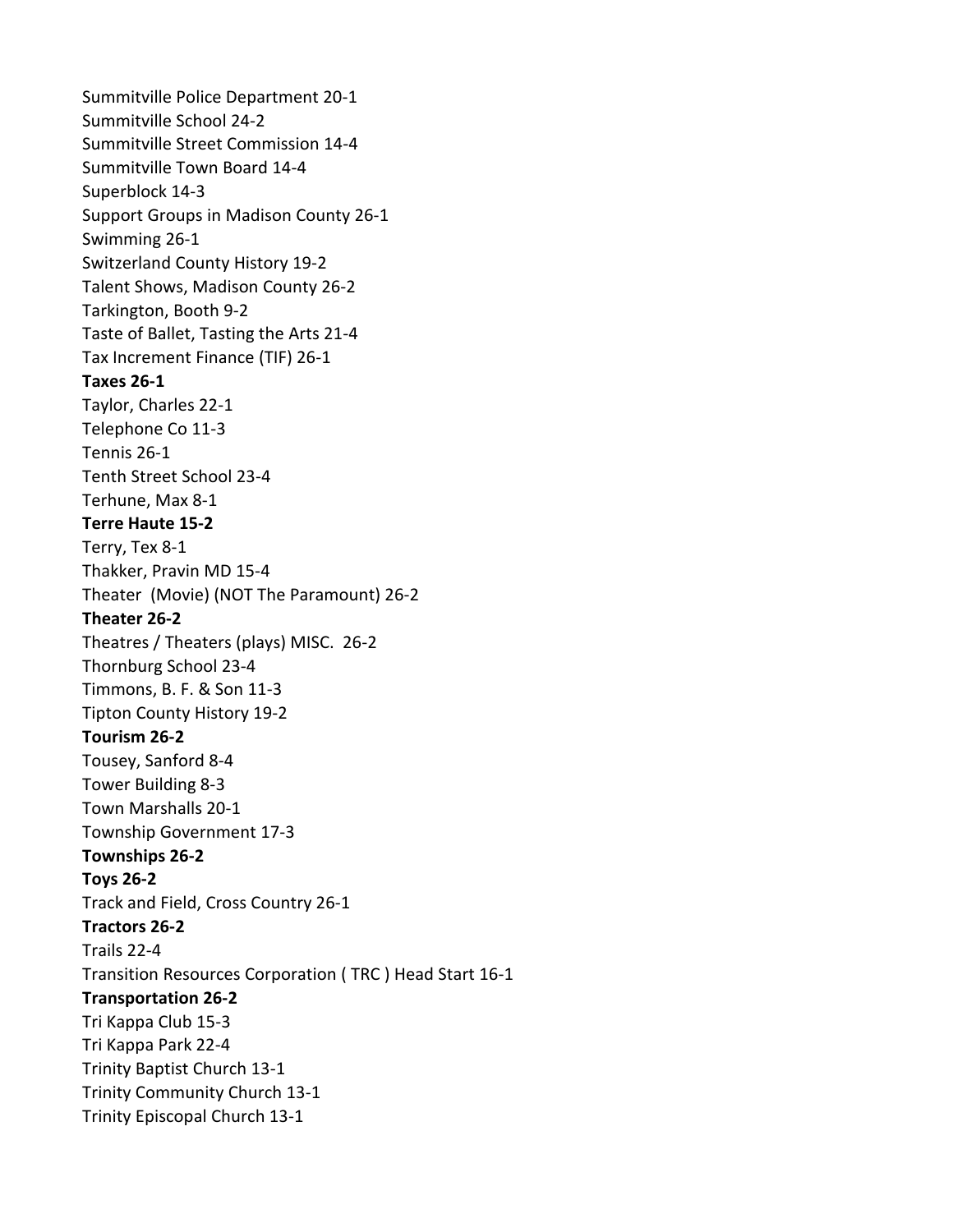Triple L Youth Center 20-1 Triumph the Church, Kingdom of God 13-1 Turkey Run State Park 22-4 Twenty-fifth Street School 23-4 Twenty-ninth Street School 23-4 U.S. Civil War 27-4 U.S. Government Officials from Indiana 17-4 U.S. Government Officials from Madison County 17-4 U.S. Historical Society 18-4 U.S. History 19-2 U.S. Libraries 21-1 U.S. Patents 23-1 U.S. Postal System 17-4 U.S. Schools and Colleges 25-1 U.S.S. Indianapolis 27-1 UFO's 26-3 Underground Railroad 19-2 **Unidentified Flying Objects See UFO's** Union Building. The 8-3 Union Chapel Community Church 13-3 Union Township History 18-4 Union Traction Company 26-3 **Unions 26-3** United Auto Workers Index 11-2 United Auto Workers Local 662 (Delco Remy) 26-3 United Auto Workers Local 662: SPARKS (01/1999 - 07/2002) 26-3 United Auto Workers Local 663 (Island Fisher Guide) 26-3 United Auto Workers Local 663: The Lampmaker (12/1975 - 11/1982) 26-3 United Faith Housing 19-3 United in Christ (church) 13-1 United States 15-4 United States Bicentennial: in Madison County 9-4 United States Bicentennial: in Madison County, Bicentennial QUILT 9-4 United States Bicentennial: in Pendleton 9-4 United States Flag 16-4 United Way 12-1 Unity Center of Truth 13-1 Unity Church of Anderson 13-1 Universalist Church 13-1 Upper Fall Creek Church of the Brethren 13-3 Urban League – Anderson 16-2 **Utilities 26-3** Valley Grove Free Will Baptist Church 13-1 Valley Grove School 23-4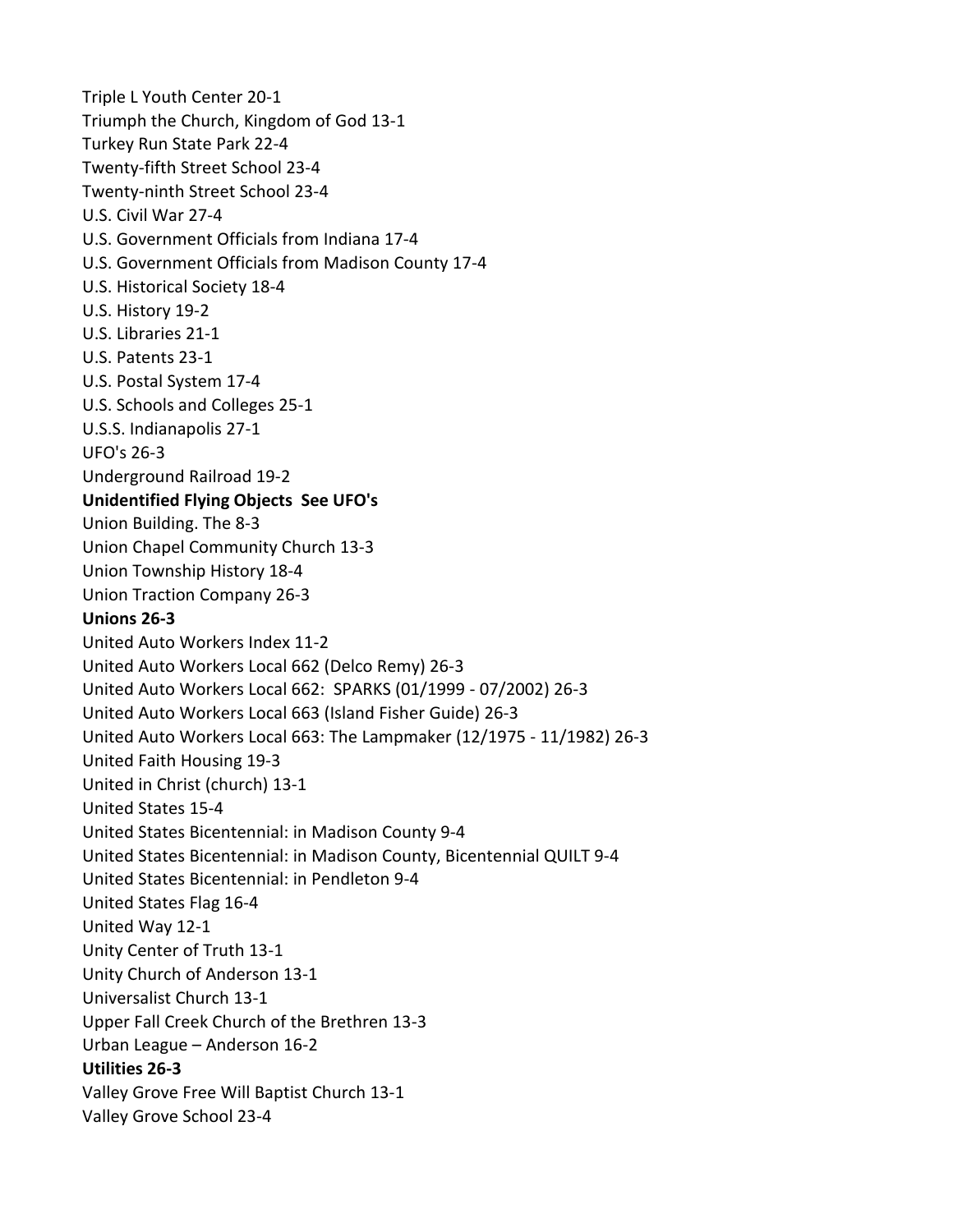Van Buren Township 26-2 Van Buren Township History 18-4 Van Ness, Jon 8-1 Vermillion Christian Church 12-2 Vermillion Friends Church 12-2 Versailles State Park 22-4 Vestal, Vivian 8-2 **Veterans 26-3** Veterans Day (November 11) 19-3 Veterans Memorial 26-3 Veterans of Foreign Wars (VFW) 26-3 Veterans, misc. 26-3 Vets, Veterinary Clinics, Hospitals, & Kennels 8-2 Victims Rights 15-4 Victory Baptist Church 13-1 Vietnam 27-1 Vietnam Veterans 27-1 **Vincennes 15-2** Voicing Our Individual ConcernExpressly 22-3 Volleyball 26-1 **Volunteers 26-3 Wabash 15-2** Wabash County History 19-2 Waggy School 23-4 **Wagons 26-3** Wake-Up with Anderson Breakfast 11-4 Walking Man Project (Art) 8-4 Wallace Temple AM Zion Church 13-1 Wallace, Lew 9-1 War of 1812 (and Muster Roll) 26-4 Ward Stilson 11-3 Warner Press/Gospel Trumpet 11-3 Warren Miller Park 22-4 **Wars 26-4** Washington Elementary School (also Washington Middle School) 23-4 Water Tower Park 22-4 **Waterways 27-2** Wattles, Wallace 9-2 Wayne County History 19-2 **Weather 27-2** Weichmann, Louis 10-2 Welch Field (airport) / Orin Welch 26-2 Wendell L. Willkie High School 24-2 Wesley Free Methodist Church 13-1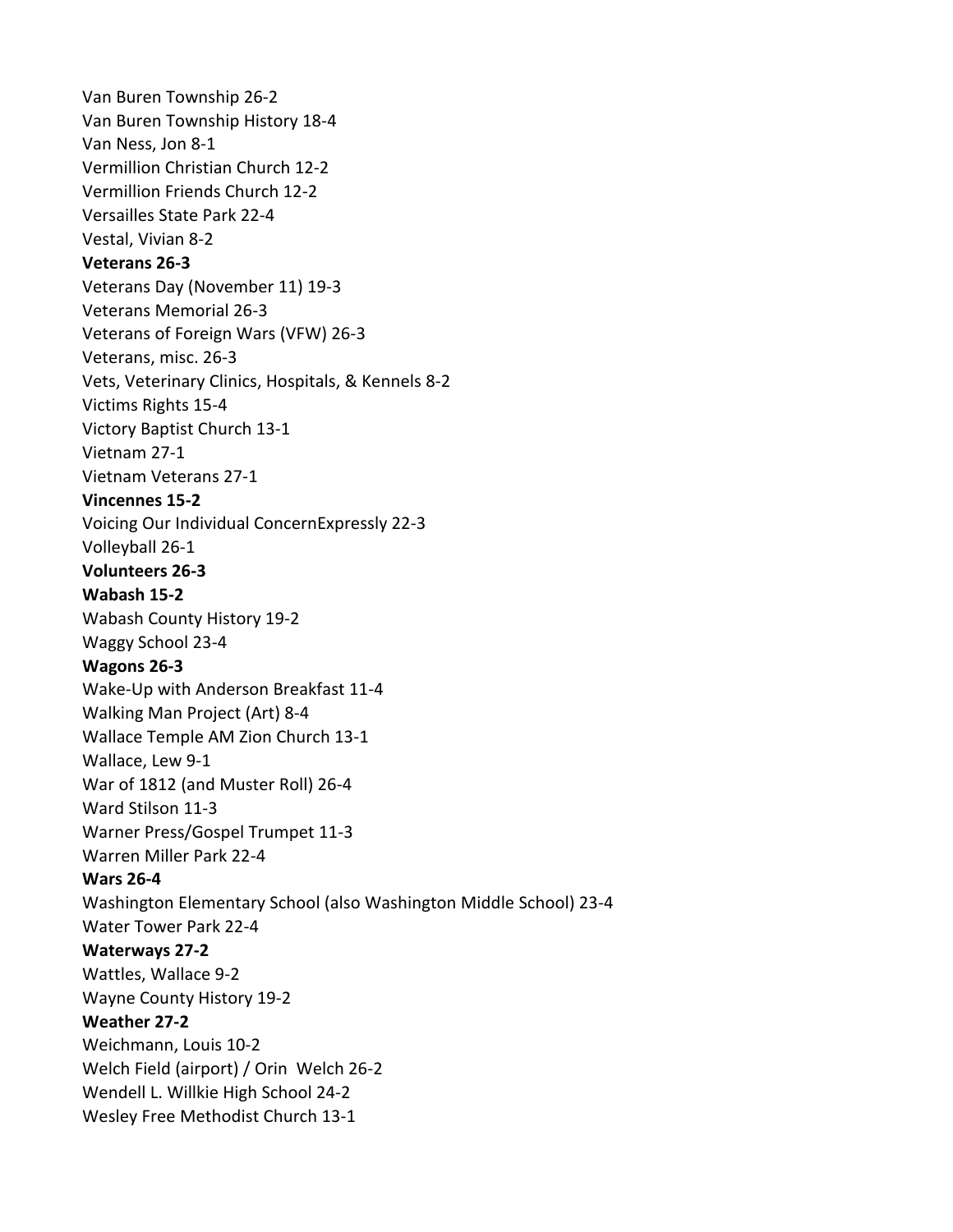Wesley Free Methodist Day Care Center 24-3 West 14<sup>th</sup> St Church of Christ 13-1 West Anderson Church of God 13-1 West Central Community School Corporation 24-2 Westinghouse proposal for 10,000 KW Turbine Generator City of Anderson (1936) 14-1 Westside Holiness Tabernacle 13-1 Westvale Park SEE Jackson Park 22-4 Westvale School 23-4 Whetstone Church Park 22-4 Whetstone United Church of Christ 13-1 White County History 19-2 White River 27-2 White River Corridor Opportunities 27-2 White River Park State Games 26-1 White River Players 26-2 White River Reformed Presbyterian Church 13-1 White River Run 26-1 White, Milton and Daniel Hoppess 10-2 White, Ryan 10-3 Whitewater State Park 22-4 Whitworth, Phyllis 8-4 Whitworth, Verna 22-1 Wicken's Shoe Shop 11-3 Wilbur S Roby Medical Office Building 18-2 Wilkerson, Bobby 25-4 Wilkie Manufacturing 11-3 Wilkie, Wendell 10-2 Wilson Boys Club BASKETBALL 25-4 Wilson, Johnny 25-4 Wilsons Boys Club (See Also: Boys Club 16-2) 16-2 **Windmills 27-3** Winter Show, Art Center Anderson 9-1 Women's Alternatives 12-1 Women's Christian Temperance Union 13-1 Women's Crisis Center 12-1 Women's League, Art Center 9-1 **Woodland Heights Town 14-4 Work Progress Admin (WPA) 26-3** Work Release Center 20-1 World War I – Indiana 27-1 World War I -- Local scrapbooks (scrapbooks 1 & 3) 27-1 World War I – Madison County 27-1 World War II – Indiana 27-1 World War II - Indiana POW Camps 27-1